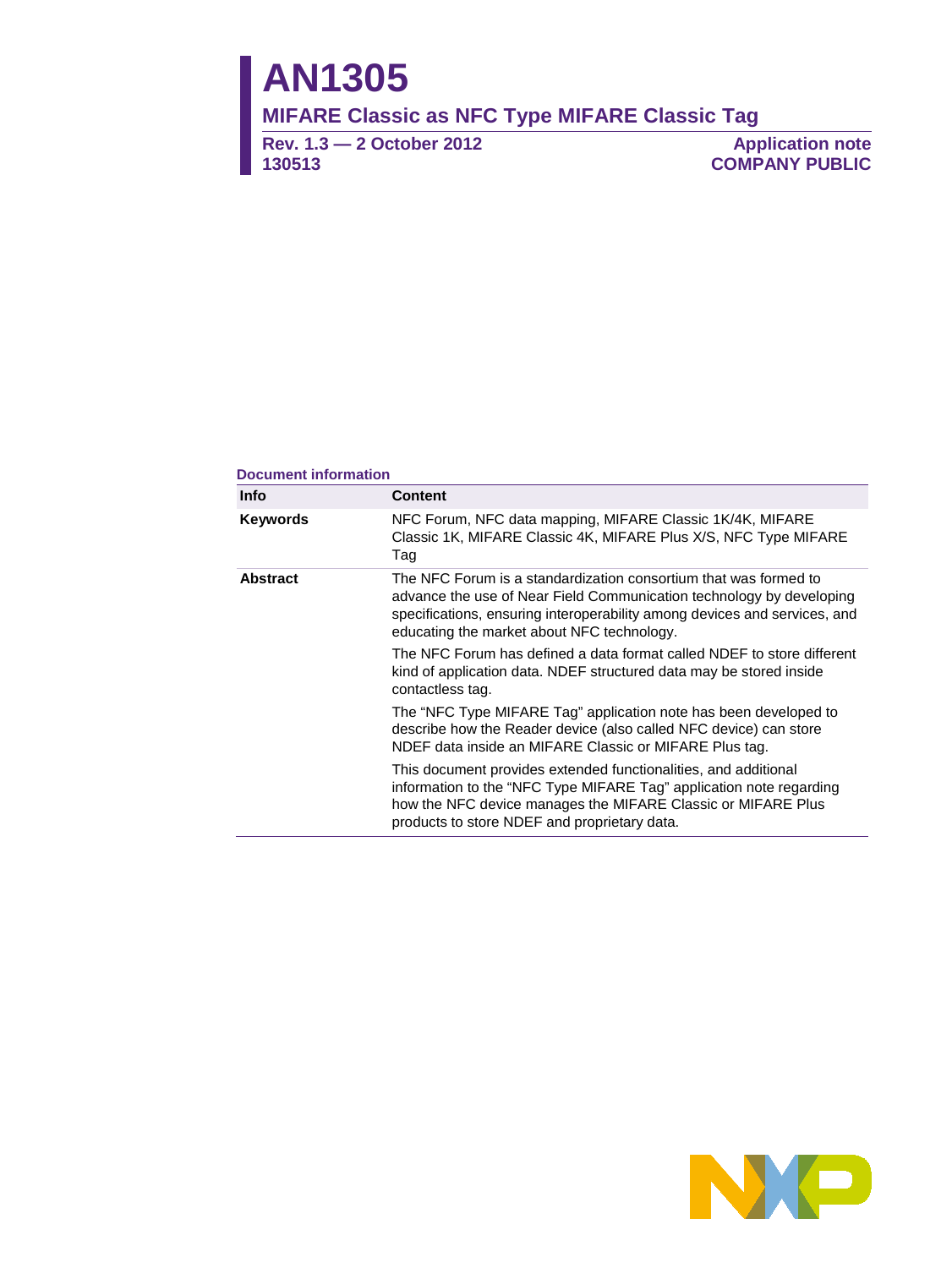#### **Extensions for MIFARE Classic and MIFARE Plus as NFC enable Tag**

| <b>Revision history</b> |          |                                                                                                                                                                                                                                                                             |
|-------------------------|----------|-----------------------------------------------------------------------------------------------------------------------------------------------------------------------------------------------------------------------------------------------------------------------------|
| <b>Rev</b>              | Date     | <b>Description</b>                                                                                                                                                                                                                                                          |
| 1.3                     | 20121002 | Section License updated                                                                                                                                                                                                                                                     |
| 1.2                     | 20110503 | Editorial Review: added MIFARE Plus X/S, replaced NFC Forum sector with NFC sector,<br>replaced NFC Forum AID with NFC AID and other editorial updates.                                                                                                                     |
| 1.1                     | 20070821 | Review and rewording of chapter 2: removal of the "2 <sup>nd</sup> NFC sector configuration",<br>correction in the "Card Identification Procedure", added section 6.4.9 "Transitions from<br>READ/WRITE to MIFARE BLOCKED READ-ONLY", added chapter 7 "Additional Features" |
| 1.0                     | 20061111 | Final revision                                                                                                                                                                                                                                                              |
| 0.1                     | 20060721 | First draft version                                                                                                                                                                                                                                                         |

# **Contact information**

For additional information, please visit: [http://www.nxp.com](http://www.nxp.com/)

For sales office addresses, please send an email to: [salesaddresses@nxp.com](mailto:salesaddresses@nxp.com)

AN1305 All information provided in this document is subject to legal disclaimers. © NXP B.V. 2012. All rights reserved.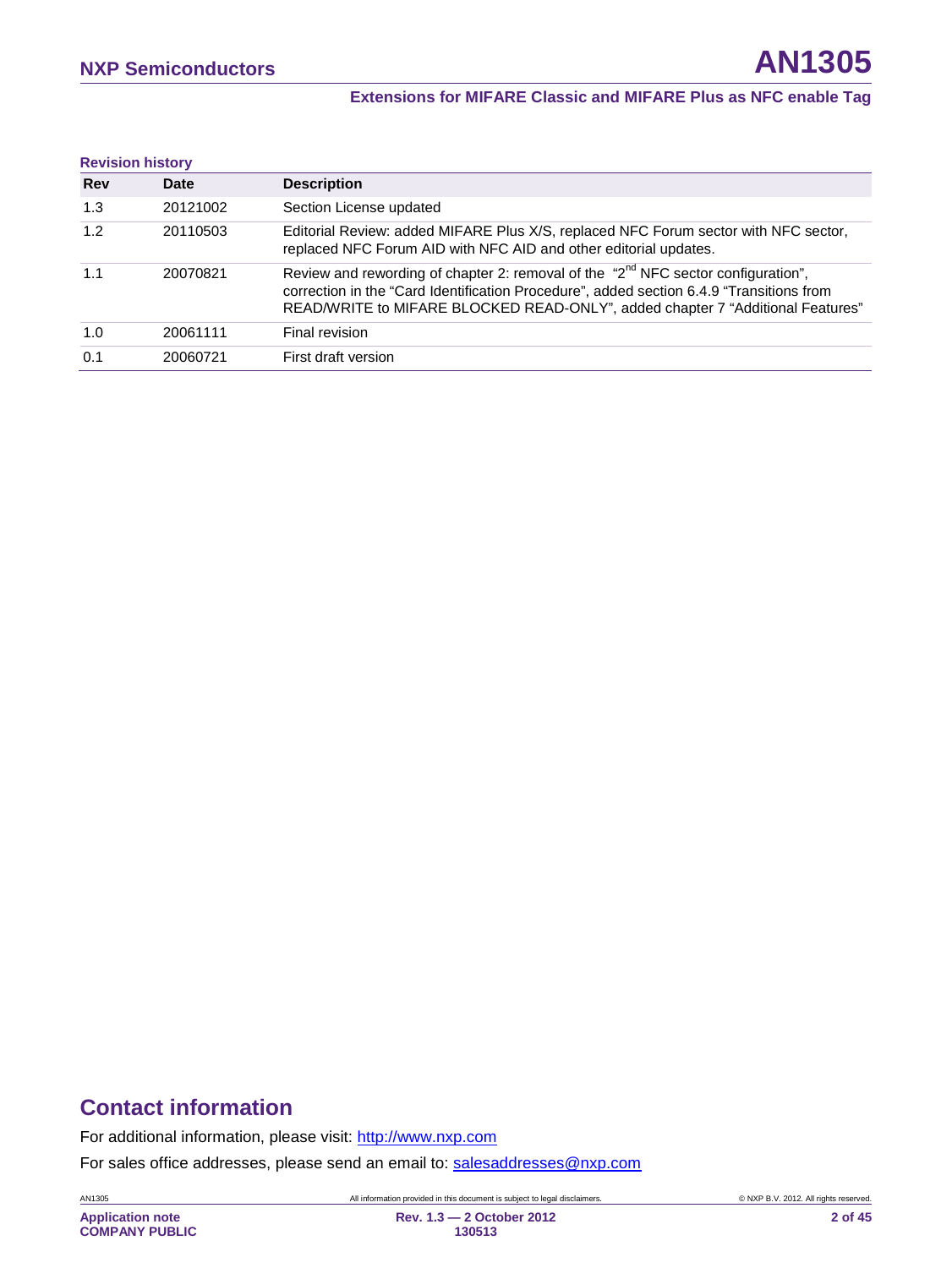<span id="page-2-0"></span>The NFC technology allows to access standard ISO 14443A card products as the MIFARE family. A specification to store data for any kind of service and application is currently specified in the NFC Forum and it is called NFC Data Exchange Format, see [NDEF]. To store NDEF formatted data (or also called NDEF data or NDEF data) inside current contactless card products a mapping model is required. The application note "NFC Type MIFARE Tag" describes this mapping model and how the NFC device manages a MIFARE Classic or MIFARE Plus tags to store NFC Forum defines data.

The MIFARE Classic and MIFARE Plus product (see [MF1K, MF4K, MFPLUS]) is a contactless card currently available with 1Kbyte, 2Kbyte and 4Kbyte of EEPROM memory. The MIFARE Classic or MIFARE Plus supports data transfer up to 106 kbit/s, mutual three pass authentication, data encryption of RF-channel with replay attack protection, and CRYPTO1 stream cipher for secure data exchange.

This document specifies:

- how to identify and format a MIFARE Classic or MIFARE Plus to contain NDEF data,
- how to manage more than one NDEF Message and proprietary data, and
- how to exploit the features of MIFARE Classic or MIFARE Plus not used by "NFC Type MIFARE Tag" application note.

### <span id="page-2-1"></span>**1.1 Implementation Guidelines**

Implementers MAY decide to NOT implement all the possible features (procedures, states…) that this document specifies, but only the recommended ones that are needed to support [ANNFCMF] using MIFARE Classic or MIFARE Plus card, and the ones required by implementer or customer requirements.

It is RECOMMENDED to implement at least the features below to support [ANNFCMF] using MIFARE Classic or MIFARE Plus cards:

- the memory layout, and the relative Card Identification Procedure, see <u>chapter [2](#page-5-0),</u>
- the command set described in chapter [5](#page-14-0),
- the basic states: INITIALISED, READ/WRITE, READ-ONLY, see <u>chapter [6](#page-14-1)</u>,
- the transitions from READ/WRITE to READ-ONLY, see <u>section [6.4.4](#page-27-0)</u>, and
- <span id="page-2-2"></span>• the Formatting Procedures, see **section [6.5](#page-30-0)**.

### **1.2 Applicable Documents**

|           | [ISOIEC 14443-3] ISO/IEC14443-3 Type A Identification Cards - Contactless Integrated<br>circuit(s) cards - Proximity Cards- Part 3: Initialisation and<br>Anticollision |
|-----------|-------------------------------------------------------------------------------------------------------------------------------------------------------------------------|
| [NDEF]    | "NFC Data Exchange Format (NDEF)", NFC Forum™, Technical<br>Specification, May 2006.                                                                                    |
| [RFC2119] | S. Bradner, "Key words for use in RFCs to Indicate Requirement<br>Levels"RFC 2119, Harvard University, March 1997.                                                      |
| [MF1K]    | "MF1 IC S50, Functional Specification", NXP Semiconductors,<br>Product Data Sheet, Revision 5.2, 19 December 2006, Document<br>Identifier 0010.                         |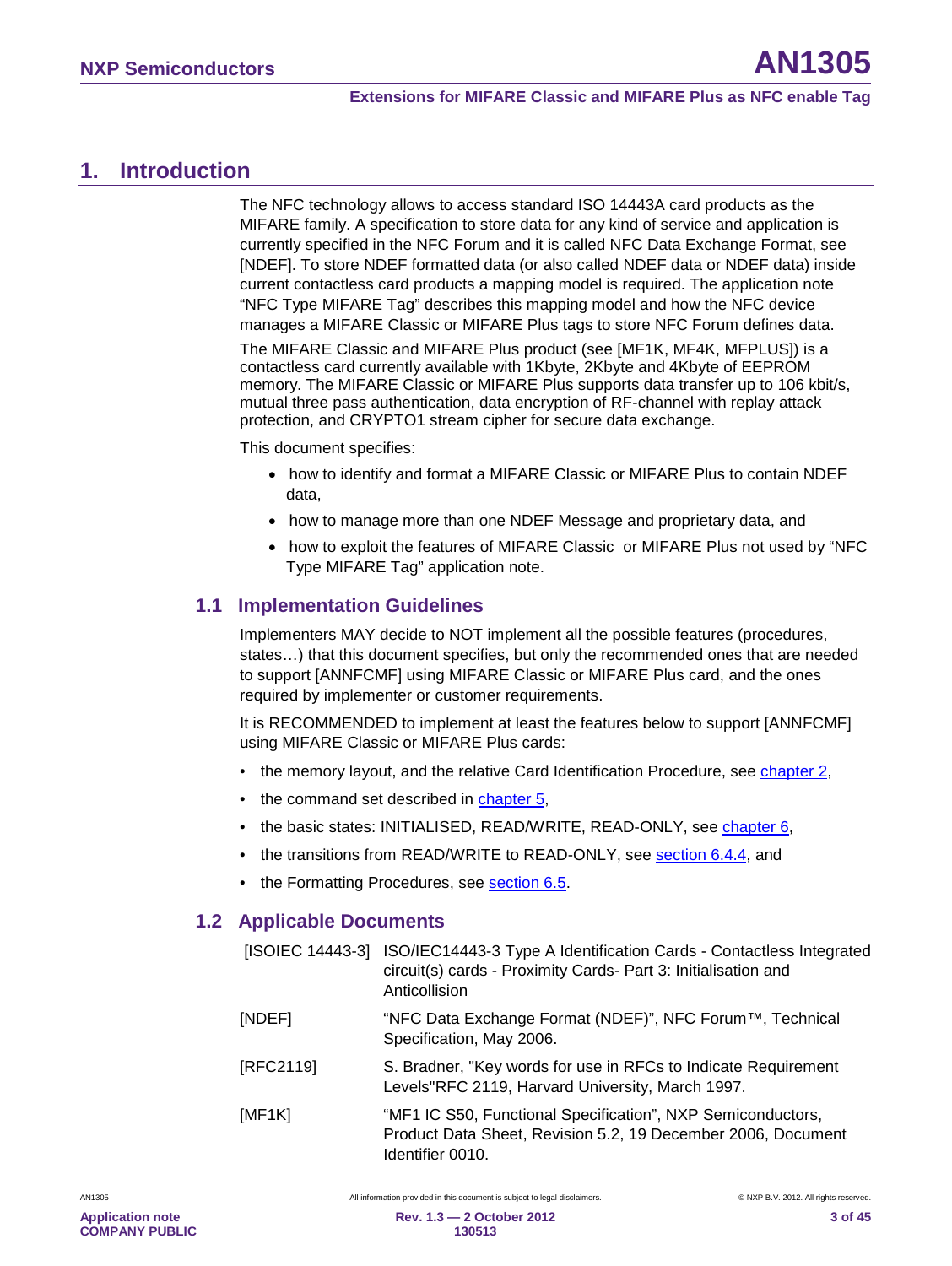| [MF4K]    | "MF1 IC S70, Standard 4 kByte Card IC Functional Specification",<br>NXP Semiconductors, Product Data Sheet, Revision 4.0, 7 February<br>2007, Document Identifier 0435. |
|-----------|-------------------------------------------------------------------------------------------------------------------------------------------------------------------------|
| [MFPLUS]  | "MF1PLUSx0y1, Mainstream Contactless Smart Card IC For Fast<br>And Easy Solution Development", Revision 3.1, 19 April 2010,<br>Document Identifier 1635.                |
| [MAD]     | "AN MAD, MIFARE Application Directory", NXP Semiconductors,<br>Application Note, Revision 3.0, 4 May 2007, Document Identifier<br>0018.                                 |
| [SMX]     | Application Note, SmartMX Platform Features, Rev. 1.0, 24 March<br>2004.                                                                                                |
| [ANNFCMF] | "NFC Type MIFARE Tag Operation", NXP Semiconductors,<br>Application Note, 02 April 2011, Document Identifier 1304.                                                      |

### <span id="page-3-0"></span>**1.3 Convention and notations**

#### **1.3.1 Representation of numbers**

<span id="page-3-1"></span>The following conventions and notations apply in this document unless otherwise stated.

Binary numbers are represented by strings of digits 0 and 1 shown with the most significant bit (msb) left and the least significant bit (lsb) right, "b" is added at the end.

#### Example: 11110101b

Hexadecimal numbers are represented is using the numbers  $0 - 9$  and the characters  $A -$ F, an "h" is added at the end. The Most Significant Byte (MSB) is shown on the left, the Least Significant Byte (LSB) on the right.

#### Example: F5h

Decimal numbers are represented as is (without any tailing character).

<span id="page-3-2"></span>Example: 245

### **1.3.2 Terms and Definition**

According to the NDEF specification (see [NDEF]) data is represented in Network Byte Order (i.e. big endian). This means Most Significant Byte first and Most Significant Bit first (MSB first, msb first).

#### <span id="page-3-3"></span>**1.4 Special Word Usage**

The key words "SHALL", "SHALL NOT", "REQUIRED", "SHOULD", "SHOULD NOT", "RECOMMENDED", "MAY", and "OPTIONAL" are used to signify the requirements in this document.

SHALL, and REQUIRED have the same meaning. SHOULD and RECOMMENDED have the same meaning. MAY and OPTIONAL mean also the same. The key words are interpreted as described in [RFC2119].

**Application note COMPANY PUBLIC**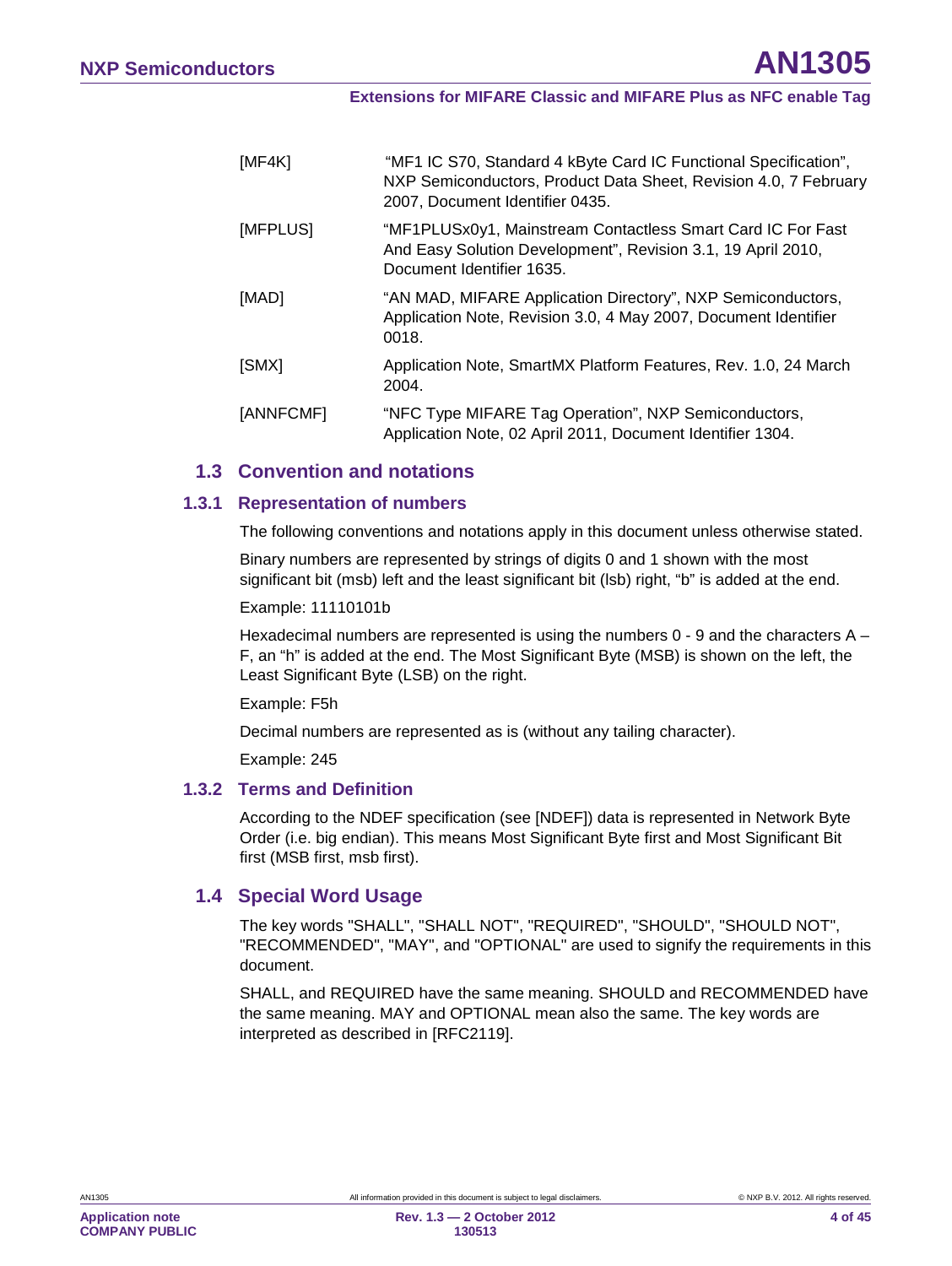# **1.5 Glossary**

#### <span id="page-4-0"></span>**Table 1. Terms and definitions**

| Term                                                                        | <b>Definition</b>                                                                                                                                                                                                                                                                                                                                                          |
|-----------------------------------------------------------------------------|----------------------------------------------------------------------------------------------------------------------------------------------------------------------------------------------------------------------------------------------------------------------------------------------------------------------------------------------------------------------------|
| <b>Access Bits</b>                                                          | Bits of the sector trailer that controls the access rights to the whole<br>sector                                                                                                                                                                                                                                                                                          |
| card                                                                        | A MIFARE Classic 1k/4k contactless card, see [MF1K, MF4K]                                                                                                                                                                                                                                                                                                                  |
| $C1_{03}$ , $C2_{03}$ , $C3_{03}$ .                                         | access bits of the sector trailer                                                                                                                                                                                                                                                                                                                                          |
| DA                                                                          | MAD available bit, see [MAD]                                                                                                                                                                                                                                                                                                                                               |
| data area access bits / data<br>block access bits                           | Access bits to set the access configuration on the blocks of the<br>sector                                                                                                                                                                                                                                                                                                 |
| <b>GPB</b>                                                                  | General Purpose Byte, see [MAD]                                                                                                                                                                                                                                                                                                                                            |
| Key A                                                                       | 6 bytes key of the sector                                                                                                                                                                                                                                                                                                                                                  |
| Key B                                                                       | 6 bytes key of the sector                                                                                                                                                                                                                                                                                                                                                  |
| lsb                                                                         | least significant bit                                                                                                                                                                                                                                                                                                                                                      |
| LSB                                                                         | least significant byte                                                                                                                                                                                                                                                                                                                                                     |
| <b>MAD</b>                                                                  | MIFARE Application Directory, see [MAD]                                                                                                                                                                                                                                                                                                                                    |
| MAD <sub>1</sub>                                                            | MIFARE Application Directory 1, see [MAD]                                                                                                                                                                                                                                                                                                                                  |
| MAD2                                                                        | MIFARE Application Directory 2, see [MAD]                                                                                                                                                                                                                                                                                                                                  |
| MAD sector                                                                  | A sector containing the MAD, see [MAD].                                                                                                                                                                                                                                                                                                                                    |
| Mandatory NDEF Message<br>TLV or 1 <sup>st</sup> NDEF Message<br><b>TLV</b> | The NDEF Message TLV identified by the NDEF Detection<br>Procedure (see [ANNFCMF]).<br>The [ANNFCMF] mandates to support at least one NDEF Message<br>TLV, this NDEF Message TLV is called mandatory or 1 <sup>st</sup> one being<br>the 1 <sup>st</sup> NDEF Message TLV if more consecutive NDEF Message<br>TLVs are present into the MIFARE Classic or MIFARE Plus tag. |
| msb                                                                         | most significant bit                                                                                                                                                                                                                                                                                                                                                       |
| MSB                                                                         | most significant byte                                                                                                                                                                                                                                                                                                                                                      |
| <b>NDEF</b>                                                                 | NFC Data Exchange Protocol, see [NDEF]                                                                                                                                                                                                                                                                                                                                     |
| <b>NDEF Message</b>                                                         | Data packet structured as specified by the [NDEF] specification.                                                                                                                                                                                                                                                                                                           |
| NDEF Message TLV                                                            | TLV block that contains an NDEF Message.                                                                                                                                                                                                                                                                                                                                   |
| <b>NFC</b>                                                                  | Near Field Communication                                                                                                                                                                                                                                                                                                                                                   |
| <b>NFC Forum</b>                                                            | Standardization body, see http://www.nfc-forum.org/home                                                                                                                                                                                                                                                                                                                    |
| NDEF data                                                                   | Data contained inside a MIFARE Classic or MIFARE Plus defined<br>by the NFC Forum e.g. NDEF Message                                                                                                                                                                                                                                                                        |
| NFC device                                                                  | NFC Reader device capable to operate MIFARE Classic tags                                                                                                                                                                                                                                                                                                                   |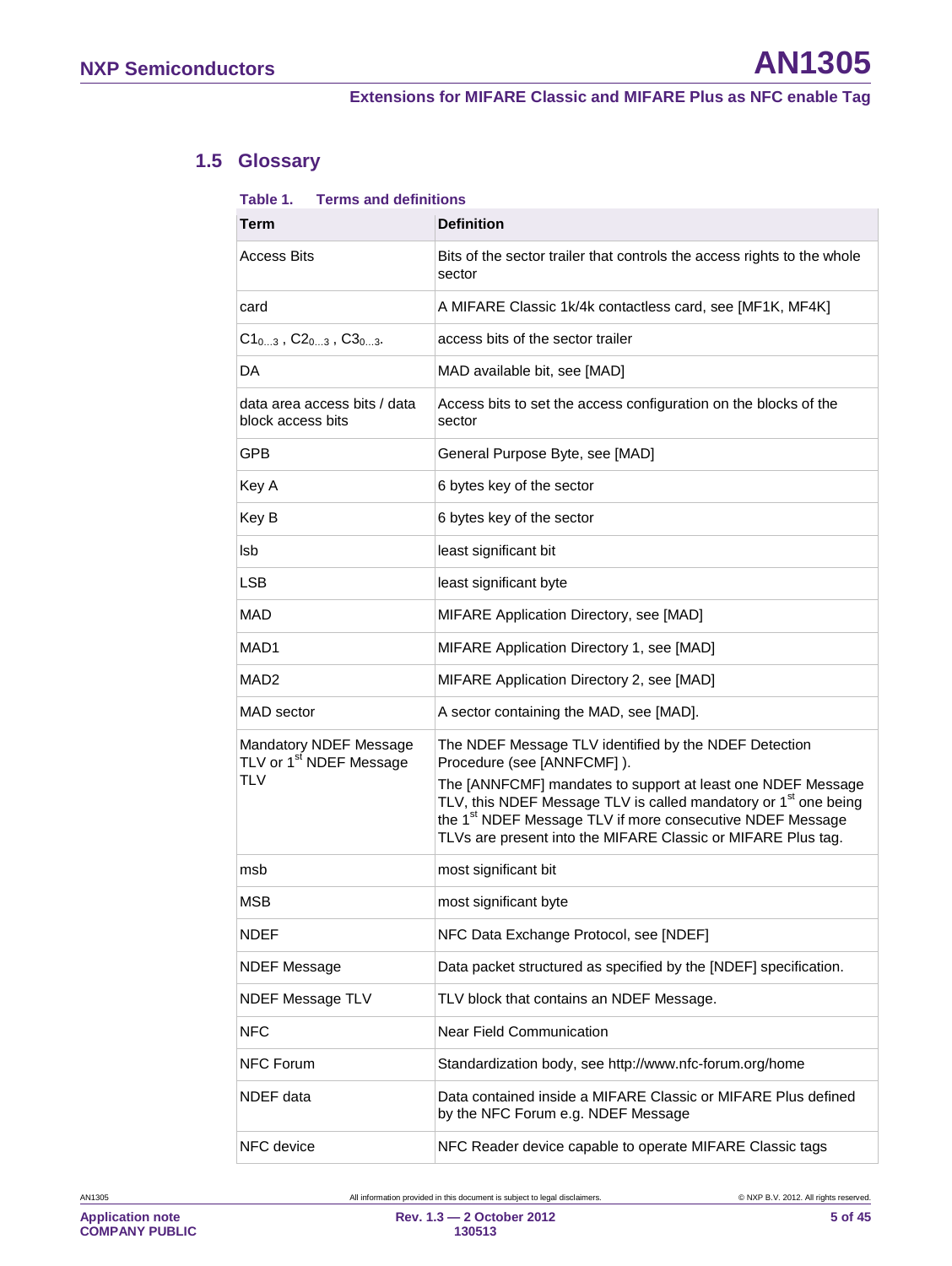### **Extensions for MIFARE Classic and MIFARE Plus as NFC enable Tag**

| Term                               | <b>Definition</b>                                                                                                                                                                                                                                                                                                                 |
|------------------------------------|-----------------------------------------------------------------------------------------------------------------------------------------------------------------------------------------------------------------------------------------------------------------------------------------------------------------------------------|
| NFC sector                         | Sector that contains NDEF data. In this application note with the<br>name NFC sector(s) it is meant both proprietary and non-proprietary<br>NFC sector(s).                                                                                                                                                                        |
| Non-mandatory NDEF<br>Message TLVs | NDEF Message TLV(s) not identified by the NDEF Detection<br>Procedure (see [ANNFCMF]).<br>These NDEF Message TLVs are present inside the MIFARE<br>Classic or MIFARE Plus only when more than one NDEF message<br>TLV is stored. The Non-mandatory NDEF Message TLVs are the<br>NDEF Message TLVs that are not the Mandatory one. |
| Non-proprietary NFC sector         | NFC sector used by the [ANNFCMF] to read and write the<br>mandatory NDEF Message TLV.                                                                                                                                                                                                                                             |
| <b>NULL TLV</b>                    | Single byte TLV block mainly used for padding.                                                                                                                                                                                                                                                                                    |
| <b>PCD</b>                         | Proximity Coupling Device according the ISO 14443. The term PCD<br>describes a reader/writer for contactless cards                                                                                                                                                                                                                |
| <b>PICC</b>                        | Proximity Card according to the ISO/IEC 14443. The MIFARE<br>Classic or MIFARE Plus contactless card                                                                                                                                                                                                                              |
| Proprietary TLV                    | TLV block that contains proprietary data                                                                                                                                                                                                                                                                                          |
| Proprietary NFC sector             | NFC sector not used by the [ANNFCMF] to read and write the<br>mandatory NDEF Message TLV. This sector has proprietary data<br>and configuration settings                                                                                                                                                                          |
| Reader device / Reader             | Reader/writer for contactless cards. It may be a NFC device or a<br>PCD device.                                                                                                                                                                                                                                                   |
| <b>RF</b>                          | Radio Frequency                                                                                                                                                                                                                                                                                                                   |
| <b>RFU</b>                         | <b>Reserved for Future Use</b>                                                                                                                                                                                                                                                                                                    |
| <b>SAK</b>                         | Selective Acknowledge see [ISOIEC 14443-3]                                                                                                                                                                                                                                                                                        |
| Sector trailer access bits         | Access bits to set the access configuration of the sector trailer                                                                                                                                                                                                                                                                 |
| tag                                | A MIFARE Classic or MIFARE Plus tag, see [MF1K, MF4K,<br>MFPLUS]                                                                                                                                                                                                                                                                  |
| <b>Terminator TLV</b>              | Last TLV block of the tag                                                                                                                                                                                                                                                                                                         |
| <b>TLV</b>                         | Type Length Value block, data structure element to store different<br>kind of data.                                                                                                                                                                                                                                               |
| UID                                | Unique Identifier or serial number, see [MF1K, MF4K, MFPLUS]                                                                                                                                                                                                                                                                      |

<span id="page-5-0"></span>**Application note COMPANY PUBLIC**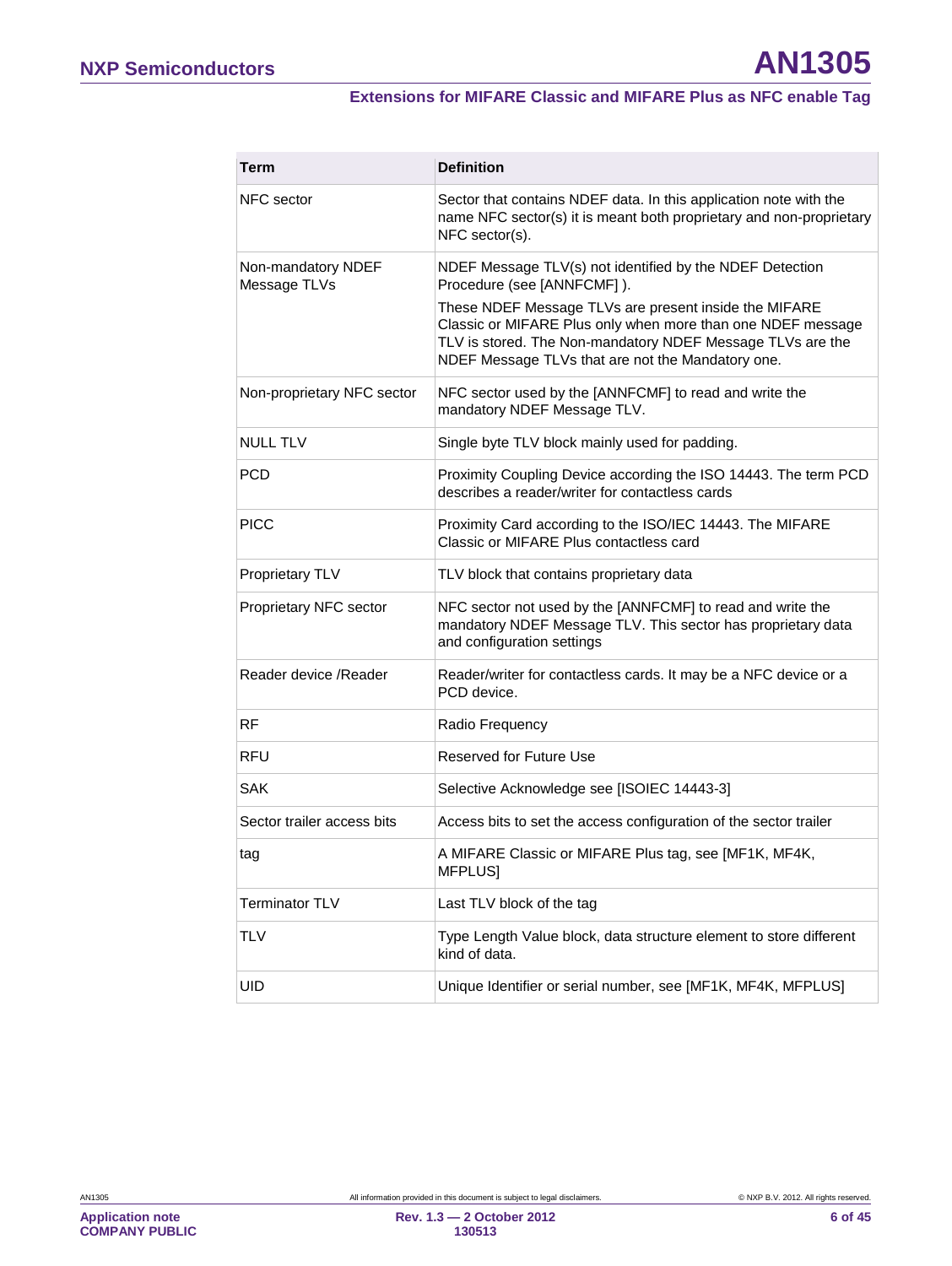# <span id="page-6-2"></span>**2. Memory Layout**

MIFARE Classic or MIFARE Plus are based on a particular memory chip with a certain memory size and space for data. The following sections describe the details of such memory chips and in particular their memory structure and management (for more details see [MF1K, MF4K, MFPLUS]).

A memory structure (or memory layout) is defined for each MIFARE Classic or MIFARE Plus product to store NDEF data (see [ANNFCMF]). [Table 2](#page-6-0) gives an overview of the MIFARE Classic products.

MIFARE Plus SHALL be configured in Security Level 1: backwards functional compatibility mode (with MIFARE Classic 1K and MIFARE Classic 4K) with optional AES authentication.

|                          | <b>Name</b>    | <b>EEPROM</b> |
|--------------------------|----------------|---------------|
| <b>MIFARE Classic 1k</b> | <b>MF1 S50</b> | 1 Kbyte       |
| <b>MIFARE Classic 4k</b> | <b>MF1 S70</b> | 4 Kbyte       |
| <b>MIFARE Plus X</b>     | MF1 PLUS 60    | 2 Kbyte       |
|                          | MF1 PLUS 80    | 4 Kbyte       |
| <b>MIFARE Plus S</b>     | MF1 SPLUS 60   | 2 Kbyte       |
|                          | MF1 SPLUS 80   | 4 Kbyte       |

#### <span id="page-6-0"></span>**Table 2. Overview on MIFARE Classic products**

The memory structure of MIFARE Classic or MIFARE Plus is divided in sectors. Each sector contains 4 or 16 blocks. The first block of each sector is called sector trailer (see [MF1K, MF4K, MFPLUS]).

Sectors that contain MAD data are called MAD sectors and sectors that contain NDEF data are called NFC sectors (see [ANNFCMF]).

### <span id="page-6-1"></span>**2.1 NFC sector Configurations**

In this application note the NFC sectors are classified into two types:

• Non-proprietary NFC sectors. These are the only sectors used by the [ANNFCMF] to read and write the NDEF Message (see **section 6.4.1, 6.4.2 and 6.4.3** of [ANNFCMF]). These sectors contain the mandatory NDEF message TLV, and they might contain non-mandatory NDEF Message TLVs and other TLV blocks.

In particular the non-proprietary NFC sectors have the following settings:

- − the read access field of the GPB equal to 00b and the write access field of the GPB equal to 00b or 11b (depending on the state see **section [6.2.1](#page-21-0)**),
- − the access bits value as described in <u>section 2.4.2</u> of [ANNFCMF], and
- − the key A equal to the public key A for NFC sectors (see <u>Table 6</u>).
- Proprietary NFC sectors. These sectors are not used by [ANNFCMF] to read and write the NDEF Message. The NDEF Detection Procedure (see section 6.4.1 of [ANNFCMF]) jumps over the proprietary NFC sectors. The proprietary NFC sectors do not contain the mandatory NDEF Message TLV and Terminator TLV but they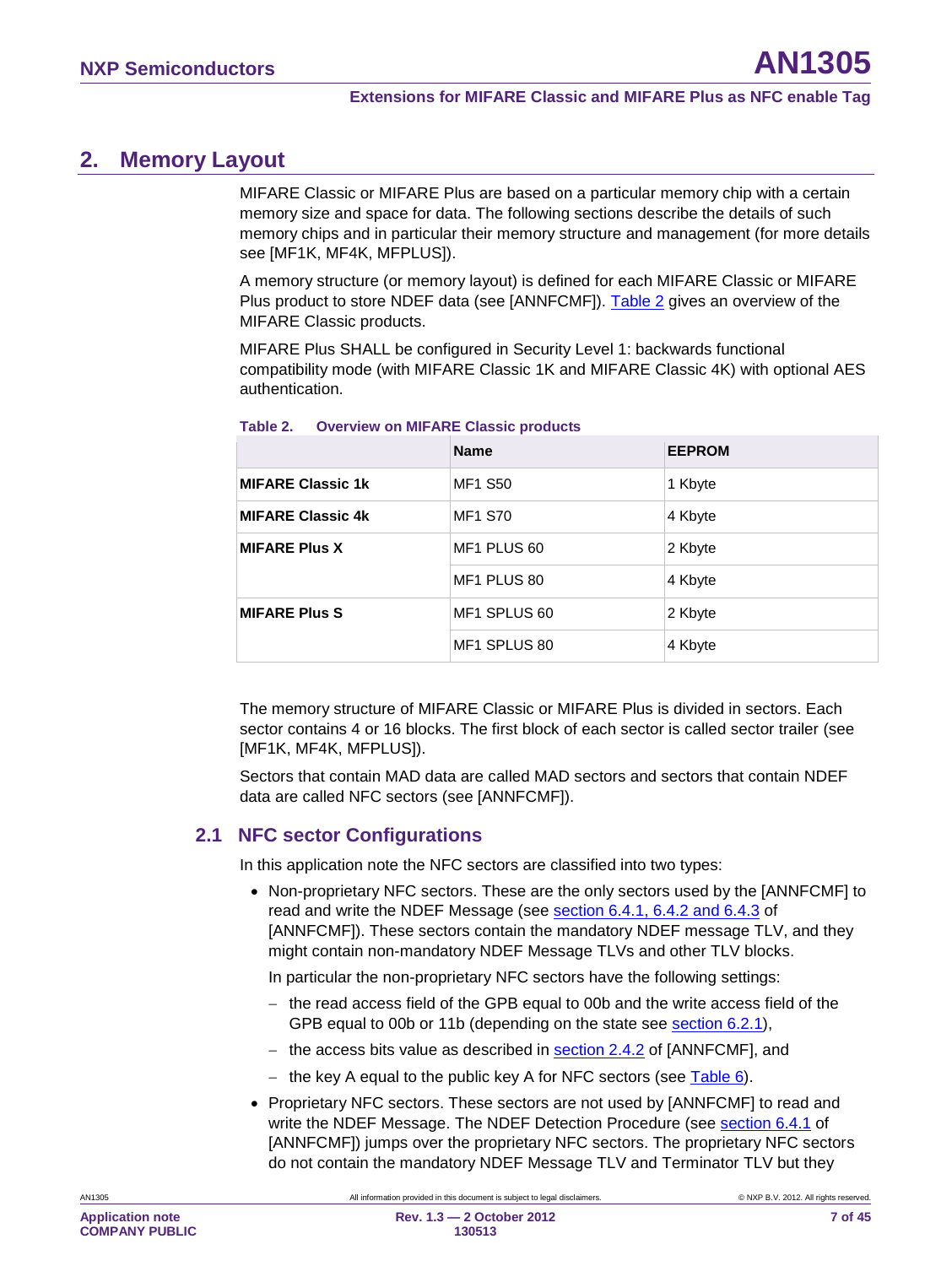might contain non-mandatory NDEF Message TLVs, Proprietary TLVs and NULL TLVs.

In particular these sectors allow having different settings:

- − of the read and write access field of the GPB,
- − of the access bits that are different from the values described in <u>section 2.4.2</u> of [ANNFCMF], and
- − of the key A value. Key A might be different from the public key A of NFC sectors (see <u>Table 6</u>). E.g. these sectors might not be authenticable using the public key A of NFC sectors.

In this application note with the name NFC sector(s) it is meant both proprietary and nonproprietary NFC sector(s).

The proprietary NFC sectors with their different settings of the GPB, access bits and key A might introduce different access configurations that can be difficult to manage and to test. For this reason only the following two configurations of are mandated by this application note (see [Fig 1\)](#page-7-0):

- 1. The Simple Configuration. In this configuration only non-proprietary NFC sectors are present.
- 2. Mixed Configuration. In this configuration the first n NFC sectors are proprietary ones, and the remaining k-n NFC sectors are non-proprietary ones.

Note that as described in the [ANNFCMF] if the NFC sectors are contiguous (except in case the MIFARE Classic 4k is used with the MAD sector 16, see section 6.1 of [ANNFCMF]).



It is not allowed a configuration where the proprietary NFC sector are interlaced with the non-proprietary ones e.g. first 2 proprietary NFC sectors, then 3 non-proprietary ones and finally again 4 proprietary ones.

<span id="page-7-0"></span>

| All information provided in this document is subject to legal disclaimers. | © NXP B.V. 2012. All rights reserved. |
|----------------------------------------------------------------------------|---------------------------------------|
| Rev. $1.3 - 2$ October 2012                                                | 8 of 45                               |
|                                                                            | 130513                                |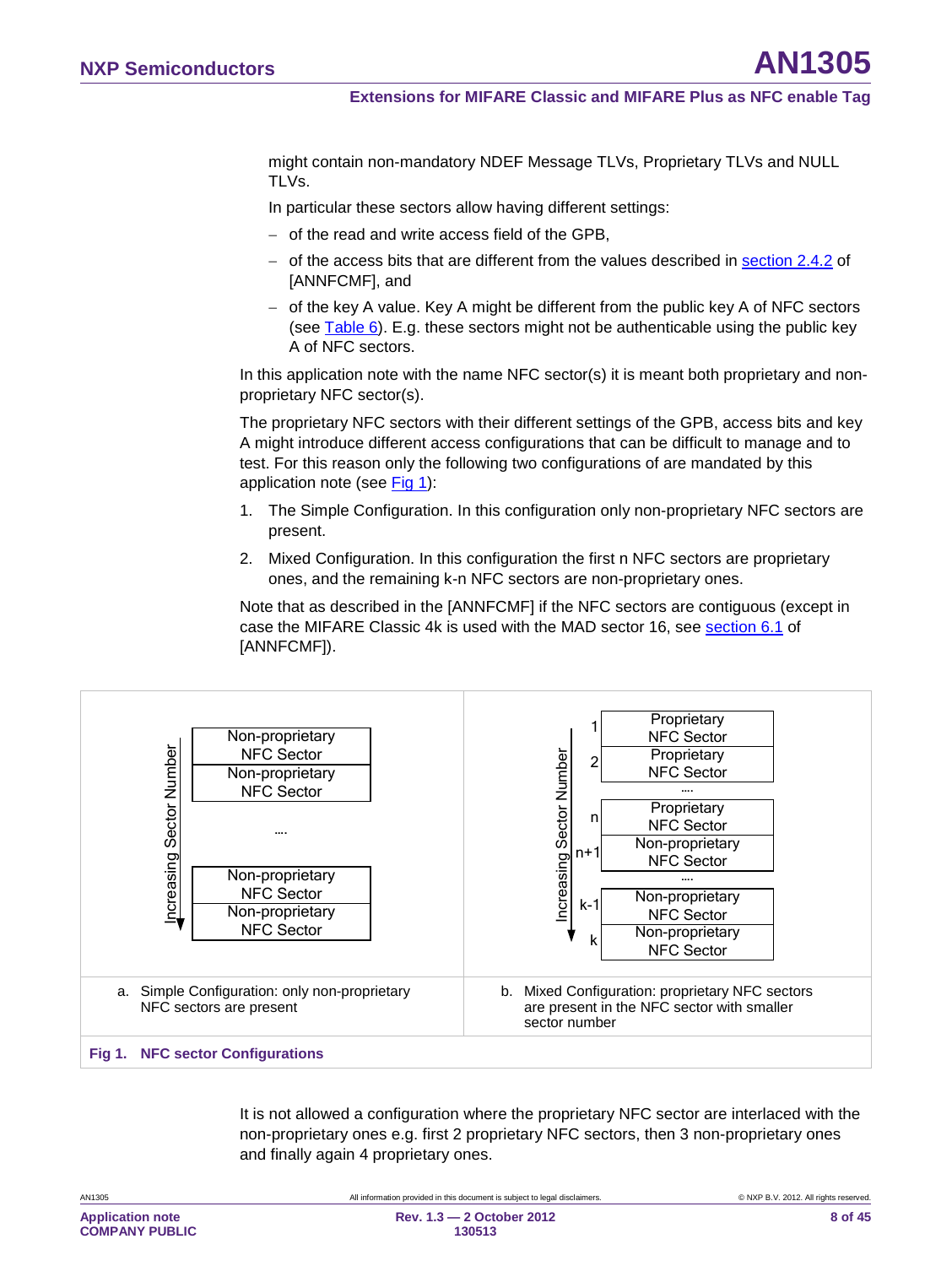This application note explicitly describes how to create, identify and manage the proprietary and non-proprietary NFC sectors according to the Simple and Mixed Configuration. [ANNFCMF] is compatible with these two NFC sector configurations.

### <span id="page-8-1"></span>**2.2 Mapping of NDEF data using MIFARE Classic 1k/4k card ICs**

The mapping of NDEF data inside MIFARE Classic or MIFARE Plus SHALL be done using the MIFARE Application Directory and the TLV blocks (see [ANNFCMF]).

The MIFARE Classic or MIFARE Plus SHALL contain the following TLV blocks:

- 1. one or more NDEF Message TLV,
- 2. zero, one or more Proprietary TLV,
- 3. zero, one or more NULL TLV,
- 4. zero or one Terminator TLV.

In this application note the mandatory NDEF Message TLV is defined as the  $1<sup>st</sup>$  NDEF Message TLV found by the NDEF Detection Procedure (see <u>section 6.4.1</u> in [ANNFCMF]).

### <span id="page-8-0"></span>**2.3 Card Identification Procedure**

This section describes the Card Identification Procedure performed by a Reader device to be able to identify the type of card i.e. MIFARE Classic or MIFARE Plus and the card settings.

Two different card settings have been considered by the Card Identification Procedure: settings of card after the production phase (also called blank cards) and settings of card in a valid state as defined in chapter [6.](#page-14-1) To be able to distinguish between these two settings, the Card Identification Procedure is composed of a set of common operations and two different branches depending on the card settings that is need to be identified. The two branches are called "Card Identification Procedure for MIFARE Classic and MIFARE Plus card after production phase" and "Card Identification Procedure for MIFARE Classic or MIFARE Plus card in a valid state".

In this section only the common operations are described. The "Card Identification Procedure for MIFARE Classic or MIFARE Plus card after production phase" (see section [2.3.1\)](#page-10-0) is mainly used before the Formatting Procedure (see **section [6.5](#page-30-0)**).

The "Card Identification Procedure for MIFARE Classic or MIFARE Plus card in a valid state" (see <u>section 2.3.2</u>) is mainly used before the NDEF Detection Procedure (see section 6.4.1 of [ANNFCMF]).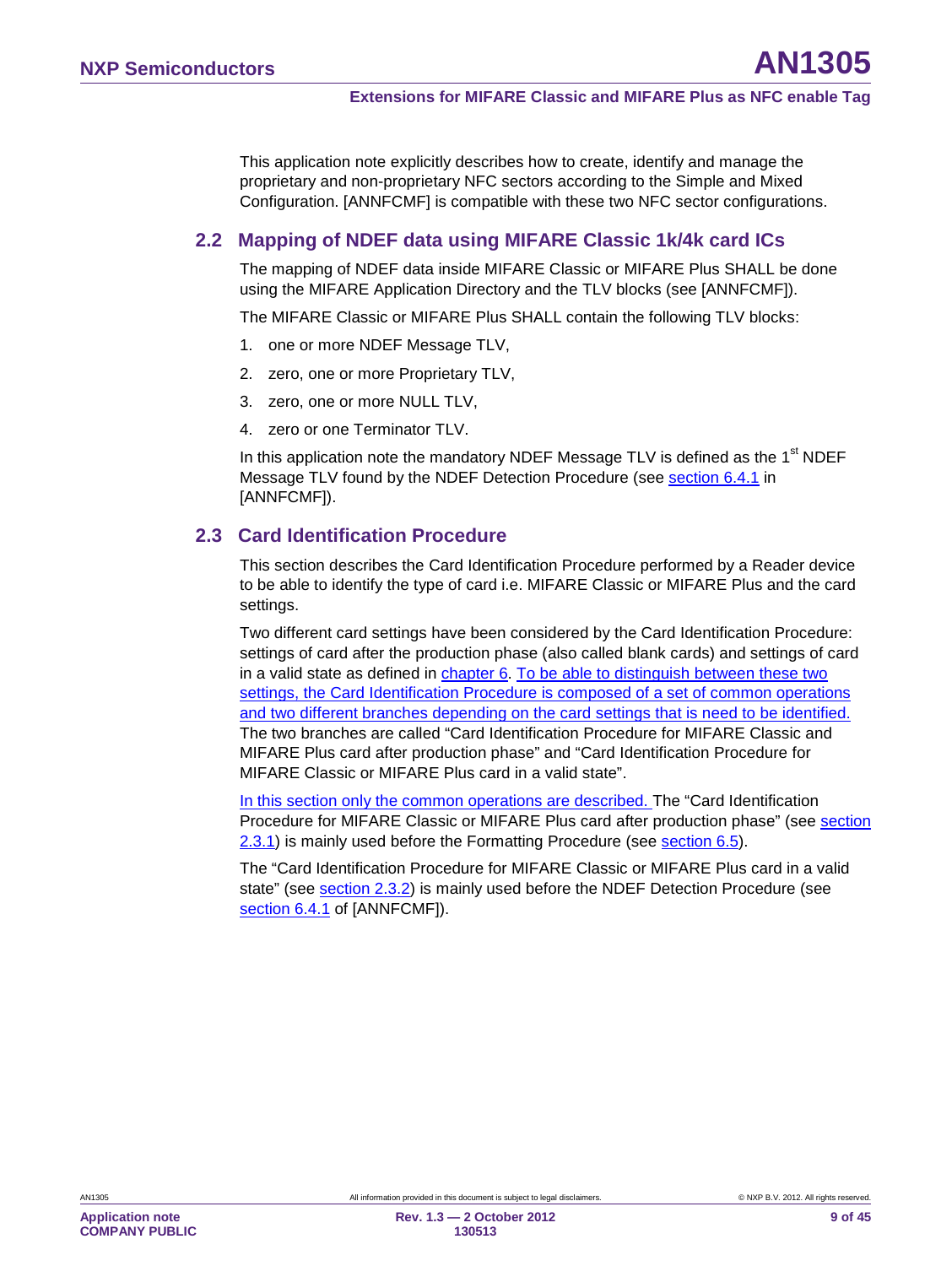#### **Extensions for MIFARE Classic and MIFARE Plus as NFC enable Tag**



<span id="page-9-0"></span>**Fig 2. Card Identification Procedure: Common Operations and Branch Selection**

The common operations of the Card Identification Procedure that SHALL performed by the Reader device are (see [Fig 2\)](#page-9-0):

- 1. checking of bit 4 of the Selective Acknowledge (SAK, see [ISOIEC 14443-3]) to be equal to 1b, and
- 2. checking of bit 5 of the Selective Acknowledge (SAK, see [ISOIEC 14443-3]) that indicates the memory size of the MIFARE Classic or MIFARE Plus tag:
	- Bit 5 equal to 0b indicates that the tag is potentially a MIFARE Classic 1k, and
	- Bit 5 equal to 1b indicates that the tag is potentially a MIFARE Classic 4k or MIFARE Plus with 4Kbyte.

If the previous operations are done successfully, they do not surely identify that the card is a MIFARE Classic or MIFARE Plus card. The Reader device SHALL send an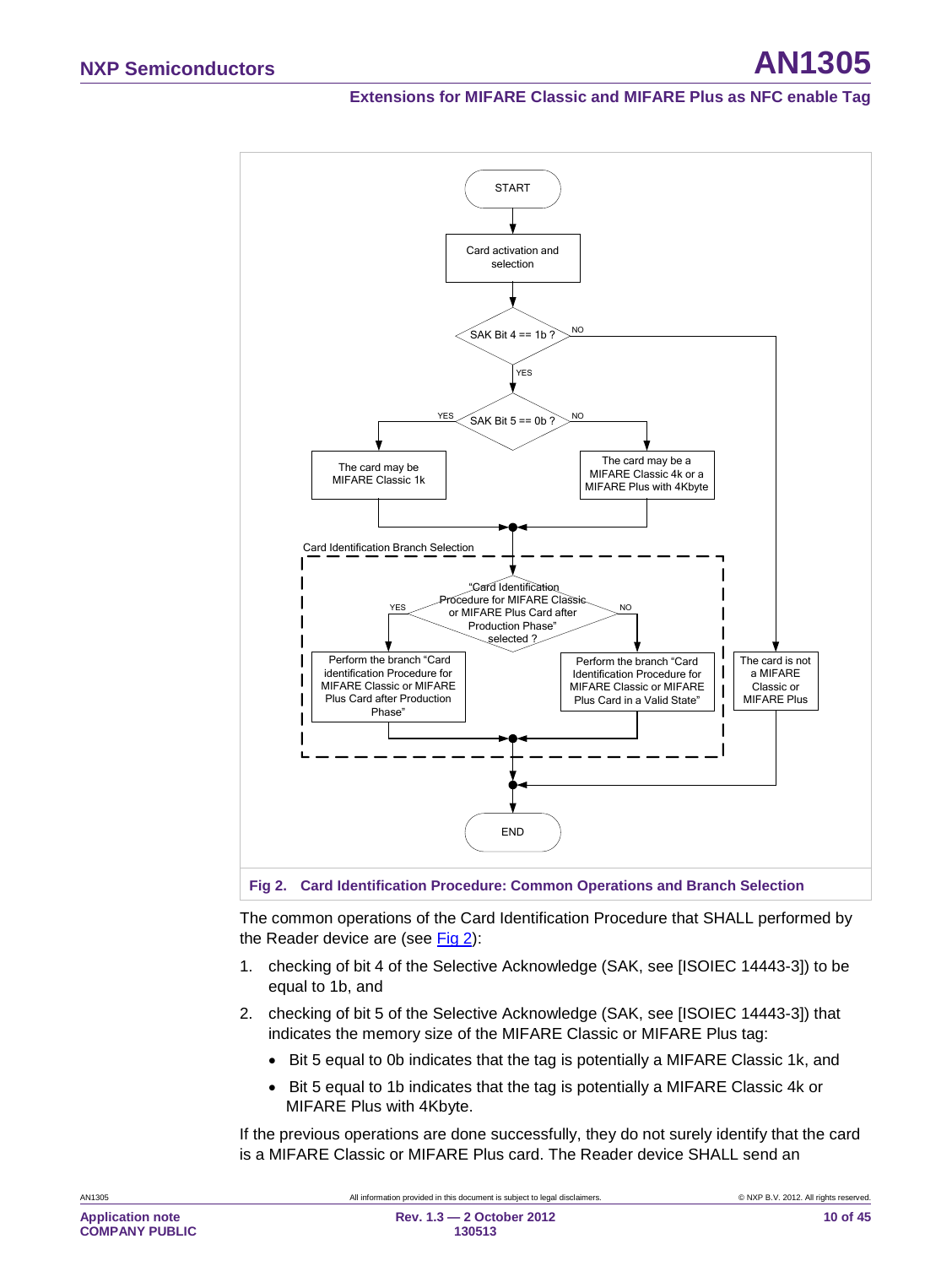additional Authentication operation to really identify that the card is a MIFARE Classic 1k/4k. These Authentication operations are included in the two branches of the Card Identification Procedures.

After the common operations the Reader device SHALL choose one of the two branches of the Card Identification Procedure described in the next two sections (see section [2.3.1,](#page-10-0) section [2.3.2](#page-13-0) and [Fig 2\)](#page-9-0).

If it is not known in advance which card settings the Reader device has to look for and hence which Card Identification branch is needed, a try-fail approach can be done: trying first one branch of the Card Identification Procedure and if it fails trying the other one. After the failure of one branch before trying the other, the card needs to be reactivated and selected.

Based on the SAK it is not possible to distinguish between MIFARE Classic 1k and MIFARE Plus with 2Kbyte in Security Level 1. Hence the Card Identification recognizes a MIFARE Plus with 2Kbyte in Security Level 1 as MIFARE Classic 1k.

#### <span id="page-10-0"></span>**2.3.1 Card Identification Procedure for MIFARE Classic or MIFARE Plus Card after Production Phase**

After production phase (i.e. blank card) the MIFARE Classic or MIFARE Plus card all sectors are set with:

- Key A equal to the default one see <u>[Table 3,](#page-10-1)</u>
- Key B equal to the default one see <u>[Table 3,](#page-10-1)</u> and
- access condition bits related to the sector trailer are configured in two different ways to allow either:
	- − read and write access when the previously authentication with Key A was successful (this configuration is called transport configuration, see **ANNEX B** [Table 11](#page-40-0) and [MF1K, MF4K; MFPLUS]), or
	- − read and write access when previously the authentication with Key B was successful (see <u>ANNEX B [Table 11](#page-40-0)</u> and [MF1K, MF4K, MFPLUS]).

#### <span id="page-10-1"></span>**Table 3. Default Key A and Key B**

| Byte 0 | Byte 1 | Byte 2 | Byte 3 | Byte 4 | Byte 5 |
|--------|--------|--------|--------|--------|--------|
| FFh    | FFh    | FFh    | FFh    | FFh    | FFh    |

[1] The byte number on the header row indicates the bite number of the sector trailer.

The previous settings are also valid for SmartMX products that include the MIFARE Classic emulation (see [SMX]).

The Card Identification Procedure for MIFARE Classic or MIFARE Plus cards after production phase is composed by the following steps in addition to the common ones described in <u>section [2.3](#page-8-0)</u>:

- 1. Perform the Authentication operation of sector 0 using default key A (see [Table 3\)](#page-10-1).
- 2. If the authentication is successful go to the next item. If the authentication is not successful, the card is not a MIFARE Classic or MIFARE Plus after production phase.
- 3. Use the Read operation to read the sector trailer of sector 0.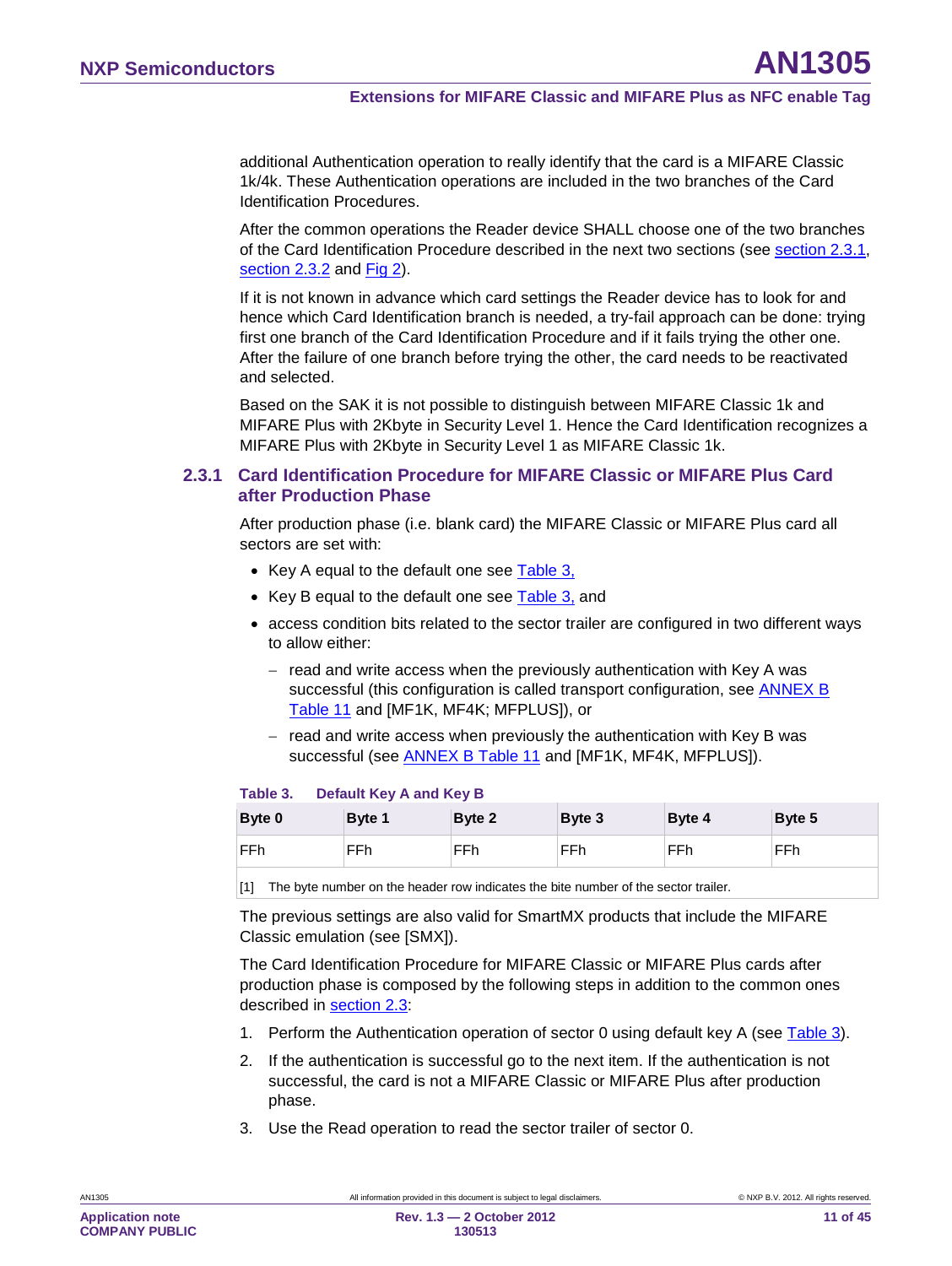- 4. If the Read operation is successful go to the next item. If the Read operation is not successful, the card is not a MIFARE Classic or MIFARE Plus after production phase.
- 5. If the Bytes 6-8 (also called access conditions or access bits) of the sector trailer of sector 0 are equal to FF0780h, go to the next item. Otherwise go to item 7.
- 6. After the sector 0, for each subsequent sectors:
	- a. perform an Authentication operation with the default key A (see [Table 3\)](#page-10-1),
	- b. read the sector trailer, and
	- c. check if bytes 6-8 of the sector trailer are equal to FF0780h.

If the authentication and read operations are successful and bytes 6-8 of the sector trailer are equal to FF0780h, the card is a MIFARE Classic or MIFARE Plus after production phase. The Authentication operation with the default key A (see [Table 3\)](#page-10-1) SHALL be used by the Formatting Procedure (see <u>section [6.5](#page-30-0)</u>).

If the authentication or the read operations are not successful, the card is not a MIFARE Classic or MIFARE Plus after production phase.

- 7. If the Bytes 6-8 of the sector trailer of the sector 0 are equal to 7F0788h, go to the next item. Otherwise the card is not a MIFARE Classic or MIFARE Plus after production phase.
- 8. After the sector 0, for each subsequent sectors:
	- a. perform an Authentication operation with the default key B (see [Table 3\)](#page-10-1),
	- b. read the sector trailer, and
	- c. check if bytes 6-8 of the sector trailer are equal to 7F0788h.

If the authentication and read operations are successful and bytes 6-8 of the sector trailer are equal to 7F0788h, the card is a MIFARE Classic or MIFARE Plus after production phase. The Authentication operation with the default key B (see [Table 3\)](#page-10-1) SHALL be used by the Formatting Procedure (see <u>section [6.5](#page-30-0)</u>).

If the authentication or the read operations are successful, the card is not a MIFARE Classic or MIFARE Plus after production phase.

**COMPANY PUBLIC**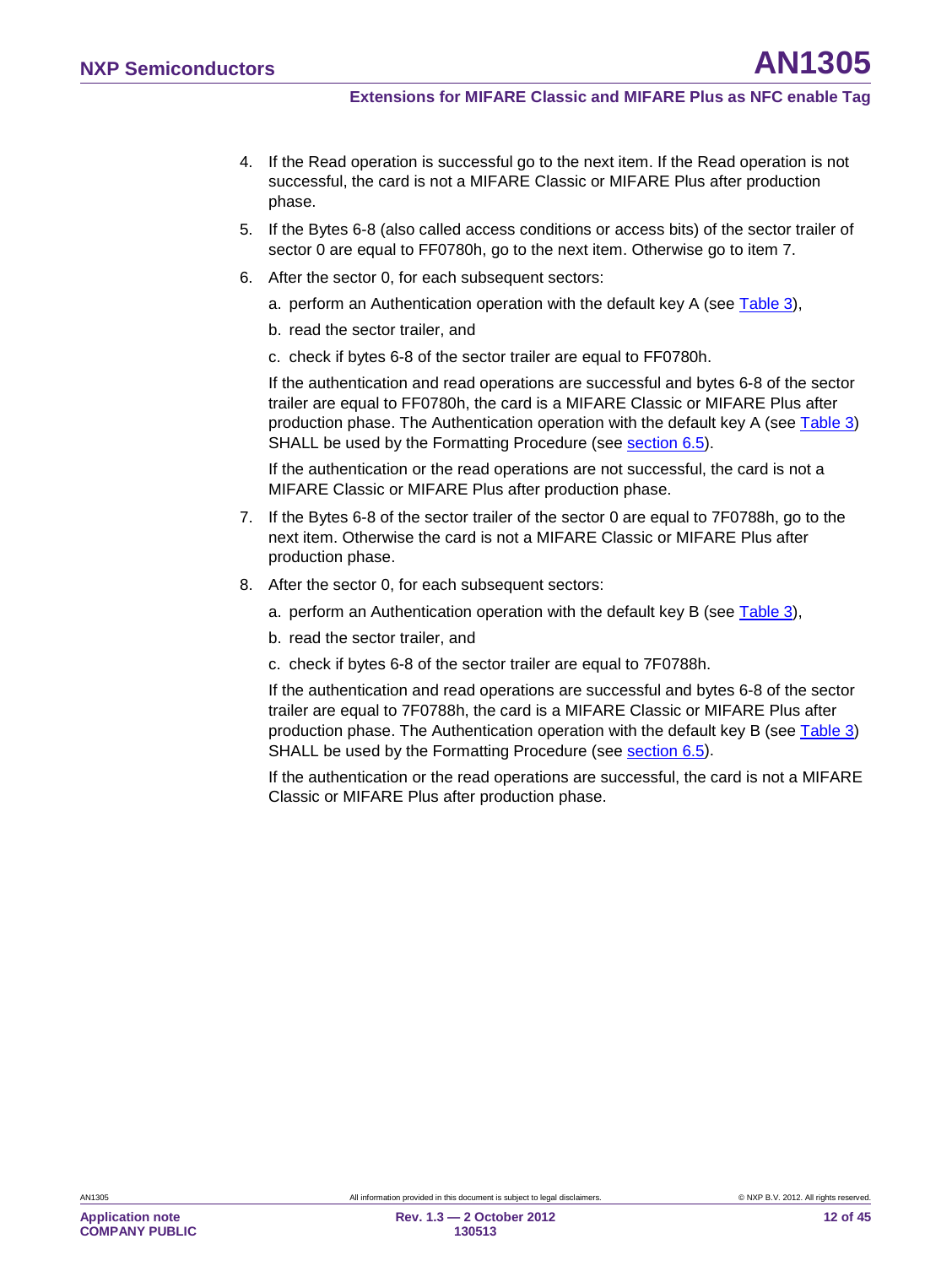### **Extensions for MIFARE Classic and MIFARE Plus as NFC enable Tag**



If needed the Card Identification Procedure for MIFARE Classic or MIFARE Plus cards after production phase MAY be modified to be integrated and optimized together with the Formatting Procedures (see **section [6.5](#page-30-0)**).

When the MIFARE Classic or MIFARE Plus tag has different access conditions than FF0780h or 7F0788h, using the default Key A or the default Key B it might still be possible to use the Formatting Procedures (see **section 6.5**).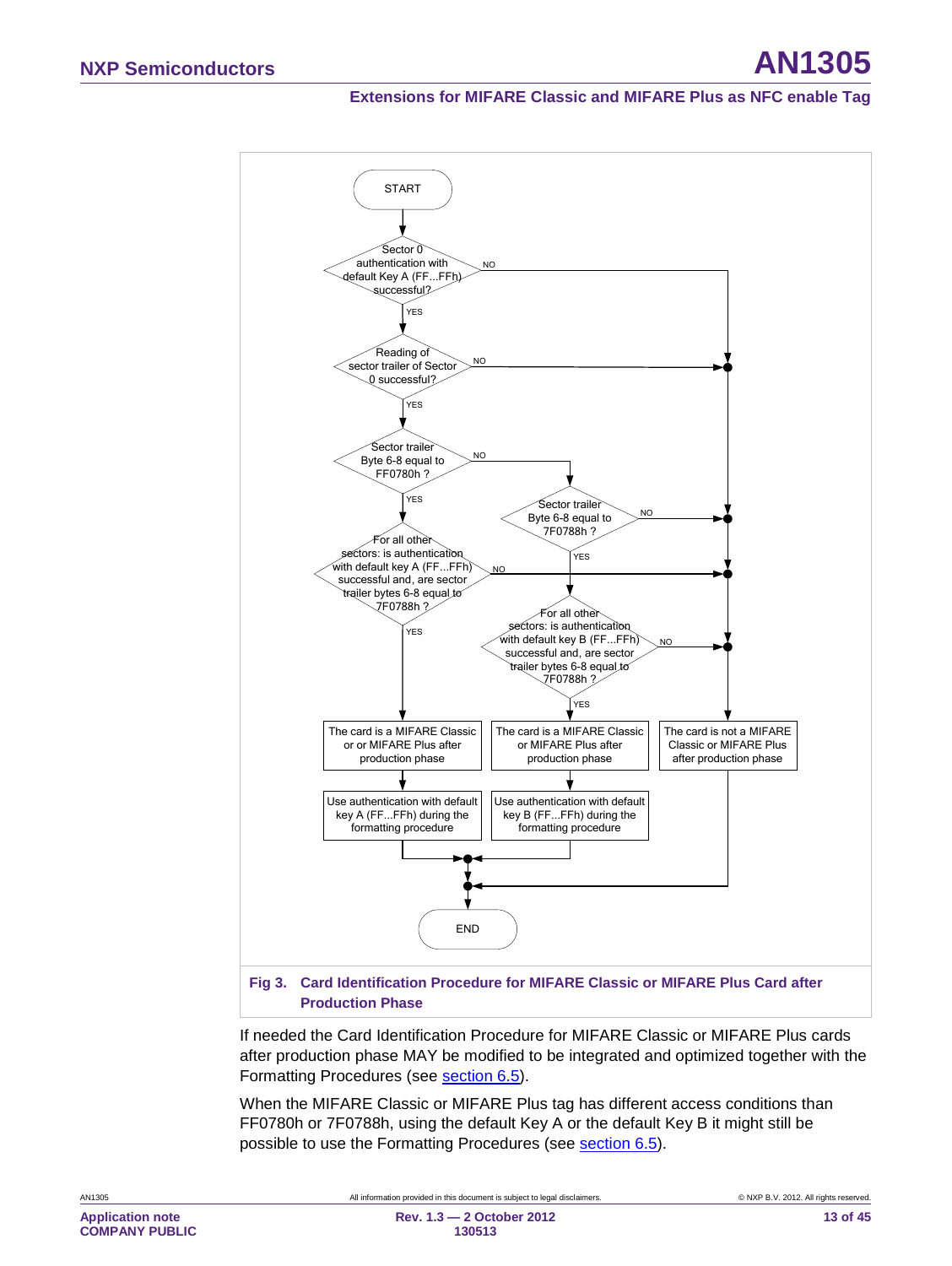### **2.3.2 Card Identification Procedure for MIFARE Classic or MIFARE Plus Card in a Valid State**

<span id="page-13-0"></span>To identify a MIFARE Classic or MIFARE Plus card in a valid state as defined in chapter [6,](#page-14-1) the Reader device SHALL perform the following steps (see [Fig 4\)](#page-13-1) in addition to the common ones described in <u>section [2.3](#page-8-0)</u>:

- 1. An Authentication operation is performed with public key A for MAD sector described in <u>[Table 9](#page-20-0)</u> to access Sector 0 i.e. the MAD sector.
- 2. If the Authentication operation returns successfully, the card is a MIFARE Classic 1k/4k card and the NDEF Detection Procedure (see [ANNFCMF]) is used. Otherwise the card is not a MIFARE Classic or MIFARE Plus card in a valid state.
- 3. If the NDEF Detection Procedure is successful, the check of the state of the NFC sectors is done following <u>chapter [6](#page-14-1)</u>.
- 4. If the check of the state is successful the card is a MIFARE Classic or MIFARE Plus in a valid state. The transitions defined in <u>section [6.4](#page-26-0)</u> MAY be used.

<span id="page-13-1"></span>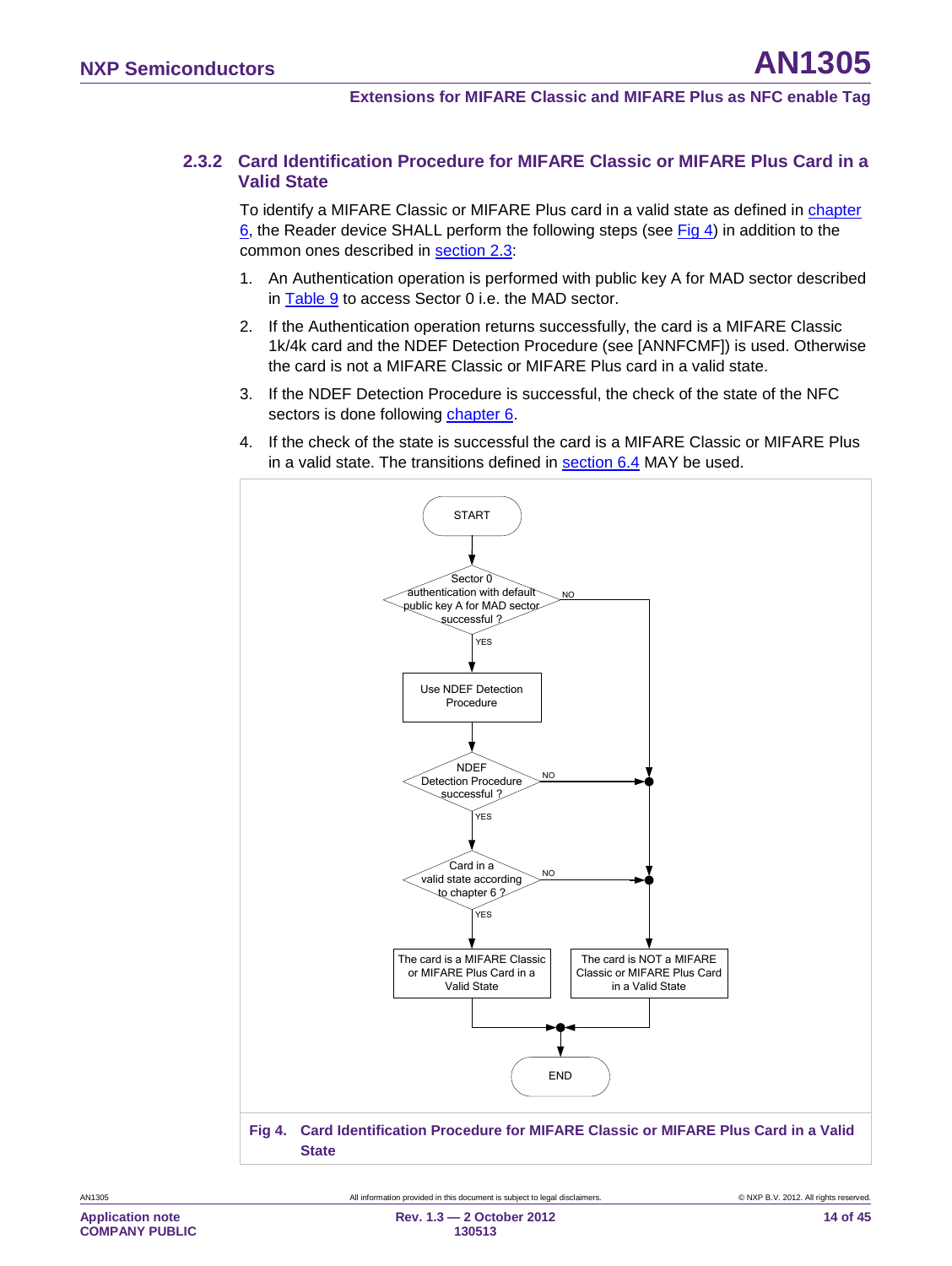# <span id="page-14-2"></span>**3. Read/Write Access**

Current version of MIFARE Classic or MIFARE Plus has a flexible and powerful method for specifying the access conditions or the access rights based on access bits and two keys per sector.

For more information see [MF1K, MF4K, MFPLUS].

# <span id="page-14-3"></span>**4. Framing / Transmission Handling**

The framing and the transmission handling for MIFARE Classic or MIFARE Plus is specified in [ANNFCMF].

# <span id="page-14-0"></span>**5. Command Set**

The following operations have to be supported in the reader side (PCD) in order to read from or write to MIFARE Classic or MIFARE Plus the NDEF data (see [ANNFC1K4K, MF1K, MF4K, MFPLUS]):

- Read operation,
- Write operation, and
- <span id="page-14-1"></span>• Authentication operation.

**Application note COMPANY PUBLIC**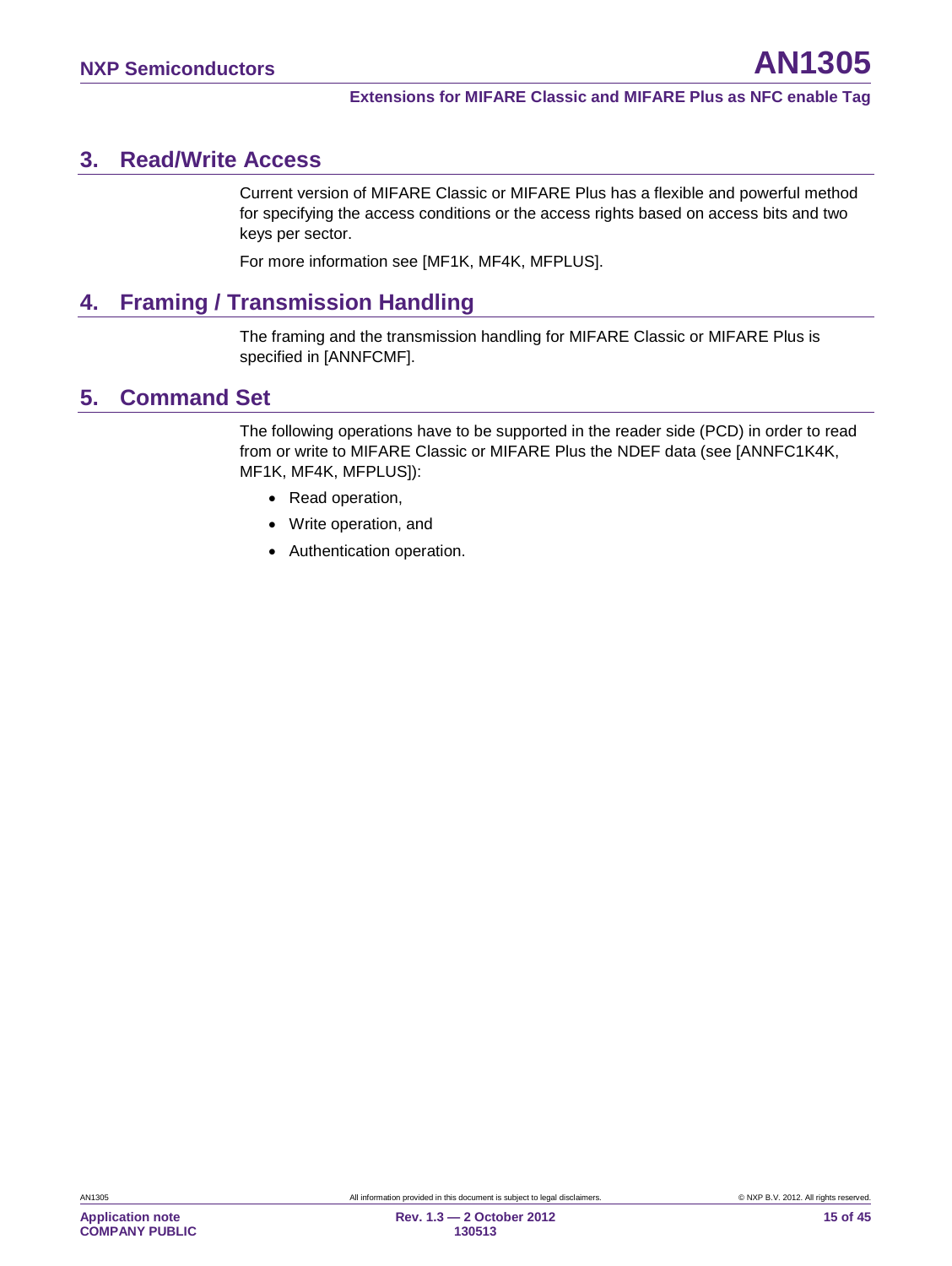# <span id="page-15-2"></span>**6. Life Cycle**

The states below refer to the NFC sector(s) only. A state is reflected by the content and configuration settings of the NFC sectors (see below in this section for a more detailed description of the content and configuration settings). In this document the state of the NFC sectors is also called the state of the MIFARE Classic or MIFARE Plus tag.

Each state has its own valid operations called transactions or state changes. An entry is an operation to prepare the MIFARE Classic or MIFARE Plus tag into a specific state. The entries are also called Formatting Procedures (see <u>section [6.5](#page-30-0)</u>).

In this document two life cycles are presented:

- $\bullet~$  The NFC-like life cycle (see  $\underline{\textrm{section 6.1}}$  $\underline{\textrm{section 6.1}}$  $\underline{\textrm{section 6.1}}$ ). This life cycle is the one described in the application note [ANNFCMF]. It is called NFC-like life cycle because it is similar to that one defined in the NFC Forum technical specifications.
- $\bullet~$  The MIFARE life cycle (see  $\frac{\text{section 6.2}}{\text{Section 6.2}}$  $\frac{\text{section 6.2}}{\text{Section 6.2}}$  $\frac{\text{section 6.2}}{\text{Section 6.2}}$  This life cycle shows the NFC-like life cycle together with additional states and transitions that make use of additional MIFARE Classic or MIFARE Plus features. The additional transitions and states MAY be partially implemented to satisfy specific requirements that are not covered by [ANNFCMF].

After the description of the life cycle the different states, transitions (state changes) and entries (Formatting Procedures) are shown (see <u>section [6.3,](#page-21-1) 6.4</u>, and <u>6.5</u>).

### <span id="page-15-0"></span>**6.1 NFC-like Life Cycle**

The application note [ANNFCMF] describes the life cycle from the Reader device perspective as a combination of states, transitions and entries. [Fig 5](#page-15-1) describes this life cycle (called NFC-like life cycle). The dashed arrows indicate the entries in the life cycle. The entries also called Formatting Procedures are described in **section [6.5](#page-30-0)**. The continuous arrows indicate the transitions or also called state changes.

<span id="page-15-1"></span>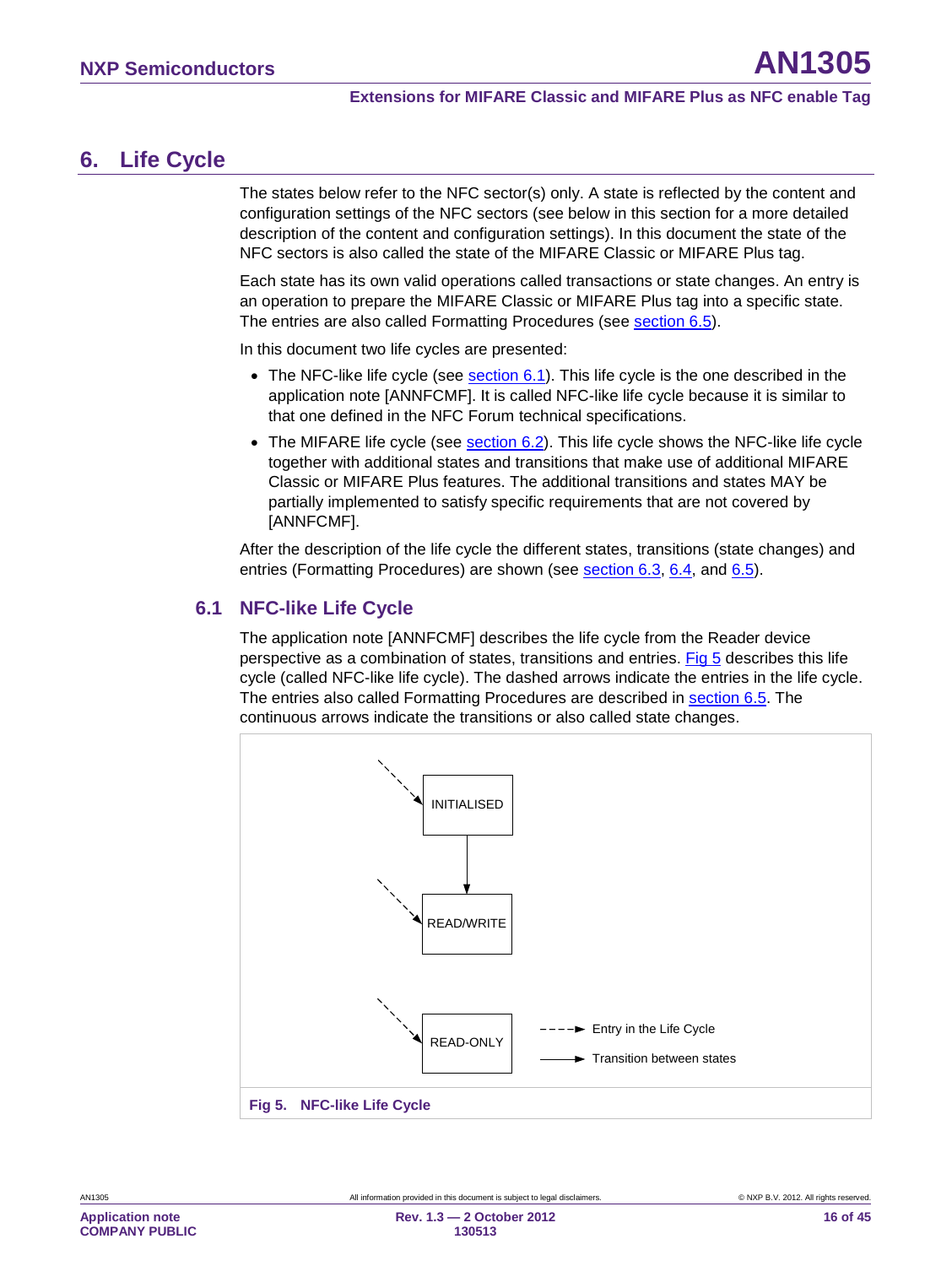### **6.2 MIFARE Life Cycle**

<span id="page-16-0"></span>The MIFARE Classic or MIFARE Plus tag MAY be in additional states than the ones specified in the [ANNFCMF]. These additional states together with the additional transitions and the NFC-like life cycle states and transitions (see [Fig 5\)](#page-15-1) form the MIFARE life cycle (see [Fig 6\)](#page-17-0).

The additional states are named in [Fig 6](#page-17-0) using the prefix "MIFARE". A round square indicates parts of the MIFARE life cycle that corresponds to the NFC-like life cycle (see [Fig 5\)](#page-15-1).

To guarantee compatibility with the [ANNFCMF] application note, the MIFARE INITIALISED state, the MIFARE READ/WRITE state, MIFARE BLOCKED READ/WRITE state, MIFARE READ-ONLY state and MIFARE BLOCKED READ-ONLY state are seeing from a Reader device that implements only the [ANNFCMF] specification as INITILIASED state, READ/WRITE state and READ-ONLY state. [Table 4](#page-16-1) shows the relations between the states defined in [ANNFCMF] (see [Fig 5\)](#page-15-1) and the states defined in this application note (see [Fig 6\)](#page-17-0).

#### <span id="page-16-1"></span>**Table 4. Relation between the [ANNFCMF] states and the states defined by this application note**

| States detected by a Reader device<br>implementing only the [ANNFCMF]<br>application note | States detected by a Reader device<br>implementing this application note |
|-------------------------------------------------------------------------------------------|--------------------------------------------------------------------------|
| <b>INITIALISED</b>                                                                        | <b>INITIALISED</b>                                                       |
|                                                                                           | <b>MIFARE INITIALISED</b>                                                |
| <b>READ/WRITE</b>                                                                         | READ/WRITE                                                               |
|                                                                                           | <b>MIFARE READ/WRITE</b>                                                 |
|                                                                                           | MIFARE BLOCKED READ/WRITE                                                |
| READ-ONLY                                                                                 | READ-ONLY                                                                |
|                                                                                           | MIFARE READ-ONLY                                                         |
|                                                                                           | MIFARE BLOCKED READ-ONLY                                                 |

For all NFC sectors the INITIALISED, READ/WRITE and READ-ONLY states make use of:

- a secret key B that is kept secret by the Reader device that writes the tag or it is shared between different Reader devices,
- a public Key A of NFC sectors (see [Table 6\)](#page-19-0), and
- fixed settings of the access bits in the sector trailer as described in [ANNFCMF].

This NFC sectors are only non-proprietary NFC sectors. I.e. in INITIALISED, READ/WRITE and READ-ONLY state the MIFARE Classic or MIFARE Plus uses the Simple Configuration (see **section [2.1](#page-6-1)**).

However some applications may need NFC sectors with: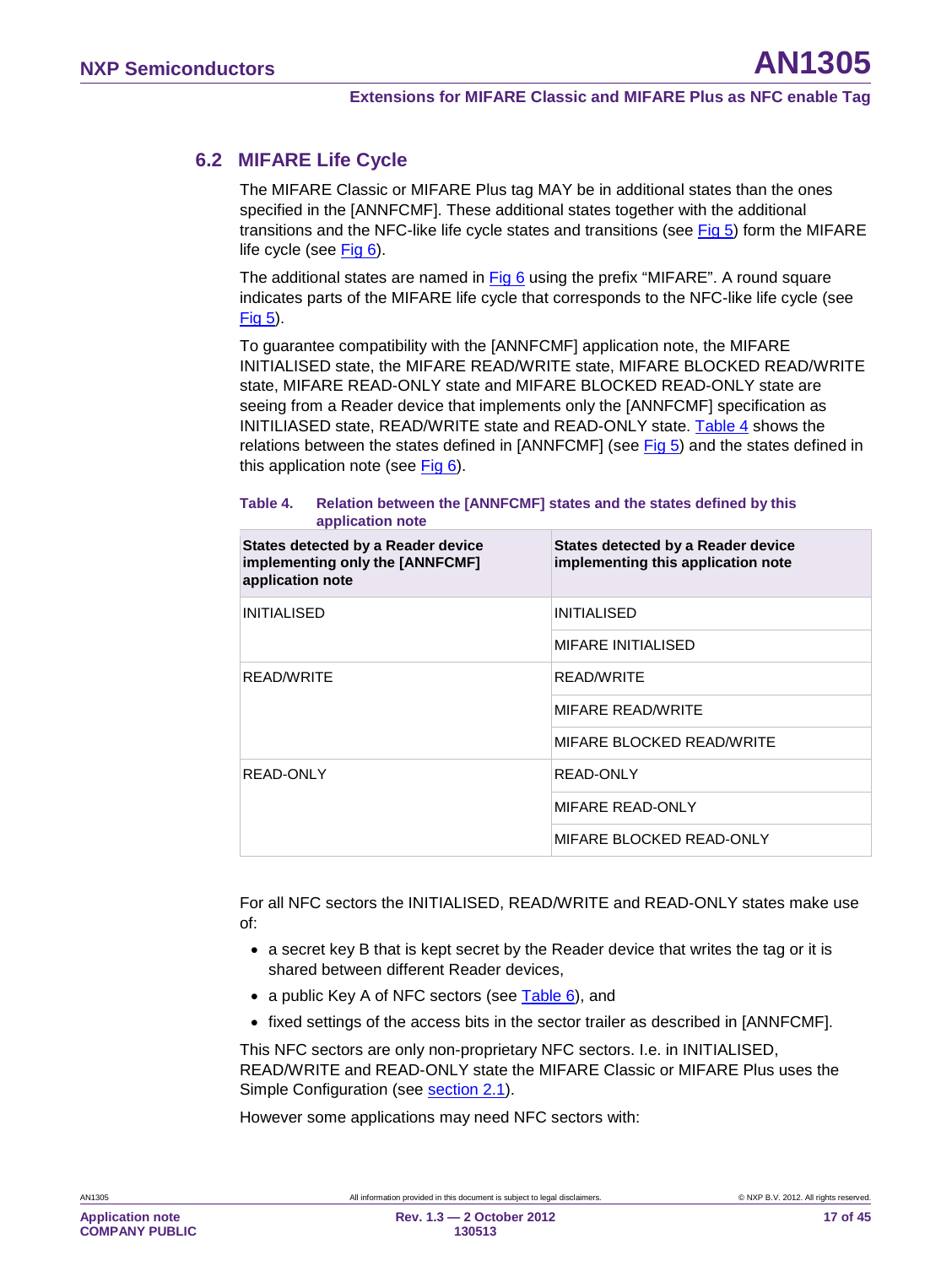- a secret Key A that is kept secret by the Reader device that writes the tag or it is shared between different Reader devices and it may be different from NFC sector to NFC sector, and/or
- different settings of the access bits that may be different from NFC sector to NFC sector and different from what is specified by [ANNFCMF].

For this reason the MIFARE INITIALISED, the MIFARE READ/WRITE state, MIFARE BLOCKED READ/WRITE state, MIFARE READ-ONLY state and MIFARE BLOCKED READ-ONLY states have been introduced. These application specific NFC sectors are proprietary NFC sectors. I.e. in MIFARE INITIALISED, MIFARE READ/WRITE, MIFARE BLOCKED READ/WRITE, MIFARE READ-ONLY and MIFARE BLOCKED READ-ONLY state the MIFARE Classic or MIFARE Plus uses the Mixed Configuration (see section <u>[2.1](#page-6-1)</u>).

Note that in MIFARE INITIALISED state, MIFARE READ/WRITE state, MIFARE BLOCKED READ/WRITE state, MIFARE READ-ONLY state and MIFARE BLOCKED READ-ONLY states, the Reader device SHALL set at least one or more but not all NFC sectors as proprietary ones. Without any proprietary NFC sector(s) the only possible states are INITIALISED, READ/WRITE and READ-ONLY state.

The identification of these states MAY required a failed or successful authentication with key A, being key A secret and unknown at priori to the Reader device.

The entries or Formatting Procedures are exactly the same one shown in the NFC-like life cycle (see section [6.1\)](#page-15-0).



<span id="page-17-0"></span>Looking [Fig 6](#page-17-0) overall there are 8 states, 3 entries/Formatting Procedures and 15 transitions. It is not compulsory to support all states, entries and transitions in the Reader device. An implementation MAY be tailored to support a subset of states, entries and transitions of the MIFARE life cycle. In **Fig 6** the dotted arrows indicate the additional transitions that are not described in the [ANNFCMF].

The differences between the states are based on different settings of: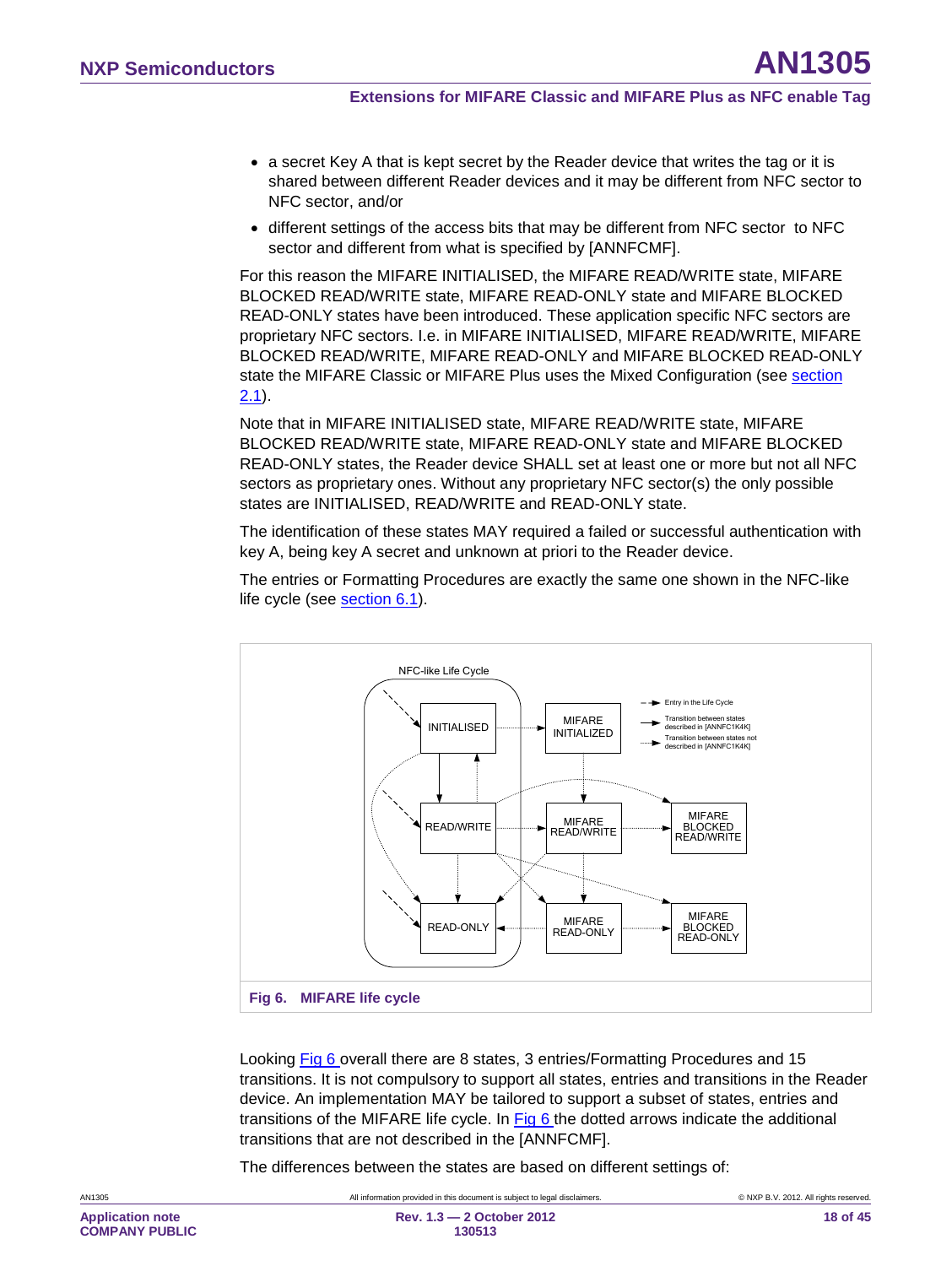- sector trailer access bits of MAD sector(s) and NFC sector(s),
- data area access bits of MAD sector(s), and NFC sector(s),
- key A value, and
- length field value of the mandatory NDEF Message TLV.

[Table 5](#page-19-1) compares the MIFARE life cycle states highlighting the differences between them (see also [Table 7](#page-19-2) and [Table 8\)](#page-20-1). Concerning the meaning of access bits settings (see [MF1K, MF4K]).

The MIFARE life cycle states have the following common settings (see [MF1K, MF4K]):

- Key A for MAD sectors is set as described in **Table 9** (see [MAD]).
- Key A of the non-proprietary NFC sector (where the mandatory NDEF Message TLV is contained) is set as described in <u>[Table 6.](#page-19-0)</u>
- Key B of MAD sectors or NFC sectors is either secret or shared within a limited set of Reader devices.

The key B MAY be used to write or read MAD sectors or NFC sectors. The key B of MAD sectors MAY be either different from or equal to key B of NFC sectors.

In [Table 5](#page-19-1) and in the text below it is referred as:

- sector trailer access bits: the access bits used to set the access configuration of the sector trailer, and
- data area access bits: the access bits used to set the access configuration of the blocks of the sector without the sector trailer.

A TLV block MAY be written using one or more contiguous NFC sectors having the same sector trailer access bits settings, data area access bits settings, Key A and Key B. A TLV block MAY also be written in NFC sectors across the MAD sector 16 e.g. NFC sector 15 and 17 (see also the definition of contiguous NFC sectors in <u>section 6.1</u> of [ANNFCMF]).

A TLV block SHALL NOT be written using one or more NFC sectors with different sector trailer access bits settings, data area access bits settings, Key A or Key B. To respect this rule the NULL TLV MAY be used to shift the TLV blocks. In other words a whole TLV block SHALL be written into either non-proprietary or proprietary NFC sectors. A TLV block SHALL NOT be written across both non-proprietary and proprietary NFC sectors.

The addition and/or deletion of non-mandatory NDEF Message TLVs, and Proprietary TLVs MAY be performed in any transition, and in any state except the READ-ONLY state. These operations MAY change the state of the MIFARE Classic or MIFARE Plus tag.

A more comprehensive description of the states is given in section [6.3.](#page-21-1)

**Application note COMPANY PUBLIC**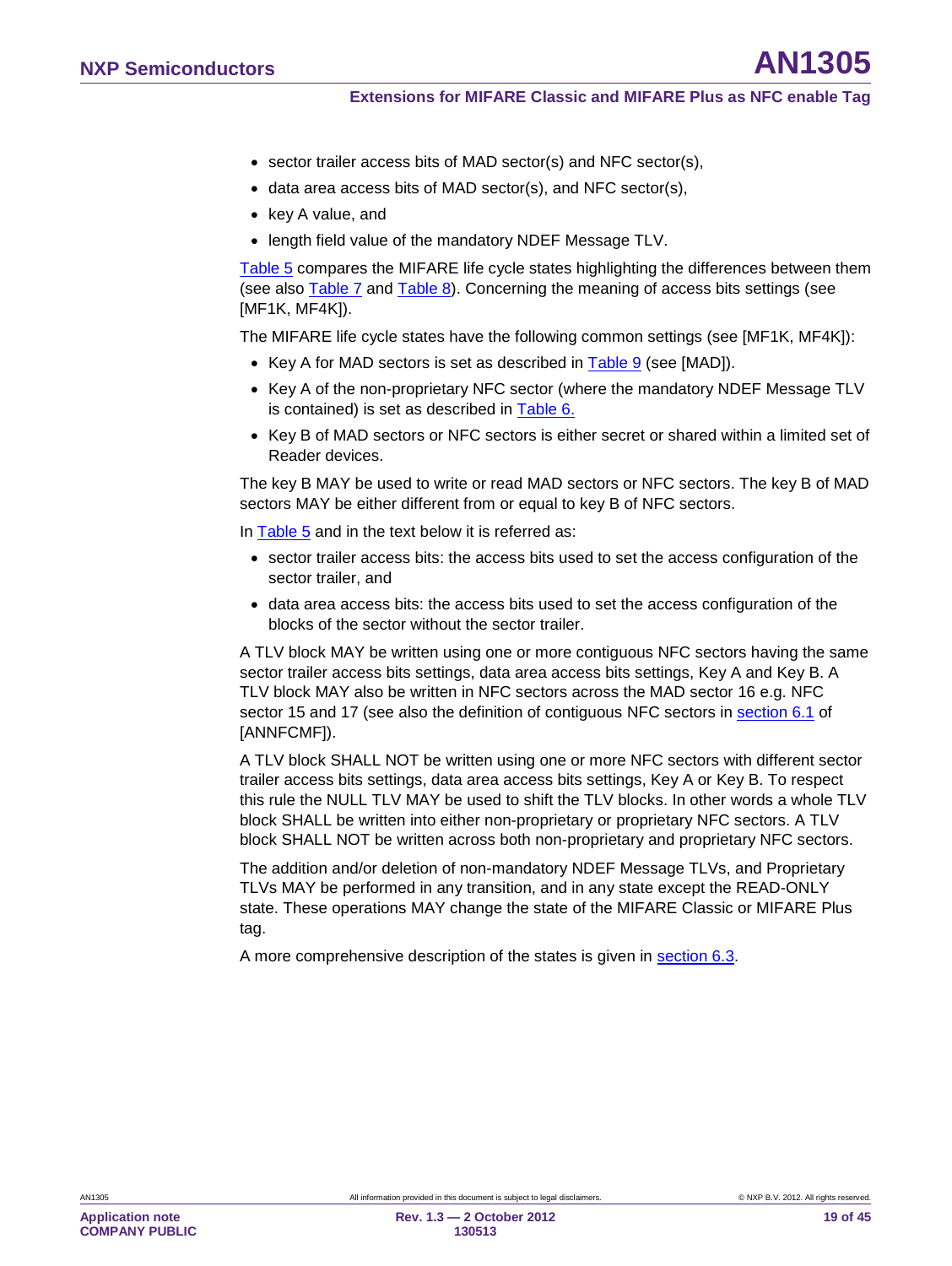#### **Extensions for MIFARE Classic and MIFARE Plus as NFC enable Tag**

| <b>STATE</b>                               | <b>Sector Trailer Access bits</b><br>$(C13 C23 C33)$ |                                                                               |                                                               | <b>Data Area Access Bits</b><br>$(C1_{0,1,2} C2_{0,1,2} C3_{0,1,2})$ |                                                                   |                                                              |                                       |                                                               |
|--------------------------------------------|------------------------------------------------------|-------------------------------------------------------------------------------|---------------------------------------------------------------|----------------------------------------------------------------------|-------------------------------------------------------------------|--------------------------------------------------------------|---------------------------------------|---------------------------------------------------------------|
|                                            | Trailer<br><b>MAD Sector</b><br><b>Access Bits</b>   | Access Bits of the<br>non-proprietary<br>Sector Trailer<br><b>NFC</b> sectors | proprietary NFC<br>Access Bits of<br>Sector Trailer<br>sector | MAD data area<br>Access Bits                                         | Data area Access<br>proprietary NFC<br>Bits of the non-<br>sector | Data area Access<br>proprietary NFC<br>Bits of the<br>sector | of proprietary NFC<br>sector<br>Key A | Mandatory NDEF Message<br>TLV<br><b>Length Field Value of</b> |
| <b>INITIALISED</b>                         | 011b                                                 | 011b                                                                          | $N.A.$ <sup>[3]</sup>                                         | 100b                                                                 | 000b                                                              | $N.A.$ <sup>[3]</sup>                                        | $N.A.$ <sup>[3]</sup>                 | 00h                                                           |
| <b>MIFARE INITIALISED</b>                  | 011b                                                 | 011b                                                                          | Any value <sup>[1]</sup>                                      | 100b                                                                 | 000b                                                              | Any value <sup>[1]</sup>                                     | Table 6 or Secret <sup>[2]</sup>      | 00h                                                           |
| <b>READ/WRITE</b>                          | 011b                                                 | 011b                                                                          | $N.A.$ <sup>[3]</sup>                                         | 100b                                                                 | 000b                                                              | $N.A.$ <sup>[3]</sup>                                        | $N.A.$ <sup>[3]</sup>                 | ≠00h                                                          |
| <b>MIFARE READ/WRITE</b>                   | 011b                                                 | 011b                                                                          | Any value <sup>[1]</sup>                                      | 100b                                                                 | 000b                                                              | Any value <sup>[1]</sup>                                     | Table 6 or Secret <sup>[2]</sup>      | $\neq$ 00h                                                    |
| <b>MIFARE BLOCKED</b><br><b>READ/WRITE</b> | 110b                                                 | 110b                                                                          | 110b                                                          | 010b                                                                 | 000b                                                              | Any value <sup>[1]</sup>                                     | Table 6 or Secret <sup>[2]</sup>      | $\neq$ 00h                                                    |
| <b>READ-ONLY</b>                           | 110b                                                 | 110b                                                                          | $N.A.$ <sup>[3]</sup>                                         | 010b                                                                 | 010b                                                              | $N.A.$ <sup>[3]</sup>                                        | N.A. <sup>[3]</sup>                   | $\neq$ 00h                                                    |
| MIFARE READ-ONLY                           | 011b                                                 | 110b                                                                          | Any value <sup>[1]</sup>                                      | 100b                                                                 | 010b                                                              | Any value <sup>[1]</sup>                                     | Table 6 or Secret <sup>[2]</sup>      | $\neq$ 00h                                                    |
| <b>MIFARE BLOCKED</b><br>READ-ONLY         | 110b                                                 | 110b                                                                          | 110 <sub>b</sub>                                              | 010 <sub>b</sub>                                                     | 010b                                                              | Any value <sup>[1]</sup>                                     | Table 6 or Secret <sup>[2]</sup>      | $\neq$ 00h                                                    |

#### <span id="page-19-1"></span>**Table 5. Comparative table between the different states**

<span id="page-19-4"></span>[1] The value for the access bits MAY be chosen in the range from 000b to 111b independently for each proprietary NFC sector. Some combinations MAY identify a different state (see <u>sectio[n 6.3](#page-21-1)</u>).

<span id="page-19-5"></span>[2] Key A for proprietary NFC sectors (NOT containing the mandatory NDEF Message TLV) MAY be secret and it MAY be shared within a limited set of Reader devices. Note that to check the value of the Key A only a try-fail approach can be used, performing one or more Authentication operations with different Key A values.

<span id="page-19-3"></span>[3] N.A. Not Applicable. In INITIALISED, READ/WRITE and READ-ONLY state only non-proprietary NFC sector(s) are present.

#### <span id="page-19-0"></span>**Table 6. NFC sector Public Key A**

| Byte 0           | Byte 1 | Byte 2           | Byte 3 | Byte 4           | Byte 5 |
|------------------|--------|------------------|--------|------------------|--------|
| D <sub>3</sub> h | F7h    | D <sub>3</sub> h | F7h    | D <sub>3</sub> h | F7h    |

<span id="page-19-2"></span>[4] The byte number on the header row indicates the bite number of the sector trailer.

#### **Table 7. Access Bits Settings for Sector Trailer, see also [MF1K, MF4K]**

| <b>Access bits</b> |              |                | <b>Access condition for</b>        |       |              |       |       |       |
|--------------------|--------------|----------------|------------------------------------|-------|--------------|-------|-------|-------|
|                    |              |                | <b>KEY A</b><br><b>Access bits</b> |       | <b>KEY B</b> |       |       |       |
| $C1_{0,1,2}$       | $C2_{0,1,2}$ | $C3_{0,1,2}$   | read                               | write | read         | write | read  | write |
| 0b                 | 1b           | 1 <sub>b</sub> | never                              | Key B | Key A or B   | Key B | never | Key B |
| 1b                 | 1b           | 0b             | never                              | never | Key A or B   | never | never | never |

[5] Note: see ANNE[X 9](#page-39-0) an[d 10](#page-40-1) for byte values of the access bits.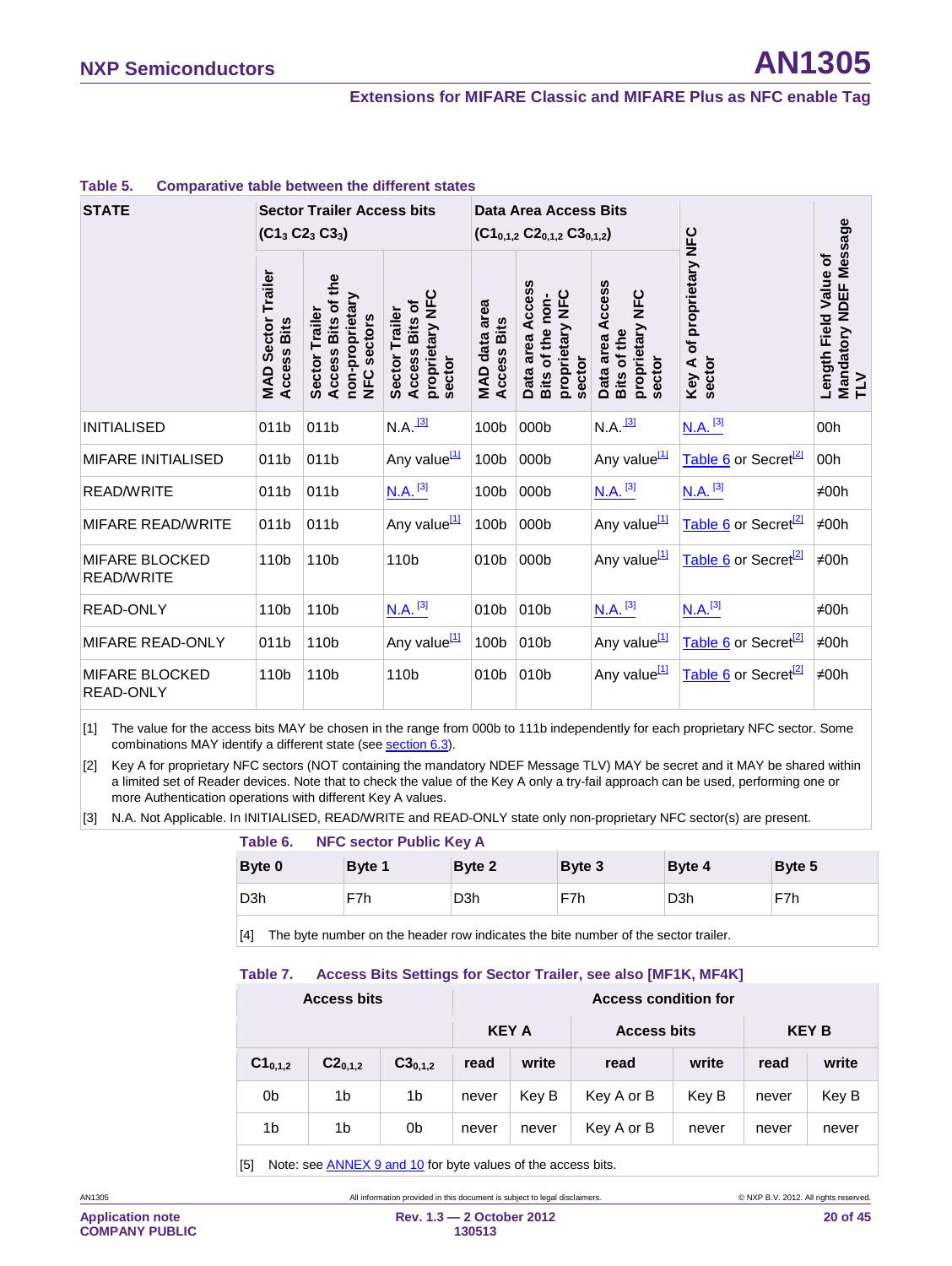#### **Extensions for MIFARE Classic and MIFARE Plus as NFC enable Tag**

|              | <b>Access bits</b> |                | <b>Access condition for</b> |              |  |
|--------------|--------------------|----------------|-----------------------------|--------------|--|
| $C1_{0,1,2}$ | $C2_{0,1,2}$       | $C3_{0,1,2}$   | read                        | write        |  |
| 0b           | 0b                 | 0b             | Key A or B                  | Key A or B   |  |
| 0b           | 1b                 | 0b             | Key A or B                  | <b>Never</b> |  |
| 1b           | 0b                 | 0b             | Key A or B                  | Key B        |  |
| 1b           | 1b                 | 0b             | Key A or B                  | Key B        |  |
| 0b           | 0b                 | 1 <sub>b</sub> | Key A or B                  | Never        |  |
| 0b           | 1b                 | 1 <sub>b</sub> | Key B                       | Key B        |  |
| 1b           | 0b                 | 1 <sub>b</sub> | Key B                       | <b>Never</b> |  |
| 1b           | 1 <sub>b</sub>     | 1 <sub>b</sub> | never                       | Never        |  |

#### <span id="page-20-1"></span>**Table 8. Access Bits Settings for Data Area, see also [MF1K, MF4K, MFPLUS]**

<span id="page-20-0"></span>[6] Note: see **ANNE[X 9](#page-39-0) an[d 10](#page-40-1)** for byte values of the access bits.

#### **Table 9. Public Key A settings to access MAD sectors**

| Byte 0 | Byte 1 | Byte 2 | Byte 3 | Byte 4 | Byte 5 |
|--------|--------|--------|--------|--------|--------|
| A0h    | A1h    | A2h    | A3h    | A4h    | A5h    |
|        |        |        |        |        |        |

[7] The byte number on the header row indicates the bite number of the sector trailer.

In the [ANNFCMF] the INITIALISED, READ/WRITE and READ/ONLY states are identified using the General Purpose Bytes (GPB) of the non-proprietary NFC sector where the mandatory NDEF Message TLV starts and the length filed value of the mandatory NDEF Message TLV. However to identify any of the 8 MIFARE Classic 1k/4k states only the following parameters SHALL be used (see [Table 5\)](#page-19-1):

- the settings of the sector trailer access bits of MAD sectors,
- the settings of the data area access bits of MAD sectors,
- the settings of the sector trailer access bits of non-proprietary NFC sectors,
- the settings of the data area access bits of non-proprietary NFC sectors,
- the settings of the sector trailer access bits of proprietary NFC sectors,
- the settings of the data area access bits of proprietary NFC sectors,
- the key A value, and
- the length field value of the mandatory NDEF Message TLV (note that the mandatory NDEF Message TLV is always contained into non-proprietary NFC sector).

Note that to check the value of the key A only a try-fail approach can be used, performing one or more Authentication operations with different key A values. In fact it is not possible to read the key A value from the sector trailer using the Read operation (see also [MF1K, MF4K, MFPLUS]).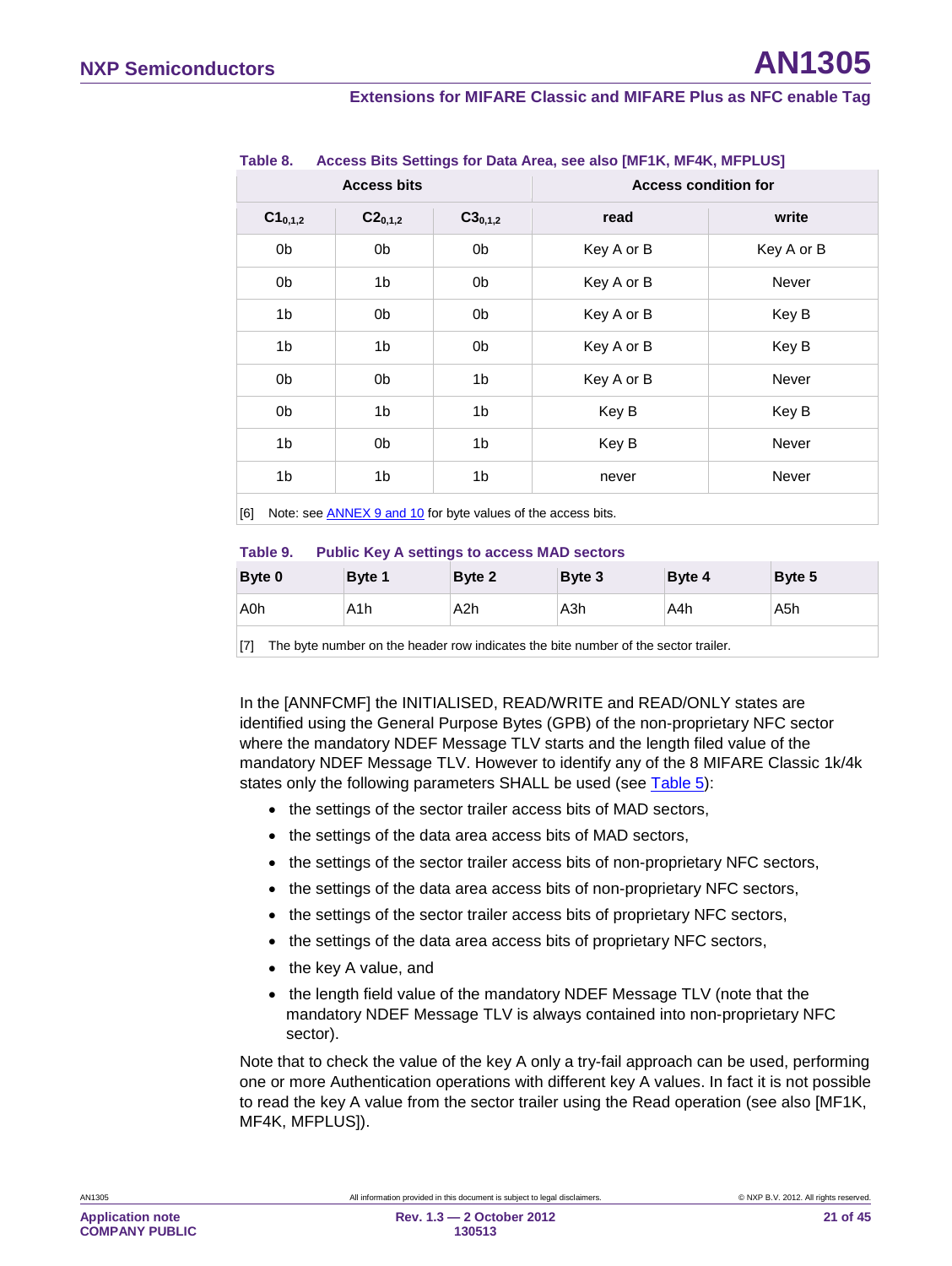#### **6.2.1 Setting of Write and Read Access Condition Field of the GPB of each NFC sector**

<span id="page-21-0"></span>The Reader device SHALL set the write and read access condition field (2 bits field) of the GPB of each NFC sector following the rule on [Table 10.](#page-21-2)

<span id="page-21-2"></span>**Table 10. Setting of the write and read access condition field (2 bits field) of the GPB**

**GPB setting in the Read / Write Access conditions (2bits)**

| <b>Read Access conditions (2 bits)</b> |                                  | Write Access conditions (2 bits)                             |                 |  |  |
|----------------------------------------|----------------------------------|--------------------------------------------------------------|-----------------|--|--|
| <b>Non-proprietary NFC</b><br>sector   | <b>Proprietary NFC</b><br>sector | Non-proprietary NFC Proprietary NFC<br>sector <sup>[1]</sup> | sector          |  |  |
| 00b                                    | 01 <sub>b</sub>                  | 00b or 11b                                                   | 01 <sub>b</sub> |  |  |

<span id="page-21-3"></span>[1] The write access condition depends on the state:

- a) in INITIALISED, MIFARE INITIALISED, READ/WRITE, MIFARE READ/WRITE and MIFARE BLOCKED READ/WRITE, the write access conditions of the non-proprietary NFC sectors is equal to 00b, and
- b) in READ-ONLY, MIFARE READ-ONLY and MIFARE BLOCKED READ-ONLY, the write access conditions of the non-proprietary NFC sectors is equal to 11b.

The proprietary NFC sectors are identified by:

- the read and write access conditions of the GPB equal to 01b, and
- the Key A value different from the public Key A for NFC sectors.

Concerning the GPBs of the non-proprietary NFC sectors (that contains the mandatory NDEF Message TLV), the read access condition is always set to 00b and the write access condition is set to either 00b or 11b depending on the state.

#### <span id="page-21-1"></span>**6.3 States**

This section completes the settings for each MIFARE Classic or MIFARE Plus state that are described in the previous section [6.2](#page-16-0) and [Table 5.](#page-19-1) The common settings of all states are described in the previous **section [6.2](#page-16-0)**. Also the common settings SHALL be checked to detect the MIFARE Classic or MIFARE Plus in a valid state.

#### **6.3.1 INITIALISED State**

<span id="page-21-4"></span>The INITIALISED state is the state where the mandatory NDEF Message TLV is empty (Length field equal to 00h). The Formatting Procedure to prepare the MIFARE Classic or MIFARE Plus tag in this state is described in **section [6.5.1](#page-30-1)**.

A MIFARE Classic or MIFARE Plus tag SHALL be detected in INITIALISED state when:

- 1. the access bits for MAD and NFC sectors follow [Table 5:](#page-19-1)
	- a. the sector trailers of all MAD and NFC sectors and the data area of the MAD sectors are readable authenticating with key A or key B and writable only authenticating with Key B, and
	- b. the data area of the NFC sectors is read/write authenticating with key A or key B.
- 2. the key A of NFC sector(s) is equal to  $Table 6$ , and
- 3. the length field value of the mandatory NDEF Message TLV is equal to 00h.

In INITIALISED state all NFC sectors are non-proprietary NFC sectors.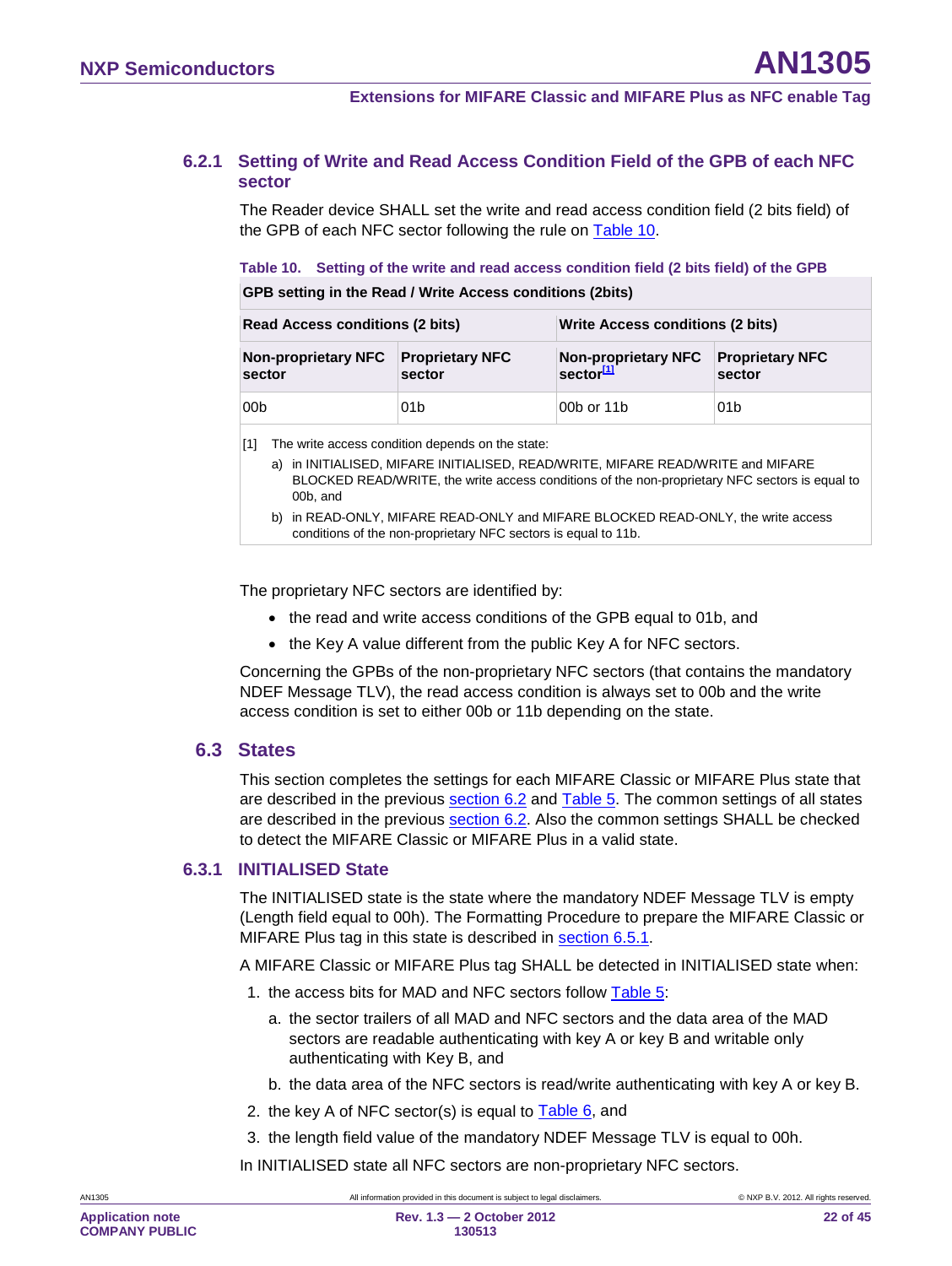### **6.3.2 MIFARE INITIALISED State**

<span id="page-22-0"></span>The MIFARE INITIALISED state is a special case of the INITIALISED state.

A MIFARE Classic or MIFARE Plus tag SHALL be detected in MIFARE INITIALISED state when:

- 1. the data area and sector trailer access bits of MAD sector(s) are set as described in [Table 5,](#page-19-1)
- 2. the data area and sector trailer access bits of proprietary and non NFC sector(s) are set as described in [Table 5,](#page-19-1)
- 3. Key A value for the proprietary NFC sector(s) MAY be:
	- a. Secret. The authentication with key A fails because one or more proprietary NFC sectors use a Key A different from the one defined in Table  $6$  or not known by the Reader device or
	- b. Known by the Reader device i.e. key A is equal to that one defined in [Table 6](#page-19-0) or different but known by the Reader device, and
- 4. the length field value of the mandatory NDEF Message TLV is equal to 00h.

A MIFARE Classic or MIFARE Plus tag in MIFARE INITIALISED state MAY have the proprietary NFC sectors with:

- Sector trailer access bits set to any value i.e. from 000b to 111b, and
- Data area access bits set to any value i.e. from 000b to 111b.

For proprietary NFC sector when key A is the public one (see [Table 6\)](#page-19-0), it is STRONGLY RECOMMENDED to avoid the combinations of sector trailer access bits that allow writing the sector trailer using key A:  $(C1<sub>3</sub> C2<sub>3</sub> C3<sub>3</sub>)$  equal to 000b, 010b and 001b.

A Reader device that implements only the [ANNFCMF] specification detects in INITIALISED state a MIFARE Classic or MIFARE Plus tag that is MIFARE INITIALISED state.

The MIFARE INITALISED state MAY be used to protect Proprietary TLVs or Nonmandatory NDEF Message TLVs making the relative (proprietary) NFC sectors readonly, but keeping the remaining (non-proprietary) ones readable and writeable to store the mandatory NDEF Message TLV and the Terminator TLV.

### **6.3.3 READ/WRITE State**

<span id="page-22-1"></span>The READ/WRITE state is the state where the mandatory NDEF Message TLV contains NDEF data (Length field different from 00h). The Formatting Procedure to prepare the MIFARE Classic or MIFARE Plus tag in this state is described in **section [6.5.2](#page-32-0)**.

A MIFARE Classic or MIFARE Plus tag SHALL be detected in READ/WRITE state when:

- 1. the access bits for MAD and NFC sectors follow [Table 5](#page-19-1) i.e. the sector trailer for all sectors and the data area of MAD sectors are readable authenticating with Key A or B and writable authenticating with Key B, and the data area of NFC sectors is read/write authenticating with Key A or B.
- 2. the Key A of NFC sector is equal to [Table 6,](#page-19-0) and
- 3. the length field value of the mandatory NDEF Message TLV is different from 00h.

In READ/WRITE state all NFC sectors are non-proprietary NFC sectors.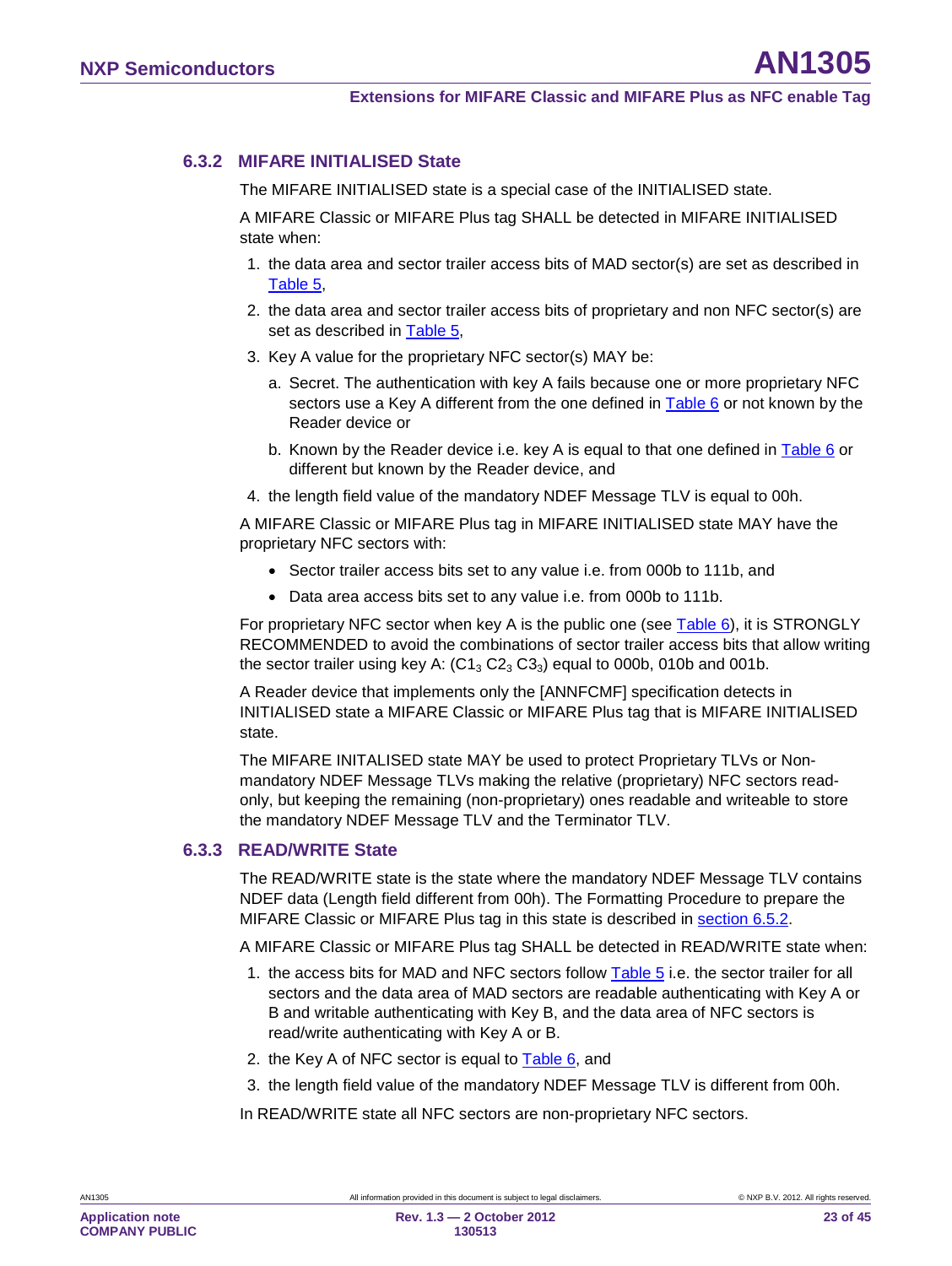### **6.3.4 READ-ONLY State**

<span id="page-23-0"></span>In READ-ONLY state the MAD sector(s) and NFC sector(s) are read-only. The Formatting Procedure to prepare the MIFARE Classic or MIFARE Plus tag in this state is described in <u>section [6.5.3](#page-32-1)</u>.

A MIFARE Classic or MIFARE Plus tag SHALL be detected in READ-ONLY state when:

- 1. the access bits for MAD and NFC sectors follow [Table 5](#page-19-1) i.e. data area and sector trailer of MAD and NFC sectors are read-only authenticating with public Key A or secret Key B, and
- 2. the length field value of the mandatory NDEF Message TLV is different from 00h.

<span id="page-23-1"></span>In READ-ONLY state all NFC sectors are non-proprietary NFC sectors.

#### **6.3.5 MIFARE READ/WRITE State**

The MIFARE READ/WRITE state is a special case of the READ/WRITE state.

A MIFARE Classic or MIFARE Plus tag SHALL be detected in MIFARE READ/WRITE state when:

- 1. the data area and sector trailer access bits of MAD sector(s) are set as described in [Table 5,](#page-19-1)
- 2. the data area and sector trailer access bits of proprietary and non NFC sectors are set as described in [Table 5,](#page-19-1)
- 3. Key A value for the proprietary NFC sector(s) MAY be:
	- a. Secret. The authentication with Key A fails because one or more proprietary NFC sectors use a Key A different from the one defined in Table  $6$  or not known by the Reader device or
	- b. Known by the Reader device i.e. Key A is equal to that one defined in [Table 6](#page-19-0) or different but known by the Reader device, and
- 4. the length field value of the mandatory NDEF Message TLV is different from 00h.

A MIFARE Classic or MIFARE Plus tag in MIFARE READ/WRITE state MAY have the proprietary NFC sectors with:

- Sector trailer access bits set to any value i.e. from 000b to 111b, and
- Data area access bits set to any value i.e. from 000b to 111b.

For proprietary NFC sectors when key A is the public one (see [Table 6\)](#page-19-0), it is STRONGLY RECOMMENDED to avoid the combinations of sector trailer access bits that allow writing the sector trailer using key A:  $(C1<sub>3</sub> C2<sub>3</sub> C3<sub>3</sub>)$  equal to 000b, 010b and 001b.

A Reader device that implements only the [ANNFCMF] specification detects in READ/WRITE state a MIFARE Classic or MIFARE Plus tag that is MIFARE READ/WRITE state.

The MIFARE READ/WRITE state MAY be used to protect Proprietary TLVs or Nonmandatory NDEF Message TLVs making the relative (proprietary) NFC sectors readonly, but keeping the remaining (non-proprietary) ones readable and writeable to store the mandatory NDEF Message TLV and the Terminator TLV.

#### **6.3.6 MIFARE BLOCKED READ/WRITE State**

<span id="page-23-2"></span>The MIFARE BLOCKED READ/WRITE state is a special case of the READ/WRITE state. In this state the access configurations of the NFC sectors and MAD sectors are blocked.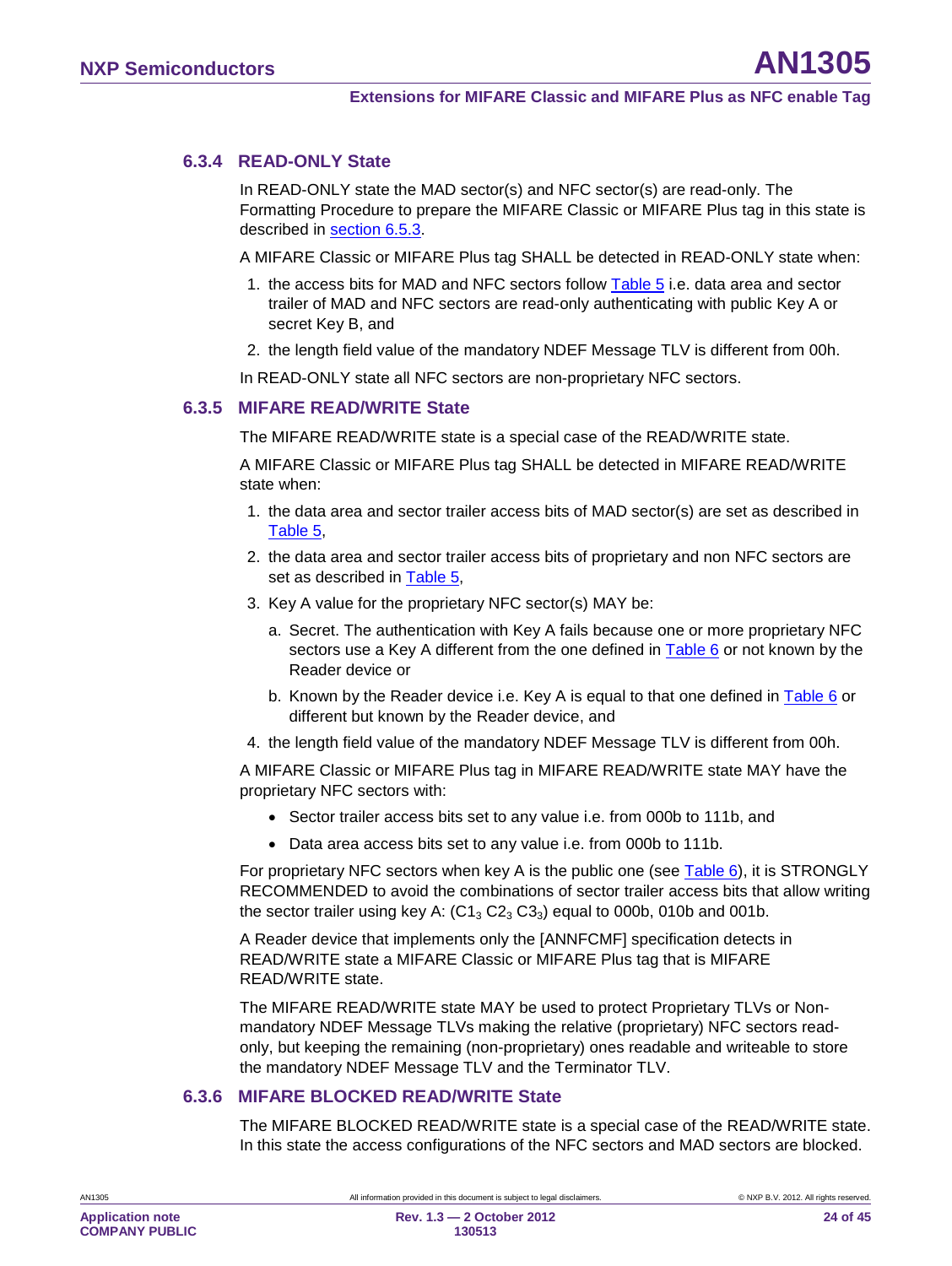In MIFARE BLOCKED READ/WRITE state, the differences compared to MIFARE READ/WRITE state are:

- the setting of the access bits of all NFC sector trailers is 110b.
- the setting of the access bits of all MAD sector trailers is 110b, and
- the setting of the access bits of all MAD data area is 010b.

A MIFARE Classic or MIFARE Plus tag SHALL be detected in MIFARE BLOCKED READ/WRITE state when:

- 1. the data area and sector trailer access bits of MAD sector(s) are set as described in [Table 5,](#page-19-1)
- 2. the data area and sector trailer access bits of proprietary and non NFC sectors are set as described in [Table 5,](#page-19-1)
- 3. Key A value of the proprietary NFC sectors MAY be:
	- a. Secret. The authentication with Key A fails because one or more proprietary NFC sectors use a Key A different from the one defined in [Table 6](#page-19-0) or not known by the Reader device, or
	- b. Known by the Reader device i.e. Key A is equal to that one defined in [Table 6](#page-19-0) or different but known by the Reader device, and
- 4. the length field value of the mandatory NDEF Message TLV is different from 00h.

A MIFARE Classic or MIFARE Plus tag in MIFARE BLOCKED READ/WRITE state MAY have the proprietary NFC sectors with data area access bits set to any value i.e. from 000b to 111b.

A Reader device that implements only the [ANNFCMF] specification detects in READ/WRITE state a MIFARE Classic or MIFARE Plus tag in MIFARE BLOCKED READ/WRITE state.

The MIFARE BLOCKED READ/WRITE state MAY be used to protect Proprietary TLVs or Non-mandatory NDEF Message TLVs making the relative (proprietary) NFC sectors read-only, but keeping the remaining (non-proprietary) ones readable and writeable to store the mandatory NDEF Message TLV and Terminator TLV.

#### **6.3.7 MIFARE READ-ONLY State**

<span id="page-24-0"></span>The MIFARE READ-ONLY state is a special case of the READ-ONLY one.

A MIFARE Classic or MIFARE Plus tag SHALL be detected in MIFARE READ-ONLY state when:

- 1. the data area and sector trailer access bits of MAD sector(s) are set as described in [Table 5,](#page-19-1)
- 2. the data area and sector trailer access bits of proprietary and non NFC sectors are set as described in [Table 5,](#page-19-1)
- 3. Key A value of proprietary NFC sectors MAY be:
	- a. Secret. The authentication with Key A fails because one or more NFC sectors use a Key A different from the one defined in [Table 6](#page-19-0) or not known by the Reader device or
	- b. Known by the Reader device i.e. Key A is equal to that one defined in [Table 6](#page-19-0) or different but known by the Reader device, and
- 4. the length field value of the mandatory NDEF Message TLV is different from 00h.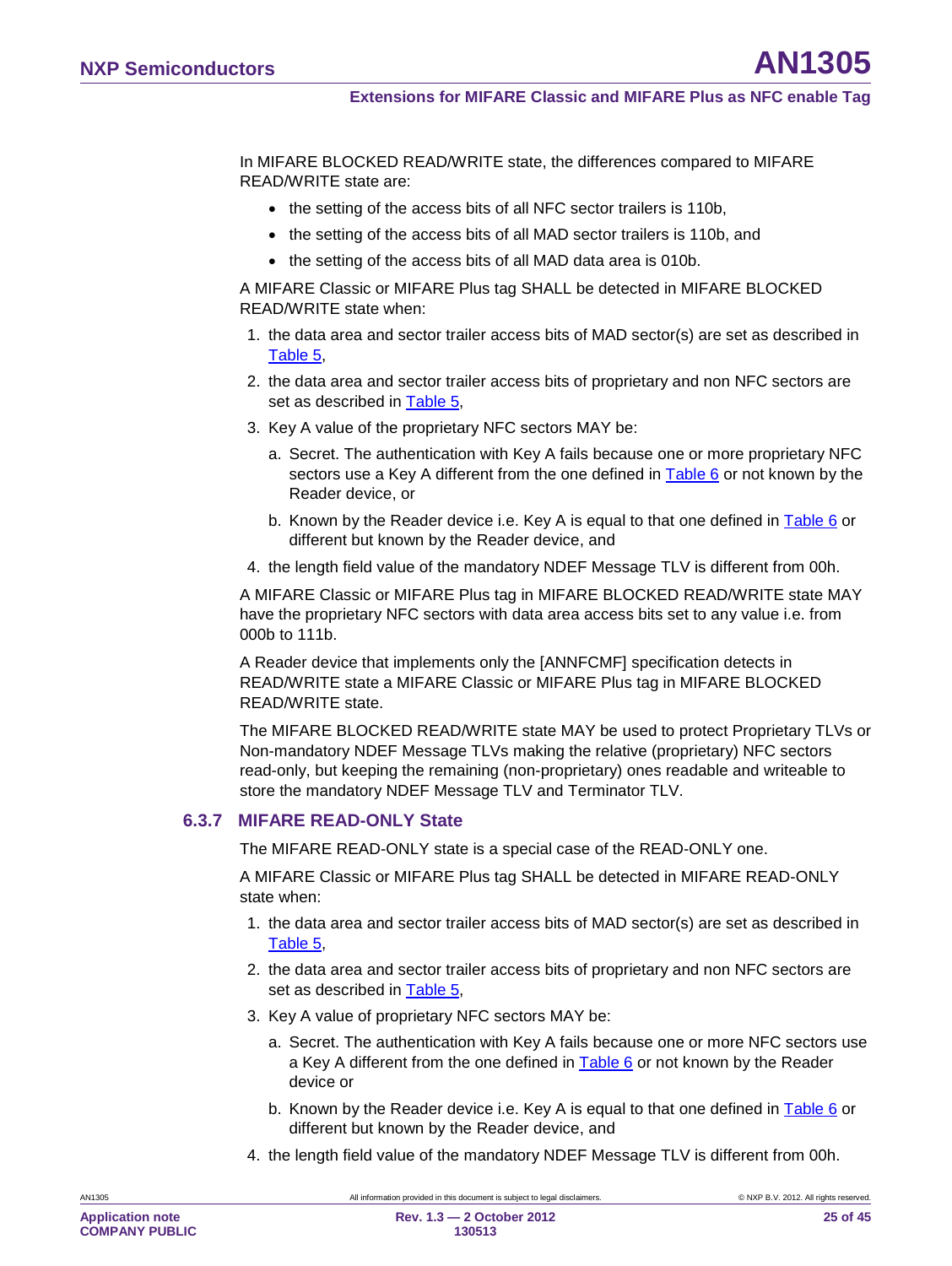A MIFARE Classic or MIFARE Plus tag in MIFARE READ-ONLY state MAY have the proprietary NFC sectors with:

- Sector trailer access bits set to any value i.e. from 000b to 111b, and
- Data area access bits set to any value i.e. from 000b to 111b.

For proprietary NFC sector when key A is the public one (see [Table 6\)](#page-19-0), it is STRONGLY RECOMMENDED to avoid the combinations of sector trailer access bits that allow writing the sector trailer using key A:  $(C1<sub>3</sub> C2<sub>3</sub> C3<sub>3</sub>)$  equal to 000b, 010b and 001b.

A Reader device that implements only the [ANNFCMF] specification detects in READ-ONLY state a MIFARE Classic or MIFARE Plus tag that is MIFARE READ-ONLY state.

The MIFARE READ-ONLY state MAY be used to keep readable and writeable Proprietary TLVs or Non-mandatory NDEF Message TLVs making the relative (proprietary) NFC sectors readable and writeable, but keeping the remaining (nonproprietary) ones read-only where the mandatory NDEF Message TLV and Terminator TLV are stored.

### **6.3.8 MIFARE BLOCKED READ-ONLY State**

<span id="page-25-0"></span>The MIFARE BLOCKED READ-ONLY state is a special case of the READ-ONLY state. In this state the access configurations of the NFC sectors and MAD sectors are blocked.

In MIFARE BLOCKED READ-ONLY state, the differences compared to MIFARE READ-ONLY state are:

- the setting of the access bits of all NFC sector trailers is 110b,
- the setting of the access bits of all MAD sector trailers is 110b, and
- the setting of the access bits of all MAD data area is 010b.

A MIFARE Classic or MIFARE Plus tag SHALL be detected in MIFARE BLOCKED READ-ONLY state when:

- 1. the data area and sector trailer access bits of MAD sector(s) are set as described in [Table 5,](#page-19-1)
- 2. the data area and sector trailer access bits of proprietary and non NFC sectors are set as described in [Table 5,](#page-19-1)
- 3. Key A value of proprietary NFC sectors MAY be:
	- a. Secret. The authentication with Key A fails because one or more proprietary NFC sectors use a Key A different from the one defined in [Table 6](#page-19-0) or not known by the Reader device or
	- b. Known by the Reader device i.e. Key A is equal to that one defined in [Table 6](#page-19-0) or different but known by the Reader device, and
- 4. the length field value of the mandatory NDEF Message TLV is different from 00h.

A MIFARE Classic or MIFARE Plus tag in MIFARE BLOCKED READ-ONLY state MAY have the proprietary NFC sectors with data area access bits set to any value i.e. from 000b to 111b.

A Reader device that implements only the [ANNFCMF] specification detects in READ-ONLY state a MIFARE Classic or MIFARE Plus tag in MIFARE BLOCKED READ-ONLY state.

The MIFARE BLOCKED READ-ONLY state MAY be used to make writeable or read/write protected Proprietary TLVs or Non-mandatory NDEF Message TLVs making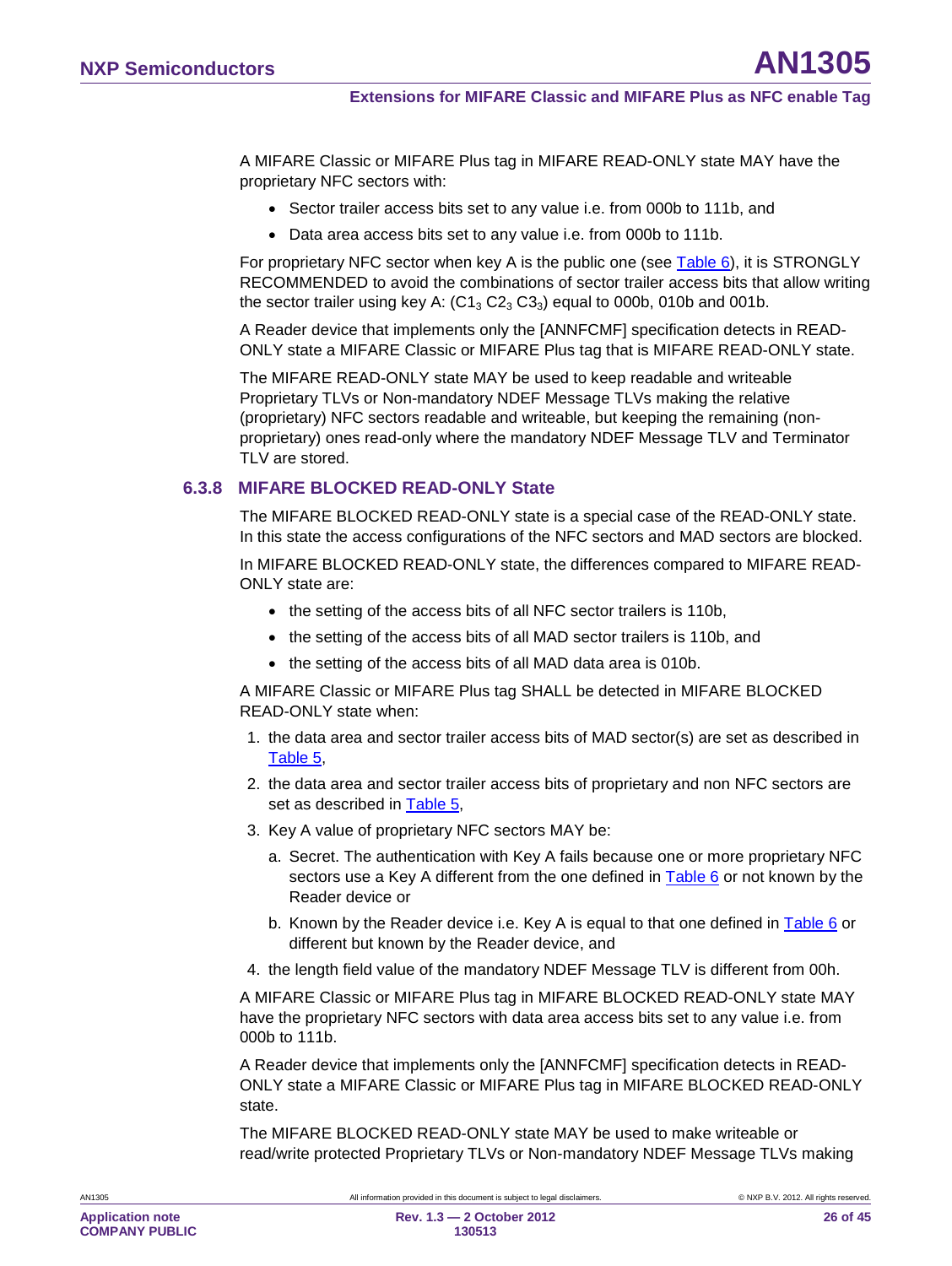the relative (proprietary) NFC sectors readable and writable, but keeping the remaining (non-proprietary) ones read-only where the mandatory NDEF Message TLV and the Terminator TLV is stored.

### <span id="page-26-0"></span>**6.4 State Changes/Transitions**

This section describes the possible state changes (also called transitions) of the MIFARE life cycle. [Fig 6](#page-17-0) shows the states and the state changes between them. Only the MIFARE Classic transitions are described in the sections below (i.e. dotted arrows in [Fig 6\)](#page-17-0).

For each sector before using the Write or Read operations, the Authentication operation SHALL be provided to authenticate the relative sector using key A or key B.

It SHALL be checked that the state of the MIFARE Classic or MIFARE Plus tag is in a valid state (see <u>section [6.2](#page-16-0) and [6.3](#page-21-1)</u>). If the MIFARE Classic or MIFARE Plus tag is in a valid state, any transitions described below and in [ANNFCMF] from that state can be performed.

### **6.4.1 Transitions from INITIALISED to MIFARE INITIALISED**

<span id="page-26-1"></span>The transition from INITIALISED to MIFARE INITIALISED is defined as any command sequence that:

- does not change the access bit settings of the MAD sectors,
- does not change the access bit settings of the non-proprietary NFC sectors containing the mandatory NDEF Message TLV,
- change:
	- the access bit settings of any non-proprietary NFC sector that does not contain the mandatory NDEF Message TLV (note that the NFC sectors become proprietary NFC sectors), or/and
	- − Key A of any non-proprietary NFC sector that does not contain the mandatory NDEF Message TLV (note that the NFC sectors become proprietary NFC sectors),
- set the GPB of each new proprietary NFC sector according to section [6.2.1](#page-21-0) and <u>[Table 10](#page-21-2)</u>, and
- changes the NFC sector configuration from the Simple configuration to the Mixed configuration (see <u>section [2.1](#page-6-1)</u>).

#### **6.4.2 Transitions from MIFARE INITIALISED to MIFARE READ/WRITE**

<span id="page-26-2"></span>To perform the transition from MIFARE INITIALISED to MIFARE READ/WRITE state the Reader device SHALL:

- 1. Detect the mandatory NDEF Message TLV using the NDEF Detection Procedure described in [ANNFCMF].
- <span id="page-26-3"></span>2. Write an NDEF Message into the mandatory NDEF Message TLV.

#### **6.4.3 Transition from READ/WRITE to INITIALSED**

This transition SHOULD NOT be implemented. It is described in this document only for completeness.

To perform the transition from READ/WRITE to INITIALISED state the Reader device SHALL:

1. Detect the mandatory NDEF Message TLV using the NDEF Detection Procedure described in [ANNFCMF].

AN1305 All information provided in this document is subject to legal disclaimers. © NXP B.V. 2012. All rights reserved.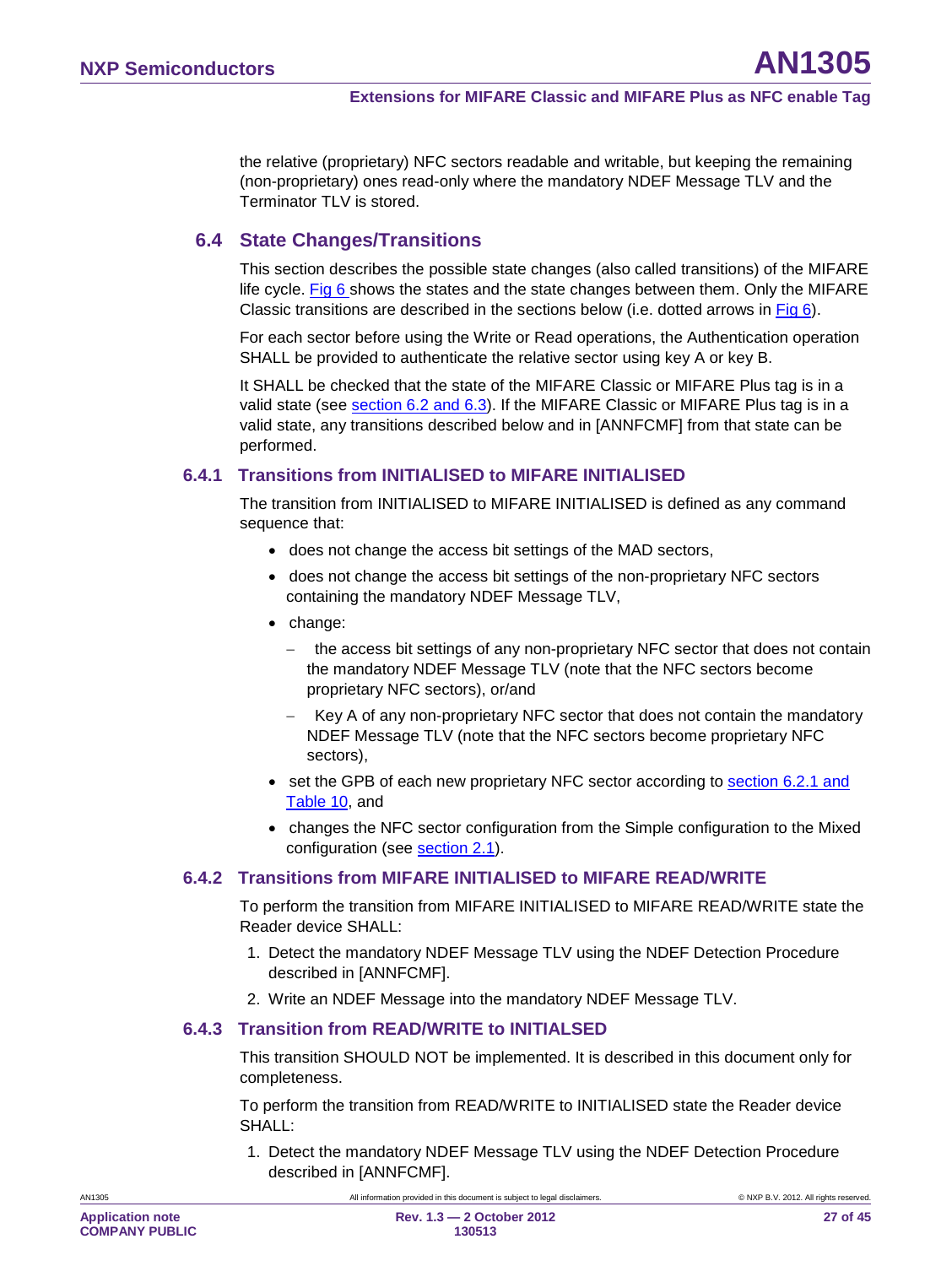- 2. Replace the mandatory NDEF Message TLV with an empty NDEF Message TLV (i.e. length field equal to 00h, and no value field) using the one or more Write operations.
- 3. Write the Terminator TLV in the first byte after the mandatory NDEF Message TLV using the Write operation.

The transition invalidates but does not delete all data written after the Terminator TLV that was present before. To really delete and clear all the data bytes after the Terminator TLV a sequence of Write operations and Authentication operations (when there are more than one NFC sector) SHALL be used.

#### **6.4.4 Transitions from READ/WRITE to READ-ONLY**

<span id="page-27-0"></span>The transition from READ/WRITE to READ-ONLY requires the knowledge of the secret key B.

To perform the transition from READ/WRITE to READ-ONLY state the Reader device SHALL do the following operations authenticating the relative sector with the secret key B:

- 1. For each MAD sector the access bits of sector trailer block SHALL be set as described in [Table 5](#page-19-1) (i.e. access bits setting for MAD sector with read-only access granted).
- 2. For each non-proprietary NFC sector the access bits of the sector trailer SHALL be set as described in **Table 5** (i.e. access bit setting for NFC sectors with read-only access granted), and bit 0-1 of the GPB SHALL be set to 11b (i.e. write access not granted, only read access granted).

To set the access bits of different MAD sectors and NFC sectors one or more Write operation SHALL be used. For the write operation the reading of not completely updated blocks is needed first (see <u>section 5.1.4</u> of [ANNFCMF]).

### **6.4.5 Transition from INITIALISED to READ-ONLY**

<span id="page-27-2"></span>To perform the transition from INITIALISED to READ-ONLY, the Reader device SHALL:

- write of a non-empty NDEF Message using the transition from INITLIASED to READ/WRITE as defined in <u>section 6.4.4.1</u> of [ANNFCMF], and
- <span id="page-27-1"></span>• apply the transition from READ/WRITE to READ-ONLY described in section [6.4.4](#page-27-0)

#### **6.4.6 Transitions from READ/WRITE to MIFARE READ/WRITE**

The transition from READ/WRITE to MIFARE READ/WRITE is defined as any command sequence that:

- does not change the access bit settings of the MAD sectors,
- does not change the access bit settings of non-proprietary NFC sectors containing the mandatory NDEF Message TLV,
- MAY change:
	- − the access bit settings of any non-proprietary NFC sector that does not contain the mandatory NDEF Message TLV (note that the NFC sectors become proprietary NFC sectors), or/and
	- − changes Key A of any non-proprietary NFC sector that does not contain the mandatory NDEF Message TLV (note that the NFC sectors become proprietary NFC sectors),
- set the GPB of each NFC sector according to section [6.2.1](#page-21-0) and [Table 10,](#page-21-2) and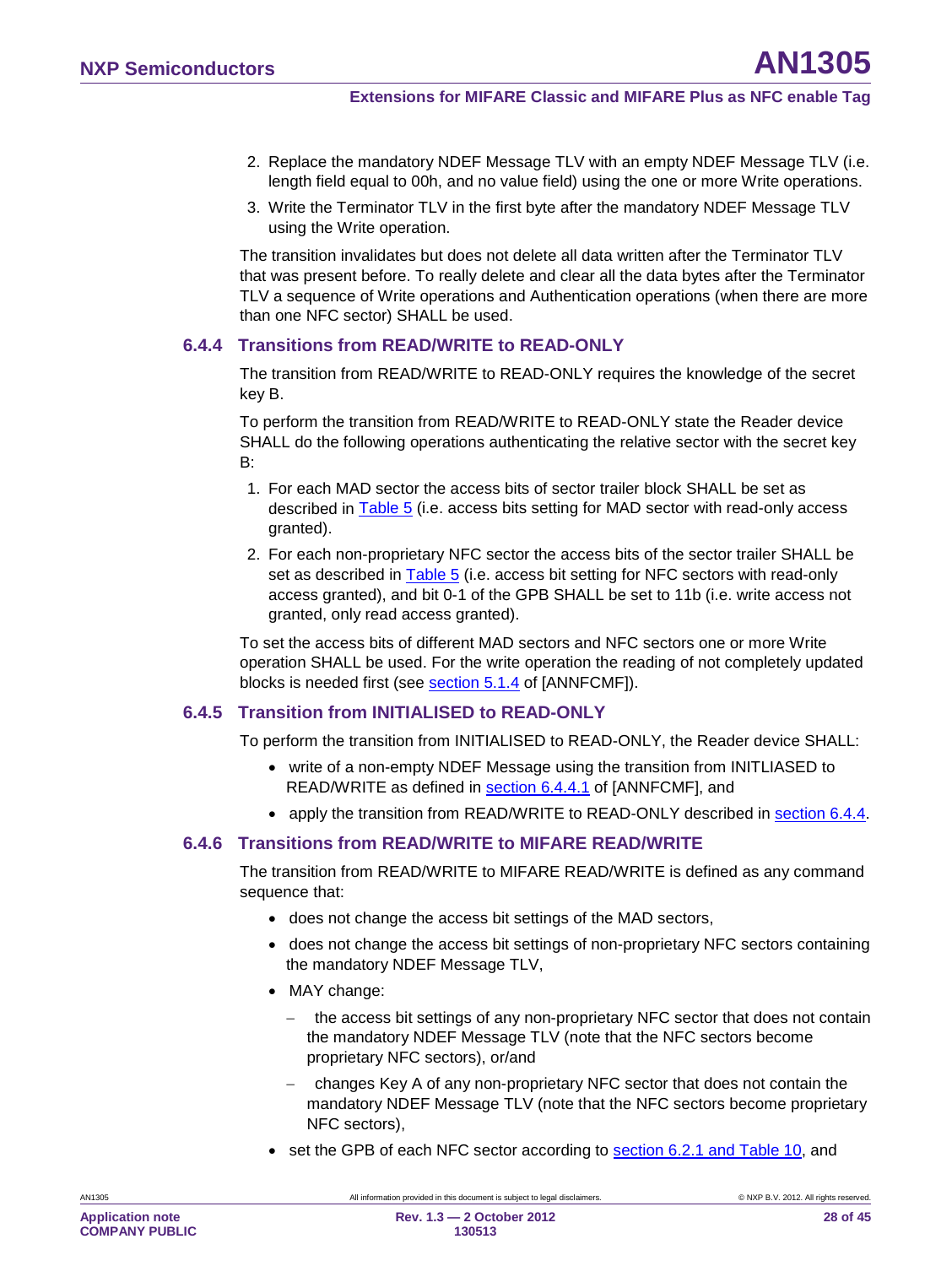• changes the NFC sector configuration from the Simple configuration to the Mixed configuration (see <u>section [2.1](#page-6-1)</u>).

### **6.4.7 Transitions from MIFARE READ/WRITE to MIFARE BLOCKED READ/WRITE**

<span id="page-28-1"></span>The transition from MIFARE READ/WRITE to MIFARE BLOCKED READ/WRITE is defined as any command sequence that:

- set all the access bits of the sector trailer of the MAD sectors to 110b,
- set all the access bits of the data area of the MAD sectors to 010b, and
- set all the access bits of the sector trailer of all the NFC sectors to 110b.

It is possible that specific proprietary NFC sectors are blocked or they MAY have a secret Key A different from that one define in [Table 6,](#page-19-0) or they share a secret Key B. In this case it might not be possible to perform the transition to MIFARE BLOCKED READ/WRITE.

#### **6.4.8 Transitions from READ/WRITE to MIFARE BLOCKED READ/WRITE**

<span id="page-28-0"></span>The transition from READ/WRITE to MIFARE BLOCKED READ/WRITE is defined as any command sequence that:

- set all the access bits of the sector trailer of the MAD sectors to 110b,
- set all the access bits of the data area of the MAD sectors to 010b,
- set all the access bits of the sector trailer of all the NFC sectors to 110b,
- MAY change:
	- the data area access bit settings of any non-proprietary NFC sector that does not contain the mandatory NDEF Message TLV (note that the NFC sectors become proprietary NFC sectors), and/or
	- − change Key A of any non-proprietary NFC sector that does not contain the mandatory NDEF Message TLV (note that the NFC sectors become proprietary NFC sectors),
- set the GPB of each NFC sector according to **section [6.2.1](#page-21-0) and [Table 10](#page-21-2)**, and
- changes the NFC sector configuration from the Simple configuration to the Mixed configuration (see <u>section [2.1](#page-6-1)</u>).

#### **6.4.9 Transitions from READ/WRITE to MIFARE BLOCKED READ-ONLY**

<span id="page-28-2"></span>The transition from READ/WRITE to MIFARE BLOCKED READ-ONLY is defined as any command sequence that:

- set all the access bits of the sector trailer of the MAD sectors to 110b,
- set all the access bits of the data area of the MAD sectors to 010b,
- set the access bits of the sector trailer of the non-proprietary NFC sectors to 110b,
- set the access bits of the data area of the non-proprietary NFC sectors to 010b that contain the mandatory NDEF Message TLV,
- MAY change
	- − the data area access bit settings of any non-proprietary NFC sector that does not contain the mandatory NDEF Message TLV (note that the NFC sectors become proprietary NFC sectors), and/or
	- − change Key A of any non-proprietary NFC sector that does not contain the mandatory NDEF Message TLV (note that the NFC sectors become proprietary NFC sectors),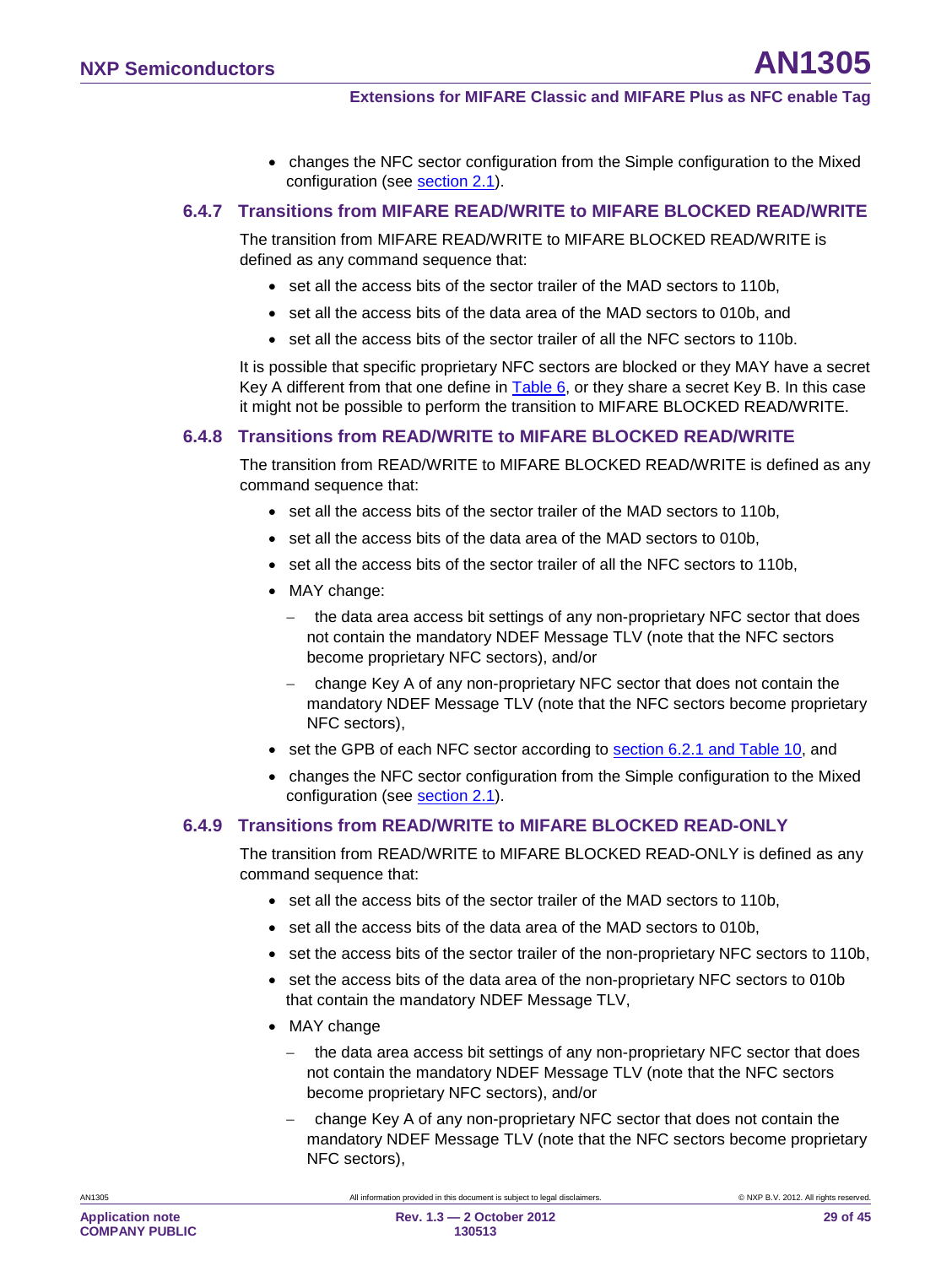- set the GPB of each non-proprietary NFC sector according to section [6.2.1](#page-21-0) and [Table 10](#page-21-2) , and in particular setting bit 0-1 of the GPB to 11b (i.e. write access not granted), and
- set the GPB of each proprietary NFC sector according to **section [6.2.1](#page-21-0) and Table** [10](#page-21-2) .

#### **6.4.10 Transitions from MIFARE READ/WRITE to MIFARE READ-ONLY**

<span id="page-29-0"></span>The transition from MIFARE READ/WRITE to MIFARE READ-ONLY is defined as any command sequence that:

- set the access bits of the sector trailer of the non-proprietary NFC sectors to 110b,
- set the access bits of the data area of the non-proprietary NFC sectors to 010b, and
- set the GPB of each non-proprietary NFC sector according to section [6.2.1](#page-21-0) and [Table 10](#page-21-2) , and in particular setting bit 0-1 of the GPB to 11b (i.e. write access not granted).

### **6.4.11 Transitions from MIFARE READ/WRITE to READ-ONLY**

<span id="page-29-1"></span>The transition from MIFARE READ/WRITE to READ-ONLY SHALL be equal to the transition from READ/WRITE to READ-ONLY (see <u>section [6.4.4](#page-27-0)</u>) except from access bits that are already set correctly.

Specific proprietary NFC sectors may be blocked or they may have a secret Key A different from that one define in <u>[Table 6,](#page-19-0)</u> or they share a secret Key B. In this case it might not be possible to perform the transition to READ-ONLY because the settings of access bits, Key A and Key B are not respected.

#### **6.4.12 Transitions from READ/WRITE to MIFARE READ-ONLY**

<span id="page-29-2"></span>The transition from READ/WRITE to MIFARE READ-ONLY is defined as any command sequence that:

- execute the transition from READ/WRITE to MIFARE READ/WRITE (see section <u>[6.4.6](#page-27-1)</u>), and
- execute the transition from MIFARE READ/WRITE to MIFARE READ-ONLY (see section [6.4.10](#page-29-0) ).

### **6.4.13 Transitions from MIFARE READ-ONLY to READ-ONLY**

<span id="page-29-3"></span>The transition from MIFARE READ-ONLY to READ-ONLY SHALL be equal to the transition from READ/WRITE to READ-ONLY (see <u>section [6.4.4](#page-27-0)</u>) except from access bits that are already set correctly.

Specific proprietary NFC sectors may be blocked or they may have a secret Key A different from that one define in [Table 6,](#page-19-0) or they share a secret Key B. In this case it might not be possible to perform the transition to READ-ONLY because the settings of access bits, Key A and Key B are not respected.

#### **6.4.14 Transitions from MIFARE READ-ONLY to MIFARE BLOCKED READ-ONLY**

<span id="page-29-4"></span>The transition from MIFARE READ-ONLY to MIFARE BLOCKED READ-ONLY is defined as any command sequence that:

- set all the access bits of the sector trailer of all NFC sectors to 110b,
- set all the access bits of the sector trailer of all MAD sectors to 110b, and
- set all the access bits of the data area of all MAD sectors to 010b.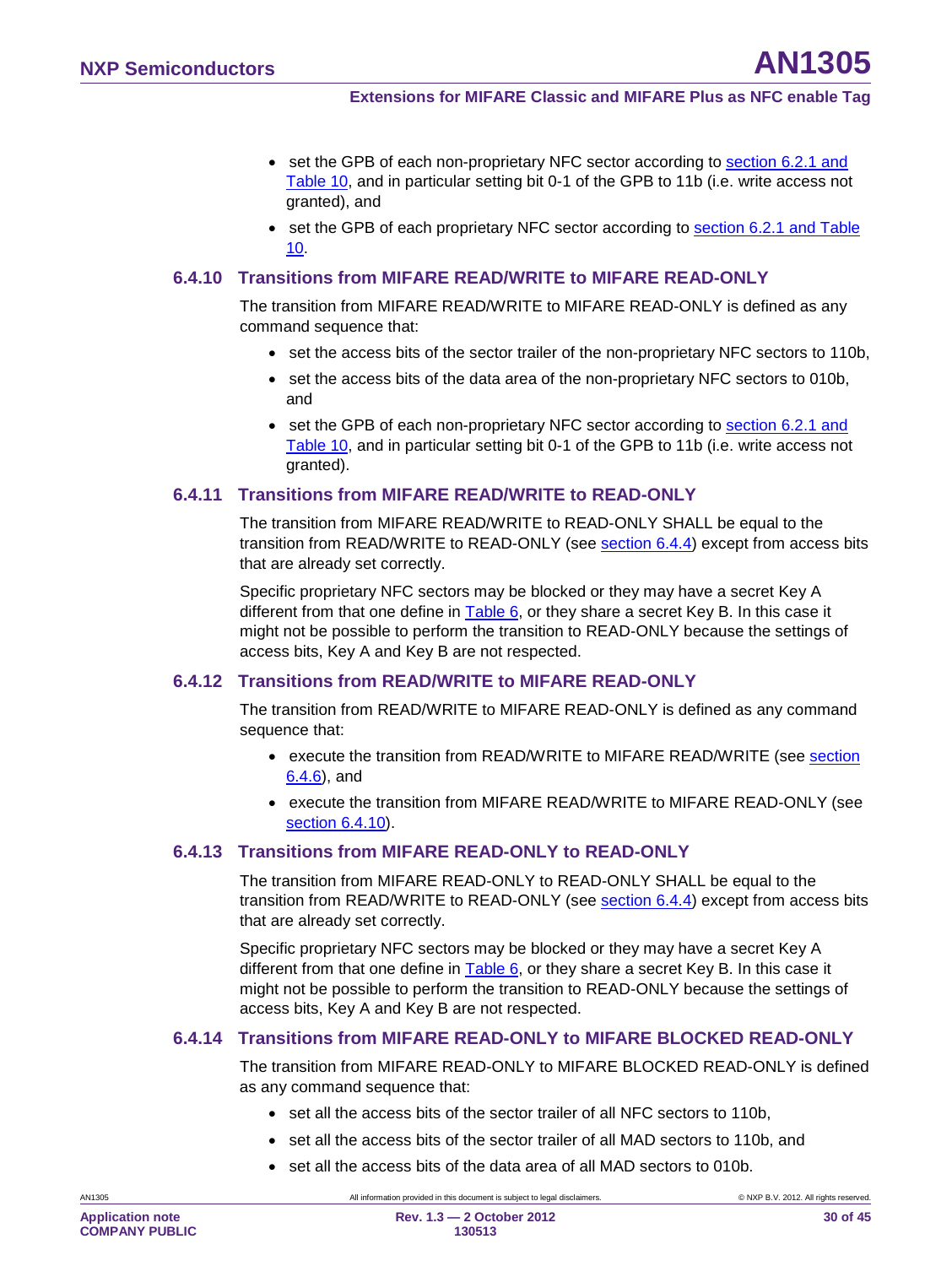It is possible that specific proprietary NFC sectors may be blocked or they may have a secret Key A different from that one define in [Table 6,](#page-19-0) or they share a secret Key B. In this case it might not be possible to perform the transition to MIFARE BLOCKED READ-ONLY because the settings of access bits, Key A and Key B are not respected.

### **6.5 Formatting Procedures**

<span id="page-30-0"></span>In this application note the Formatting Procedures for MIFARE Classic or MIFARE Plus tag SHOULD be used to prepare the tag after production phase (i.e. blank tag) in INITIALISED, READ/WRITE and READ-ONLY state. The Formatting Procedures are executed after a successful Card Identification Procedure for MIFARE Classic or MIFARE Plus tag after production phase (see <u>section [2.3](#page-8-0) and [2.3.1](#page-10-0)</u>).

The mandatory NDEF Message TLV SHALL be written during the Formatting Procedures. It is left to the implementers to modify the Formatting Procedures to include the writing of proprietary NFC sectors, additional NDEF Message TLV, Proprietary TLVs etc. This modified Formatting Procedure SHALL always set the NFC sector(s) in one of the MIFARE life cycle state.

### **6.5.1 INITIALISED Formatting Procedure**

<span id="page-30-1"></span>The INITIALISED Formatting Procedure described herein SHOULD be used to prepare the tag to store NDEF data (e.g. NDEF message) in INITIALISED state (see section <u>[6.3.1](#page-21-4)</u>). After this procedure the MIFARE Classic or MIFARE Plus tag contains the empty mandatory NDEF Message TLV and the Terminator TLV.

The INITIALISED Formatting Procedure sets the Simple Configuration (see <u>section [2.1](#page-6-1)</u> into the MIFARE Classic or MIFARE Plus.

It is assumed that the MIFARE Classic or MIFARE Plus tag is configured to allow the INITIALISED Formatting Procedure e.g. unmodified delivery state or blank state. The sectors SHALL be authenticated using the Authentication operation (see **chapter 5**) before reading or writing them. For authenticating the key A or the key B SHALL be selected based on the indication provided by the Card Identification Procedure for MIFARE Classic or MIFARE Plus tag after production phase (see <u>section [2.3.1](#page-10-0)</u>).

The INITIALISED Formatting Procedure is described below and in <u>Fig 7</u>. During this procedure the Reader device SHALL (see [MF1K, MF4K, MFPLUS] for command details):

- 1. Use the Authentication operation and Write operation to prepare the MAD sector(s) as described in the [MAD] document and writing at least one field of the MIFARE Application Directory (MAD) with the NFC application identifier i.e. NFC AID 03E1h. If more than one NFC AID are written, they SHALL be indicate contiguous NFC sectors (in case of MIFARE Classic 4k or MIFARE Plus with 4 Kbyte, it SHALL be considered contiguous a sequence of NFC sectors that includes the MAD sector 16 as well, see <u>section 6.1</u> of [ANNFCMF]).
- 2. Use the Authentication operation and Write operation to:
	- a. set key A equal to the public key A of NFC sector (see [Table 6\)](#page-19-0), and the secret Key B for each NFC sector,
	- b. write the access bits and GPB of the sector trailer of all NFC sector as described in <u>section [6.2](#page-16-0) and [6.3.1](#page-21-4)</u> for each NFC sector,
	- c. write in the first (i.e. smallest in term of sector number) NFC sector an empty (the mandatory) NDEF Message TLV i.e. NDEF Message TLV with L field equal to 00h.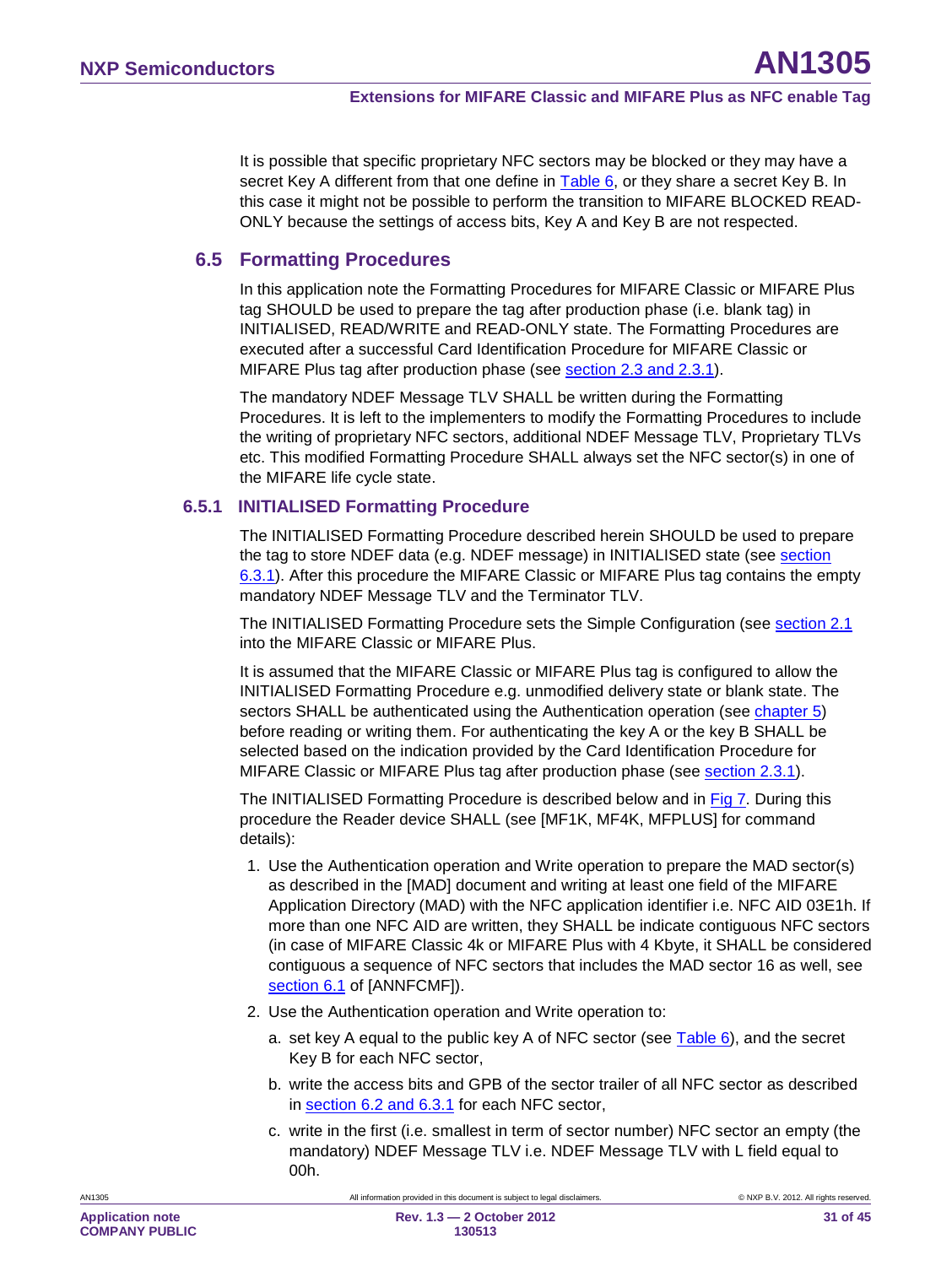#### **Extensions for MIFARE Classic and MIFARE Plus as NFC enable Tag**

<span id="page-31-0"></span>

d. write after the NDEF Message TLV the Terminator TLV. Between the NDEF Message TLV and the Terminator TLV one or more NULL TLVs MAY be written.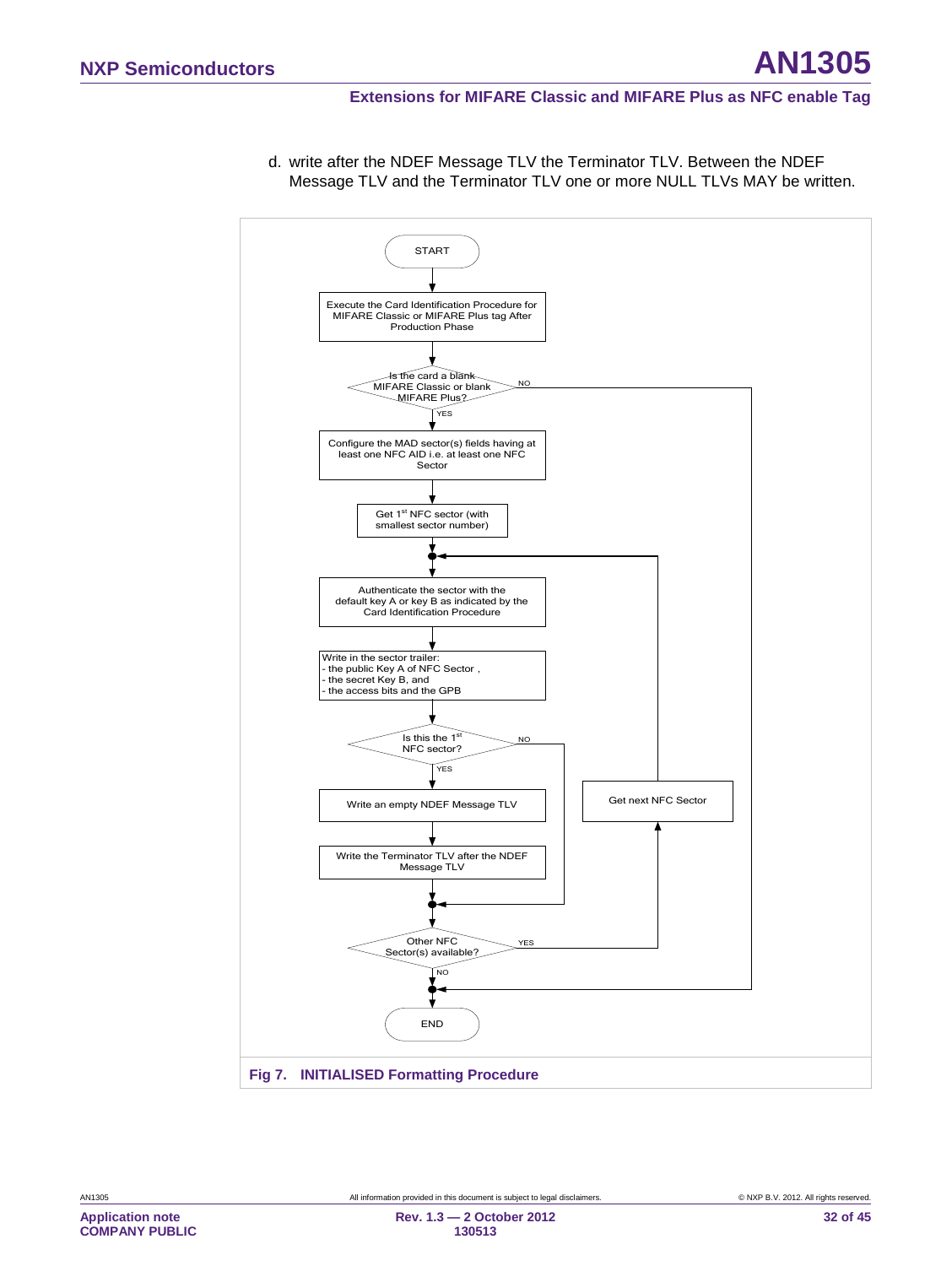### **6.5.2 READ/WRITE Formatting Procedure**

<span id="page-32-0"></span>The READ/WRITE Formatting Procedure SHOULD be used to prepare the tag in READ/WRITE state (see <u>section [6.3.1](#page-21-4)</u>). After this procedure the MIFARE Classic or MIFARE Plus tag contains the mandatory NDEF Message TLV and the Terminator TLV.

The READ/WRITE Formatting Procedure sets the Simple Configuration (see <u>section [2.1](#page-6-1)</u>) in the MIFARE Classic or MIFARE Plus.

To perform the READ/WRITE Formatting Procedure the Reader device SHALL:

- 1. execute the INITIALISED Formatting Procedure (see <u>section [6.5.1](#page-30-1)</u>), and
- 2. execute the transition from INITIALISED to READ/WRITE (see [ANNFCMF]).

<span id="page-32-1"></span>The previous list also indicates in which order the procedures SHALL be done.

### **6.5.3 READ-ONLY Formatting Procedure**

The READ-ONLY Formatting Procedure SHOULD be used to prepare the tag in READ-ONLY state (see <u>section [6.3.1](#page-21-4)</u>). After this procedure the MIFARE Classic or MIFARE Plus tag contains a mandatory NDEF Message TLV and the Terminator TLV.

The READ/ONLY Formatting Procedure sets the Simple Configuration (see<u> section [2.1](#page-6-1)</u>) in the MIFARE Classic or MIFARE Plus.

To perform the READ-ONLY Formatting Procedure the Reader device SHALL:

- 1. execute the INITIALISED Formatting Procedure (see **section [6.5.1](#page-30-1)**),
- 2. execute the transition from INITIALISED to READ/WRITE (see [ANNFCMF]), and
- 3. execute the transition from READ/WRITE to READ-ONLY (see <u>section [6.4.4](#page-27-0)</u>).

The previous list also indicates in which order the procedures SHALL be done.

**COMPANY PUBLIC**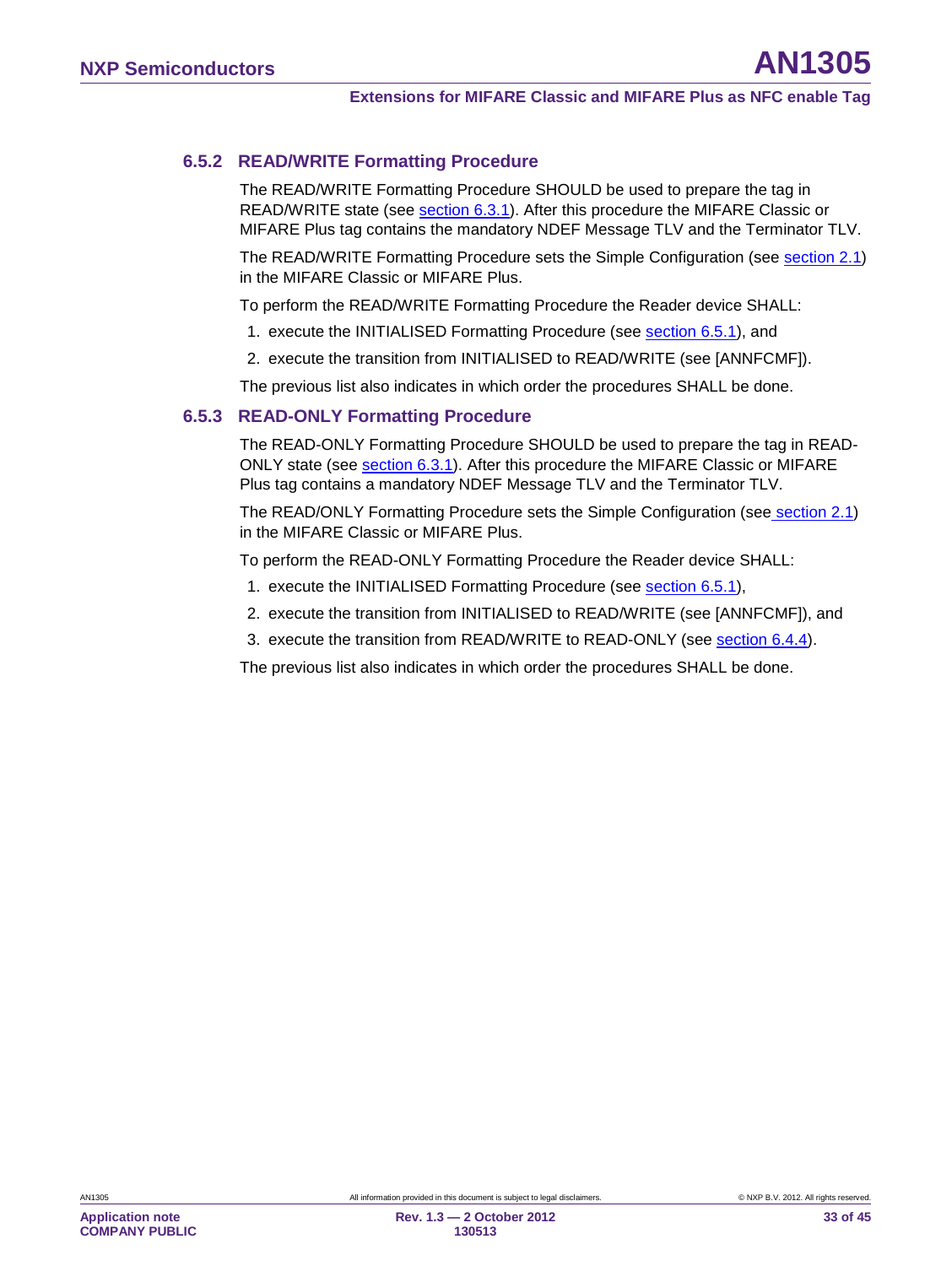# <span id="page-33-0"></span>**7. Additional Features**

This chapter describes the additional features that the MIFARE Classic or MIFARE Plus MAY support. Even implementing these features the MIFARE Classic or MIFARE Plus SHALL remain compatible with the application note [ANNFCMF].

# <span id="page-33-1"></span>**7.1 Several NDEF Message TLVs and Several Proprietary TLVs**

A MIFARE Classic or MIFARE Plus tag MAY contain one or more NDEF Message TLVs and zero, one or more Proprietary TLVs (see [ANNFCMF]). Reader devices compliant to [ANNFCMF] specification are able to read only the mandatory NDEF Message TLV, and no Proprietary TLVs.

### <span id="page-33-2"></span>**7.2 MIFARE READ/WRITE and MIFARE BLOCKED READ/WRITE**

The MIFARE READ/WRITE state is used to make read-only or restrict the access to specific NFC sectors of the MIFARE Classic or MIFARE Plus tag.

For instance the proprietary NFC sectors related to the non-mandatory NDEF Message TLV(s) or the Proprietary TLV(s) can be made read-only to avoid future changes. The NULL TLV can be used to completely fill the sectors containing these TLV blocks (see example in section [8.2](#page-38-0) ANNEX A) avoiding to partially make read-only other TLV blocks that are written across two or more NFC sectors.

The MIFARE BLOCKED READ/WRITE state is used to make read-only the access configuration of the MIFARE Classic or MIFARE Plus tag. An example where this state can be used is to avoid malicious or accidental changes of the access configurations (i.e. sector trailers) of proprietary NFC sectors containing Proprietary TLVs, or Nonmandatory NDEF Message TLVs.

# <span id="page-33-3"></span>**7.3 MIFARE READ-ONLY , and MIFARE BLOCKED READ-ONLY**

The MIFARE READ-ONLY state is used to avoid to make read-only specific sectors of the MIFARE Classic or MIFARE Plus tag.

For instance the proprietary NFC sectors related to the mandatory NDEF Message TLV can be made read-only to avoid future changes, instead sectors containing nonmandatory NDEF Message TLVs or the Proprietary TLVs MAY be kept read/write. The NULL TLV MAY be used be used to completely fill the sectors containing these TLV blocks avoiding to partially make read-only other TLV blocks that are written across two or more NFC sectors.

The MIFARE BLOCKED READ-ONLY state is used to make read-only the access configuration of the MIFARE Classic or MIFARE Plus tag keeping the write access for specific sectors. An example where this state can be used is to avoid malicious or accidental changes of the access configuration of proprietary NFC sectors that contain the Non-mandatory NDEF Message TLVs and the Proprietary TLVs.

# <span id="page-33-4"></span>**7.4 Storing of Additional non-TLV Structured Data**

The data can be stored inside a MIFARE Classic or MIFARE Plus tag in two different ways apart from using the Proprietary TLV or the NDEF Message TLV (see [ANNFCMF]):

- Writing the data after the Terminator TLV (see **section [7.4.1](#page-34-0)**), or
- Using the MAD and the Application Identifiers to specify the data inside one or more sectors that are not NFC sectors (see **section 7.4.2**).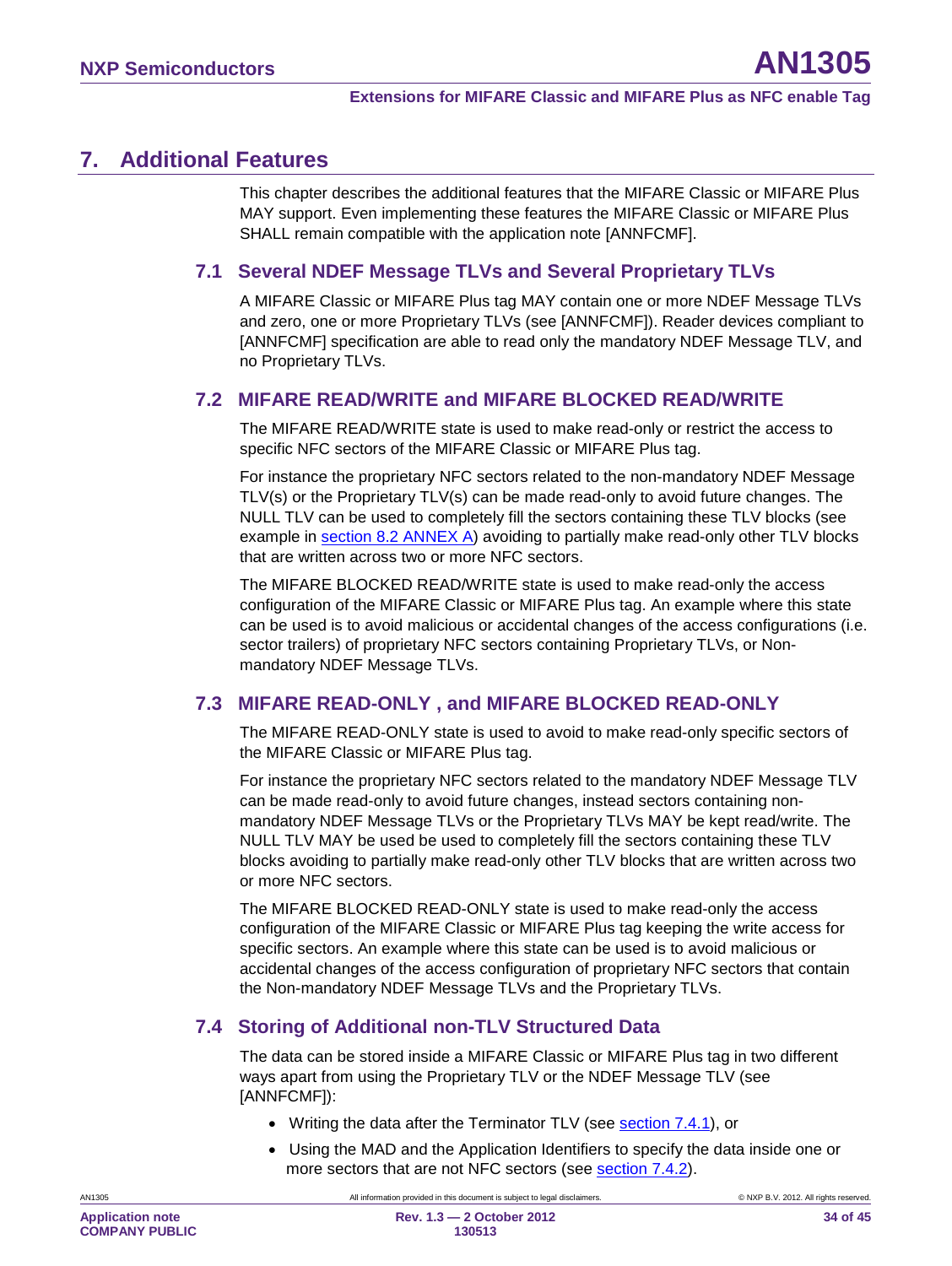The information of the existence of the data can be application specific or MAY be provided using the MAD.

#### **7.4.1 Writing the Data after the Terminator TLV**

<span id="page-34-0"></span>The description of writing the data after the Terminator TLV is given by means of the example in [Fig 8. Fig 8](#page-34-2) does not show the different sectors (e.g. MAD sector), blocks, sector trailers and manufacturer block, but just described all NFC sectors as a single memory area.

In the example two data areas called Any Data 1 and Any Data 2 are stored after the Terminator TLV. The information about the position and size inside the MIFARE Classic or MIFARE Plus tag are stored inside record 1 and record 2 of the NDEF Message encapsulated inside the NDEF Message TLV located before the NDEF Message TLV.



### <span id="page-34-2"></span>**7.4.2 Specifying the Any Data using the MAD and the Application Identifiers**

<span id="page-34-1"></span>Using the MAD it is possible to store different application data inside the MIFARE Classic or MIFARE Plus tag using Application Identifiers (AIDs) different from the NFC AID. The sectors identified by these AIDs are not NFC sectors but application specific.

For more information see [MAD].

**Application note COMPANY PUBLIC**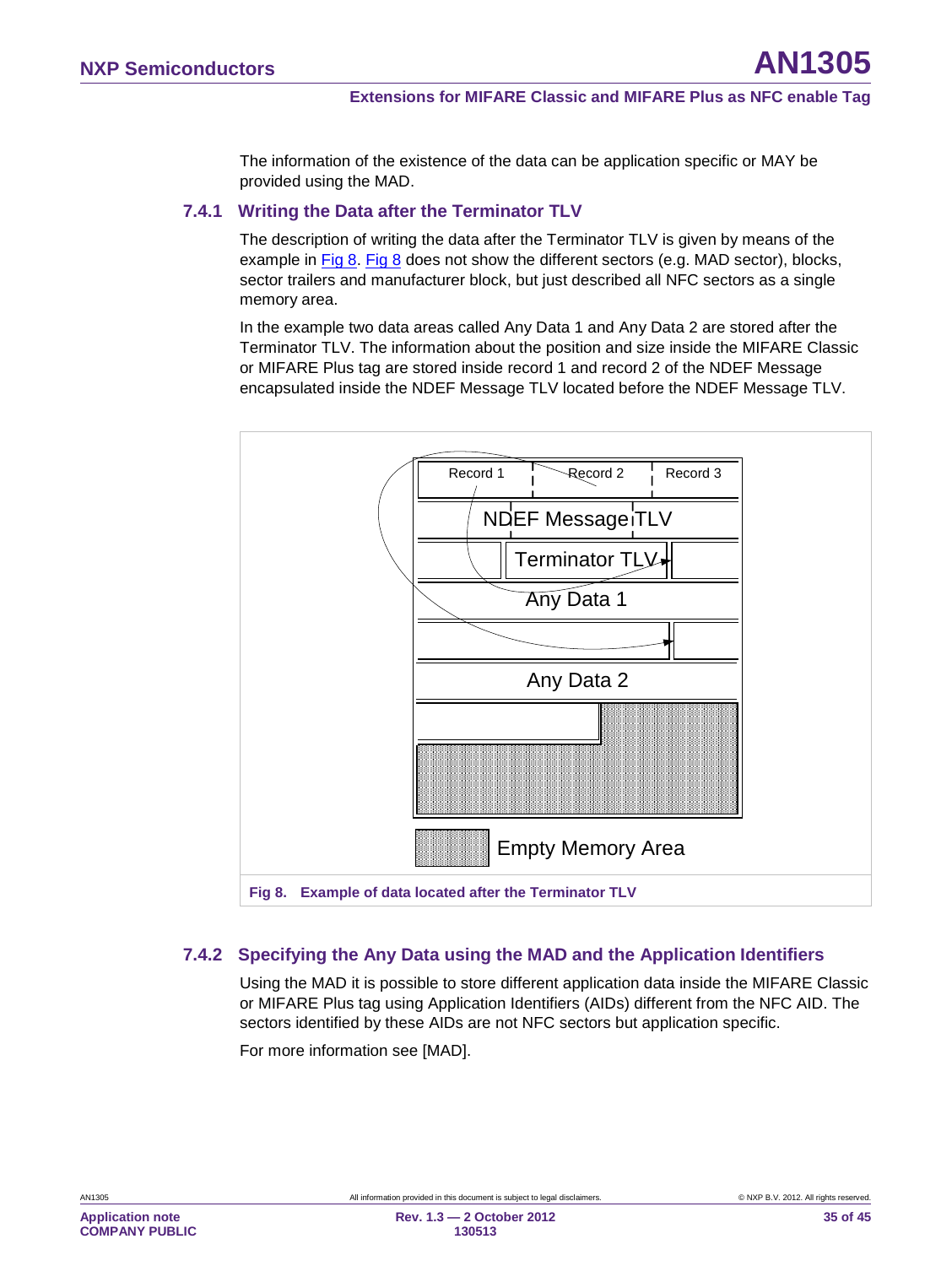# <span id="page-35-1"></span>**8. ANNEX A: Examples**

In this chapter two examples are given regarding the INITIALISED Formatting procedure (see <u>section [6.5.1](#page-30-1)</u>) and a transition from INITIALISED to MIFARE BLOCKED READ/WRITE. Both examples uses the MIFARE Classic 1k (see [MF1K]).

In the examples below each command and response are written in hexadecimal format. The top-left byte of each command and response is sent first.

### <span id="page-35-2"></span>**8.1 Example of INITIALISED Formatting Procedure**

This example shows how the INITIALISED Formatting Procedure (see section [6.5.1\)](#page-30-1) may be implemented for a MIFARE Classic 1k (see [MF1K]).



<span id="page-35-0"></span>[Fig 9](#page-35-0) shows a blank (after production phase) MIFARE Classic 1k tag before the INITIALISED Formatting Procedure. All sectors have:

• default Key A and Key B equal to the value shown in [Table 3.](#page-10-1)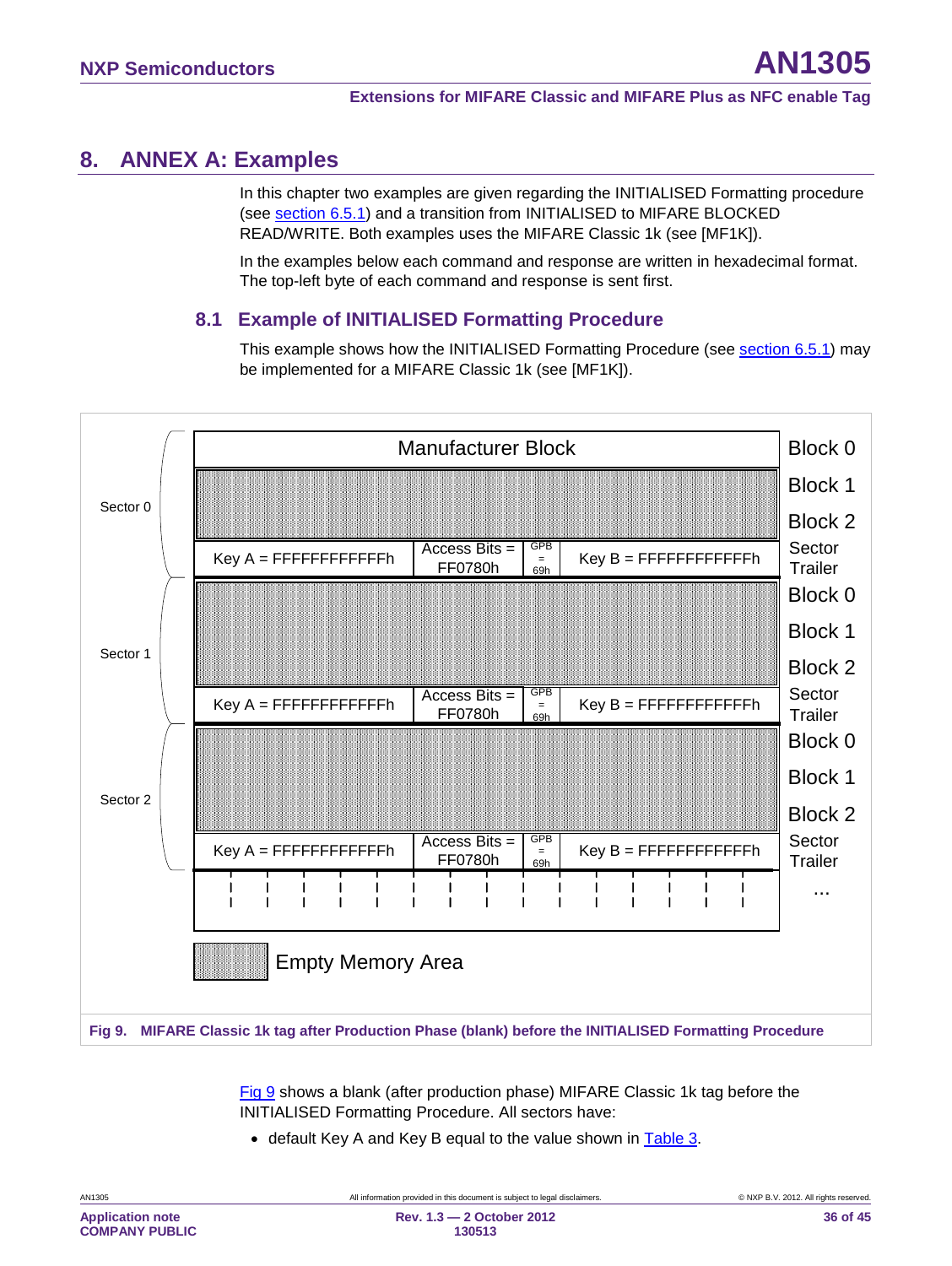• the General Purpose Byte (GPB) is set to 69h indicating non-personalized tag (see [MAD]), and





<span id="page-36-0"></span>[Fig 10](#page-36-0) shows the MIFARE Classic 1k tag after the INITIALISED Formatting Procedure:

- MAD sector with:
	- − key A equal to [Table 9,](#page-20-0)
	- − secret key B,
	- − the General Purpose Byte (GPB) is set to C1h: MAD available, multi-application card, MAD Version 1 (see [MAD]), and
	- − the Access bits are equal to 787788h (see<u> [Table 5](#page-19-1)</u>).
- NFC sectors with:
	- − key A equal to [Table 6,](#page-19-0)
	- − secret key B,

**COMPANY PUBLIC**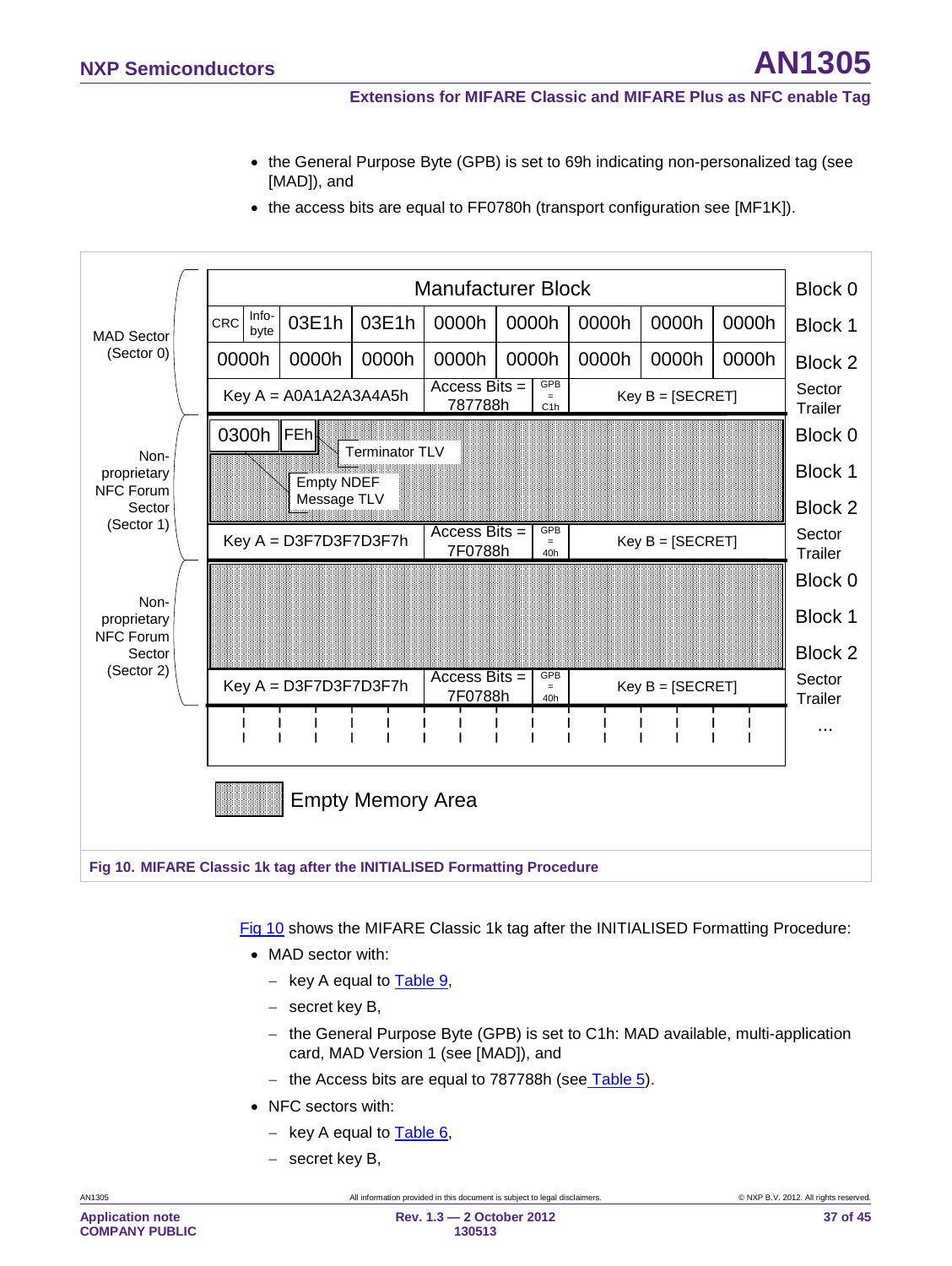- − the General Purpose Byte (GPB) is set to 40h: mapping version 1.0, read and write access granted (see [ANNFCMF]), and
- − the access bits are equal to 7F0788h (see [Table 5\)](#page-19-1).

Sector 1 and Sector 2 are non-proprietary NFC sectors. The mandatory NDEF Message TLV is stored in Sector 1. The NFC sector configuration is the Simple Configuration because no proprietary NFC sectors are present in the MIFARE Classic 1k (see section <u>[2.1](#page-6-1)</u>).

The INITIALISED Formatting Procedure operations are described in details below:

- 1. Authentication operation to authenticate using Key A equal to the value shown in [Table 3](#page-10-1) the sector 0 i.e. MAD sector.
- 2. Write operation to write inside block 1 of sector 0:
	- a. AID for sector 1, and 2 equal to NFC AID 03E1h,
	- b. AID for sector 3 to 7 equal to 0000h (sector free, see [MAD]),
	- c. Info-byte, and CRC (see [MAD]).
- 3. Write operation to write inside block 2 of sector 0:
	- a. AID for sector 8, and 15 equal to 0000h.
- 4. Write operation to write inside the sector trailer of sector 0:
	- a. The Key A equal to the value in [Table 9,](#page-20-0)
	- b. A secret Key B,
	- c. Access bits equal to 787788h, and
	- d. The GPB equal to C1h.
- 5. Authentication operation to authenticate using Key A equal to the value shown in [Table 3](#page-10-1) the sector 1 i.e. NFC sector.
- 6. Write operation to write inside block 0 of sector 1:
	- a. the empty NDEF Message TLV: T value equal to 03h, and L value equal to 00h, and
	- b. the Terminator TLV: T value equal to FEh.
- 7. Write operation to write inside the sector trailer of sector 1:
	- a. The Key A equal to the value in [Table 6,](#page-19-0)
	- b. A secret Key B,
	- c. Access bits equal to 7F0788h, and
	- d. GPB equal to 40h.
- 8. Authentication operation to authenticate using Key A equal to the value shown in [Table 3](#page-10-1) the sector 1 i.e. NFC sector.
- 9. Write operation to write inside the sector trailer of sector 2:
	- a. The Key A equal to the value in **Table 6**,
	- b. A secret Key B,
	- c. Access bits equal to 7F0788h, and
	- d. GPB equal to 40h.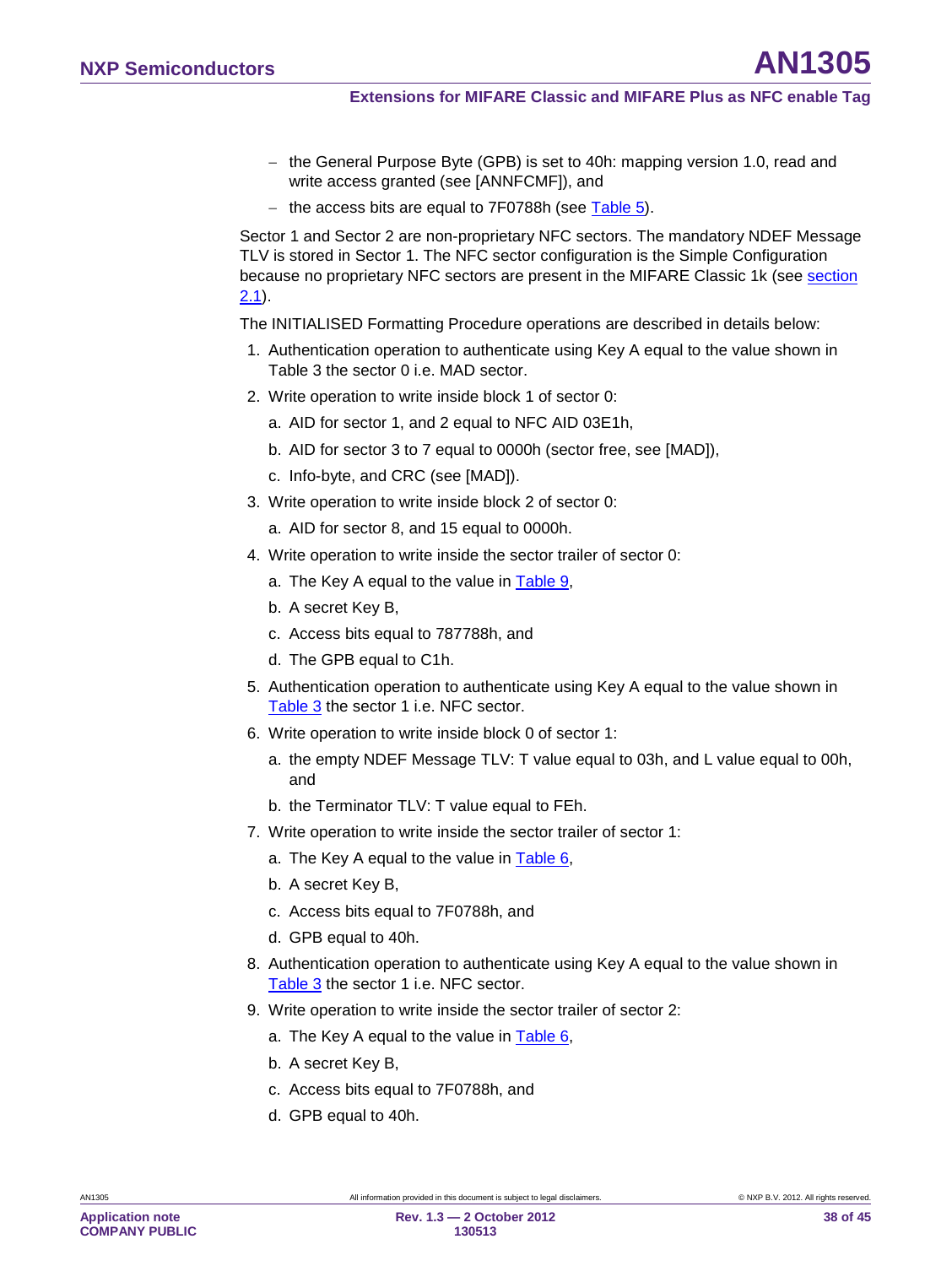### <span id="page-38-0"></span>**8.2 Example of 2 transitions from INITIALISED to MIFARE BLOCKED READ/WRITE writing two NDEF Message TLVs having different access right settings and keys**

This example shows how to set a MIFARE Classic 1k tag from the INITIALISED state to the MIFARE BLOCKED READ/WRITE state. It is also shown the capability of the MIFARE Classic 1k tag to set different NDEF Message TLVs with different access rights and keys.

The example is a combination of:

- transition from INITIALISED to READ/WRITE (see [ANNFCMF]),
- transition from READ/WRITE to MIFARE BLOCKED READ/WRITE (see section <u>[6.4.8](#page-28-0)</u>).

As precondition the MIFARE Classic 1k tag is in INITILIAZED state (see <u>[Fig 10\)](#page-36-0),</u> and the Reader device already knows secret key B of the NFC sectors i.e. sector 1 and sector 2.

After the two transitions the MIFARE Classic 1k is in the MIFARE BLOCKED READ/WRITE state with the following settings (see [Fig 11\)](#page-39-1):

- The NDEF Message TLV 1 occupies the block 0 to 1 of sector 1, and the remaining part of sector 1 is occupied by NULL TLVs. The sector 1 has a read-only sector trailer, and the blocks are set to be readable using key A or key B, and writeable using key B only. Sector 1 is a proprietary NFC sector and it has the read and write access field of the GPB set to 01b i.e. 0101b = 5h.
- The NDEF Message TLV 2 and the Terminator TLV occupies block 0 to 1 of sector 2. The sector 2 has a read-only sector trailer, and the blocks are set to be readable and writeable using key A or key B. Sector 2 is a non-proprietary NFC sector.
- The mandatory NDEF Message TLV is the NDEF Message TLV 2 in sector 2. The Sector 1 contains a non-mandatory NDEF Message TLVs.

In this example the NFC sector configuration is the Mixed Configuration (see <u>section [2.1](#page-6-1)</u>) with one proprietary NFC sector with the smallest sector number (sector 1) and one nonproprietary NFC sector with the biggest sector number (sector 2).

The transition operations of this example are described below (see [Fig 11\)](#page-39-1):

- 1. Authentication operation to authenticate using the secret Key B to sector 1.
- 2. Write operation to block 0 of sector 1 to write first part of the NDEF Message TLV 1.
- 3. Write operation to block 1 of sector 1 to write second part of the NDEF Message TLV 1, and to fill the remaining part of block 1 with NULL TLVs.
- 4. Write operation to block 2 of sector 1 to fill the remaining block of sector 1 with NULL TLVs.
- 5. Write operation to sector trailer of sector 1 to:
	- a. The Key A equal to the value in [Table 6,](#page-19-0)
	- b. A secret Key B,
	- c. Access bits equal to 70FF08h: sector trailer is read-only with Key A or Key B, data area blocks are readable with Key A or Key B, and writeable with Key B, and
	- d. The GPB equal to 45h: mapping version 1.0, write and read access configuration field equal to 01b.
- 6. Authentication operation to authenticate using the secret Key B to sector 2.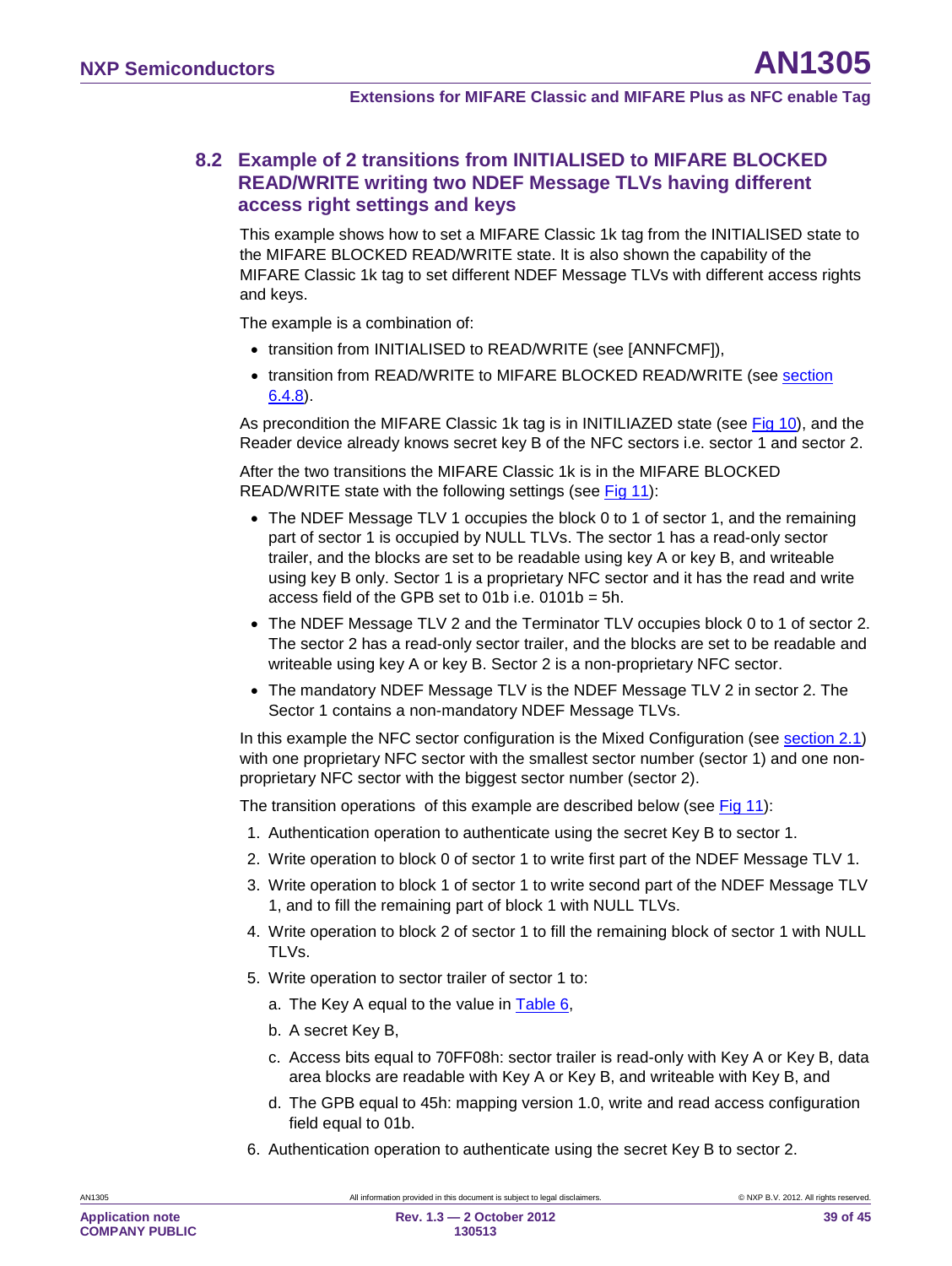- 7. Write operation to block 0 of sector 2 to write first part of the NDEF Message TLV 2.
- 8. Write operation to block 1 of sector 2 to write second part of the NDEF Message TLV 2, and the Terminator TLV.
- 9. Write operation to sector trailer of sector 2 to:
	- a. The Key A equal to the value in [Table 6,](#page-19-0)
	- b. A secret Key B,
	- c. Access bits equal to 7F0788h: sector trailer is read-only with Key A or Key B, data area blocks are readable and writeable with Key A or Key B, and
	- d. The GPB equal to 40h: mapping version 1.0, write and read access configuration field equal to 01b.



<span id="page-39-1"></span><span id="page-39-0"></span>**Application note COMPANY PUBLIC**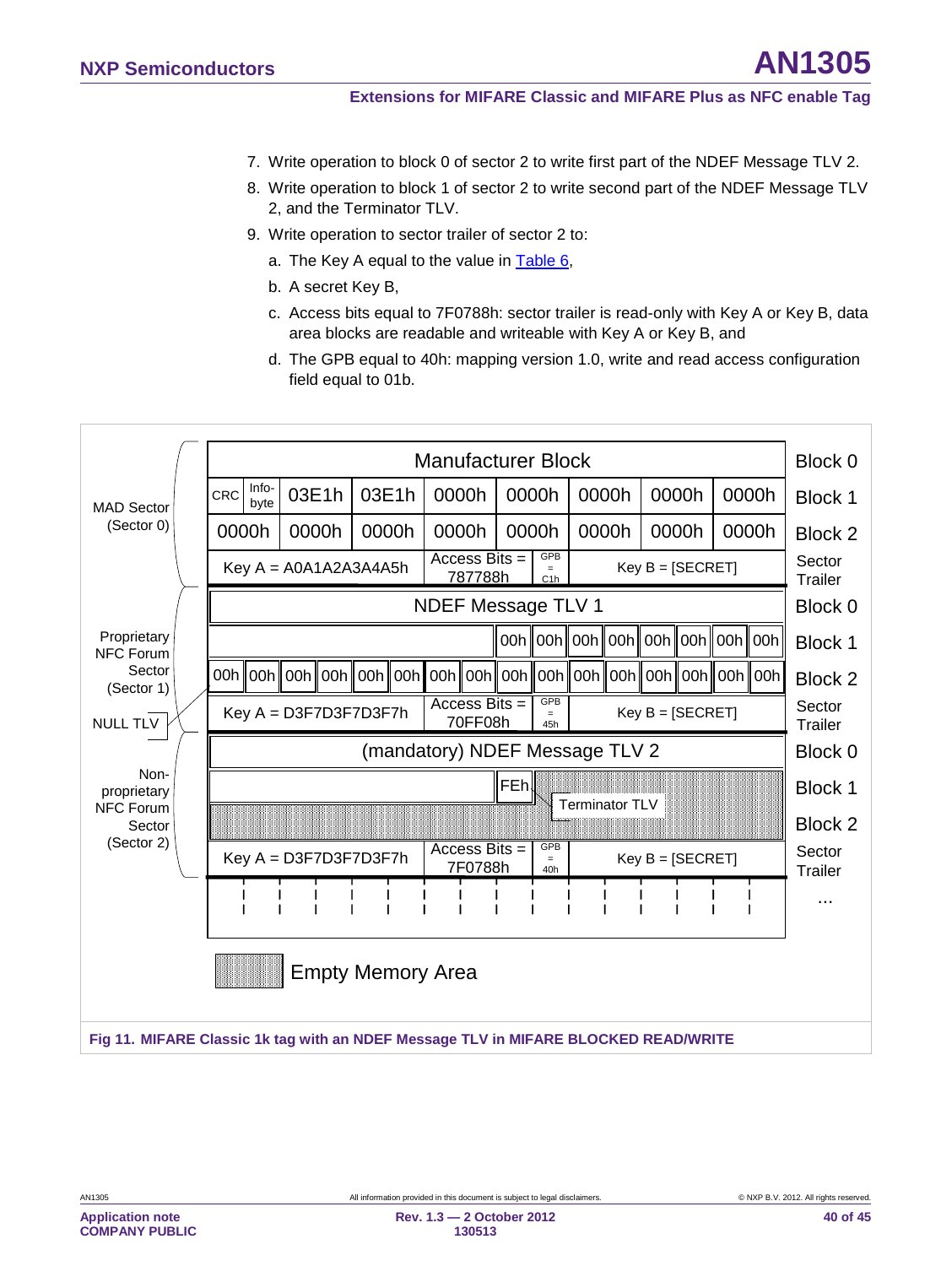# <span id="page-40-2"></span>**9. ANNEX B: Access bits Coding of the sector trailer of MIFARE Classic or MIFARE Plus cards after production phase**

The MIFARE Classic or MIFARE Plus cards after production phase may have two different settings of the access bits. Depending on the access bits setting to be able to get read/write access to the sector trailer the authentication should be carried out using either the default Key A or the default Key B (see [Table 3\)](#page-10-1).

[Table 11](#page-40-0) shows the access bits values for the two settings. The setting that makes use of key A is also called transport configuration (see [MF1K, MF4K]).

#### <span id="page-40-0"></span>**Table 11. Access bits coding of byte 6 to 8 of the sector trailer for MIFARE Classic or MIFARE Plus cards after production phase.**

<span id="page-40-1"></span>

| <b>Setting Description</b>                                  | <b>Access Bits</b> | <b>Access Bits</b> | <b>Block</b>          | <b>Sector Trailer Access Condition Bytes</b> |        |        |  |
|-------------------------------------------------------------|--------------------|--------------------|-----------------------|----------------------------------------------|--------|--------|--|
|                                                             |                    | <b>Settings</b>    | <b>Description</b>    | Byte 6                                       | Byte 7 | Byte 8 |  |
|                                                             | $C1_0 C2_0 C3_0$   | 000 <sub>b</sub>   | Data Block            | FFh                                          |        | 80h    |  |
| Key A Authentication needed<br>to get read and write access | $C1_1 C2_1 C3_1$   | 000 <sub>b</sub>   | Data Block            |                                              | 07h    |        |  |
| to the sector trailer<br>(Transport Configuration)          | $C12 C22 C32$      | 000 <sub>b</sub>   | Data Block            |                                              |        |        |  |
|                                                             | $C1_3 C2_3 C3_3$   | 001b               | <b>Sector Trailer</b> |                                              |        |        |  |
|                                                             | $C1_0 C2_0 C3_0$   | 000 <sub>b</sub>   | Data Block            | 7Fh                                          | 07h    | 88h    |  |
| Key B Authentication needed<br>to get read and write access | $C1_1 C2_1 C3_1$   | 000 <sub>b</sub>   | Data Block            |                                              |        |        |  |
| to the sector trailer                                       | $C12 C22 C32$      | 000b               | Data Block            |                                              |        |        |  |
|                                                             | $C1_3 C2_3 C3_3$   | 011b               | <b>Sector Trailer</b> |                                              |        |        |  |

**COMPANY PUBLIC**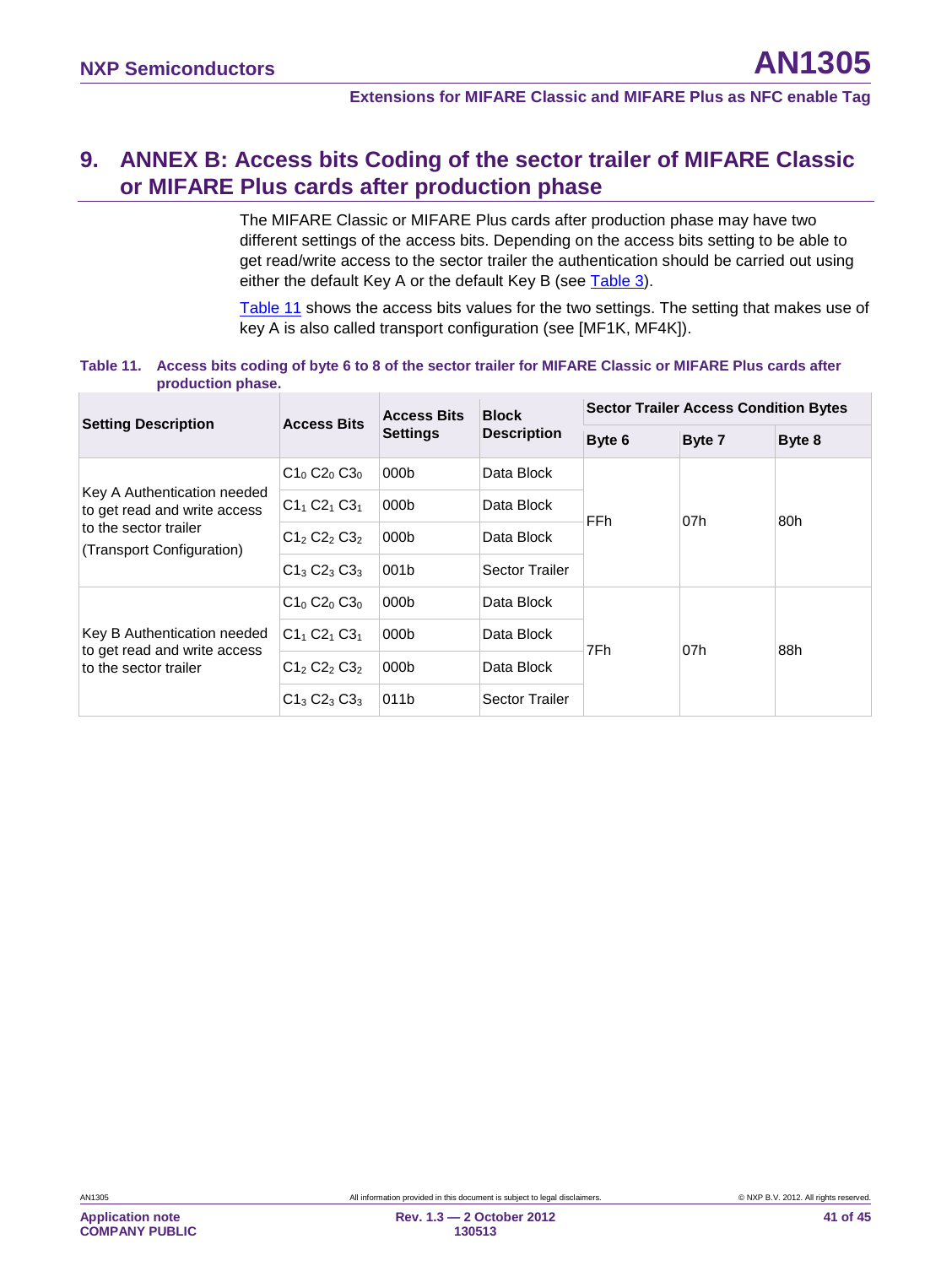# <span id="page-41-1"></span>**10. ANNEX C: Examples of Access Bits Coding into byte 6 to 8 of the Sector Trailer**

This ANNEX shows some examples of the access bits coding of the sector trailers for MAD1 and MAD2 sectors (i.e. sector 0 and sector 16) and NFC sectors. This table can be used to translate the most used access bit values into the relative byte 6 to 8 values of the sector trailer. For more information about the access bits coding see [MF1K, MF4K, MFPLUS].

| <b>Life Cycle State</b>   |                    | <b>MAD1</b> and<br><b>NFC sectors</b><br><b>MAD2 Sectors</b> |                                     |        | <b>MAD1 and MAD2 Sector</b><br><b>Trailer Bytes Values</b> |        |        | <b>NFC sector Trailer Bytes</b><br><b>Values</b> |        |  |
|---------------------------|--------------------|--------------------------------------------------------------|-------------------------------------|--------|------------------------------------------------------------|--------|--------|--------------------------------------------------|--------|--|
|                           | <b>Access Bits</b> | <b>Access Bits</b><br><b>Values</b>                          | <b>Access Bits</b><br><b>Values</b> | Byte 6 | Byte 7                                                     | Byte 8 | Byte 6 | Byte 7                                           | Byte 8 |  |
|                           | $C1_0 C2_0 C3_0$   | 100 <sup>[11]</sup>                                          | 000 <sub>b</sub>                    | 78h    | 77h                                                        | 88h    | 7Fh    | 07h                                              | 88h    |  |
| <b>INITIALISED</b><br>and | $C1_1 C2_1 C3_1$   | 100b                                                         | 000b                                |        |                                                            |        |        |                                                  |        |  |
| READ/WRITE                | $C12 C22 C32$      | 100b                                                         | 000 <sub>b</sub>                    |        |                                                            |        |        |                                                  |        |  |
|                           | $C1_3 C2_3 C3_3$   | 011b                                                         | 011b                                |        |                                                            |        |        |                                                  |        |  |
|                           | $C1_0 C2_0 C3_0$   | 010 <sup>[11]</sup>                                          | 010 <sub>b</sub>                    | 07h    | 8Fh                                                        | 0Fh    | 07h    | 8Fh                                              | 0Fh    |  |
| <b>READ-ONLY</b>          | $C1_1 C2_1 C3_1$   | 010b                                                         | 010 <sub>b</sub>                    |        |                                                            |        |        |                                                  |        |  |
|                           | $C1_2 C2_2 C3_2$   | 010 <sub>b</sub>                                             | 010 <sub>b</sub>                    |        |                                                            |        |        |                                                  |        |  |
|                           | $C1_3 C2_3 C3_3$   | 110b                                                         | 110b                                |        |                                                            |        |        |                                                  |        |  |

#### **Table 12. Access bits coding of byte 6 to 8 of the sector trailer.**

<span id="page-41-0"></span>[1] This value for the access bits  $C1_0 C2_0 C3_0$  of sector 0 (related to the manufacturer block) is suggested and it may change.

**COMPANY PUBLIC**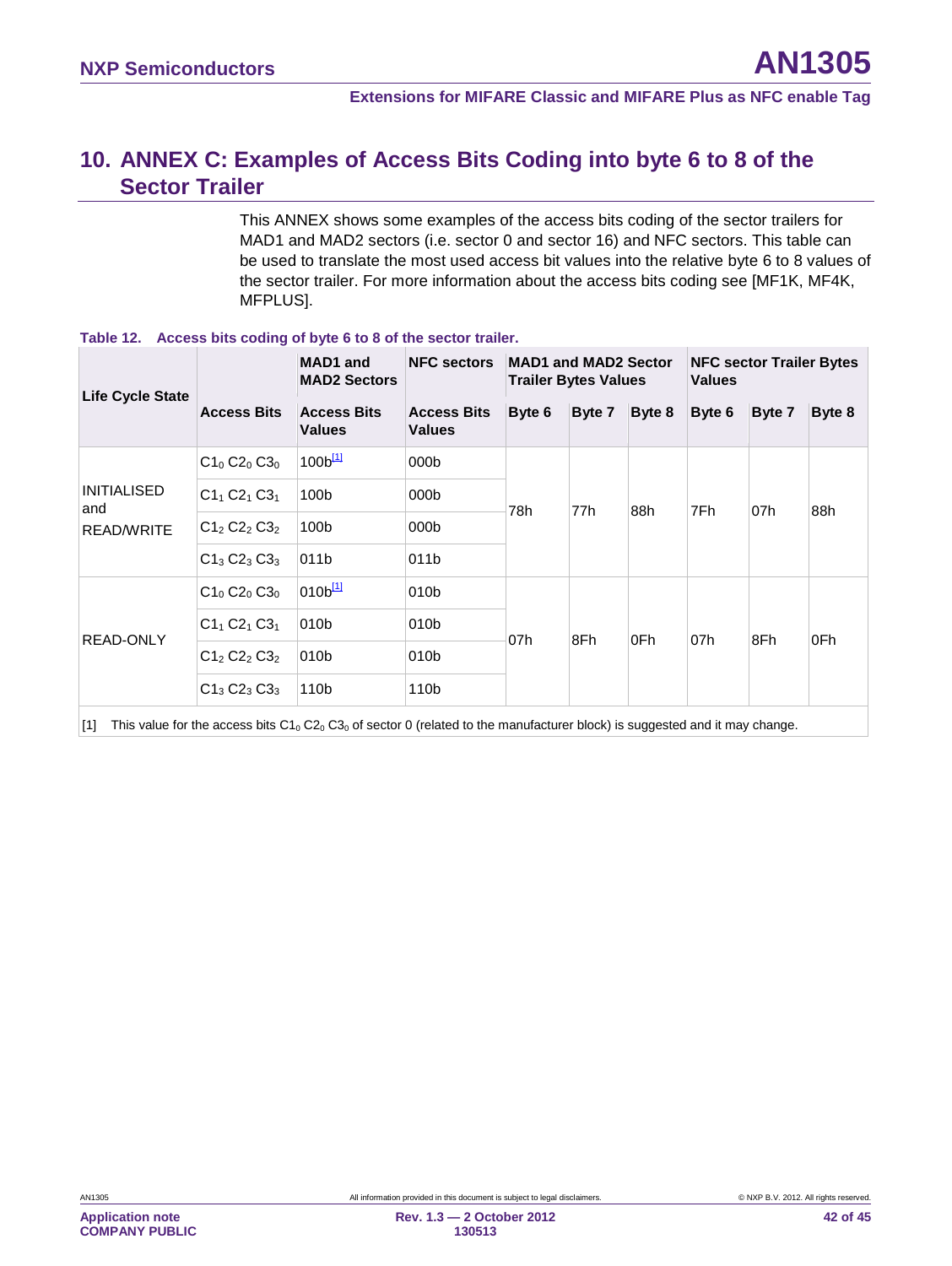# <span id="page-42-0"></span>**11. Legal information**

### <span id="page-42-1"></span>**11.1 Definitions**

**Draft —** The document is a draft version only. The content is still under internal review and subject to formal approval, which may result in modifications or additions. NXP Semiconductors does not give any representations or warranties as to the accuracy or completeness of information included herein and shall have no liability for the consequences of use of such information.

# <span id="page-42-2"></span>**11.2 Disclaimers**

<span id="page-42-3"></span>**Limited warranty and liability —** Information in this document is believed to be accurate and reliable. However, NXP Semiconductors does not give any representations or warranties, expressed or implied, as to the accuracy or completeness of such information and shall have no liability for the consequences of use of such information.

In no event shall NXP Semiconductors be liable for any indirect, incidental, punitive, special or consequential damages (including - without limitation lost profits, lost savings, business interruption, costs related to the removal or replacement of any products or rework charges) whether or not such damages are based on tort (including negligence), warranty, breach of contract or any other legal theory.

Notwithstanding any damages that customer might incur for any reason whatsoever, NXP Semiconductors' aggregate and cumulative liability towards customer for the products described herein shall be limited in accordance with the Terms and conditions of commercial sale of NXP **Semiconductors** 

**Right to make changes —** NXP Semiconductors reserves the right to make changes to information published in this document, including without limitation specifications and product descriptions, at any time and without notice. This document supersedes and replaces all information supplied prior to the publication hereof.

**Suitability for use —** NXP Semiconductors products are not designed, authorized or warranted to be suitable for use in life support, life-critical or safety-critical systems or equipment, nor in applications where failure or malfunction of an NXP Semiconductors product can reasonably be expected to result in personal injury, death or severe property or environmental damage. NXP Semiconductors accepts no liability for inclusion and/or use of NXP Semiconductors products in such equipment or applications and therefore such inclusion and/or use is at the customer's own risk.

**Applications —** Applications that are described herein for any of these products are for illustrative purposes only. NXP Semiconductors makes no representation or warranty that such applications will be suitable for the specified use without further testing or modification.

Customers are responsible for the design and operation of their applications and products using NXP Semiconductors products, and NXP Semiconductors accepts no liability for any assistance with applications or customer product design. It is customer's sole responsibility to determine whether the NXP Semiconductors product is suitable and fit for the customer's applications and products planned, as well as for the planned application and use of customer's third party customer(s). Customers should provide appropriate design and operating safeguards to minimize the risks associated with their applications and products.

NXP Semiconductors does not accept any liability related to any default, damage, costs or problem which is based on any weakness or default in the customer's applications or products, or the application or use by customer's third party customer(s). Customer is responsible for doing all necessary testing for the customer's applications and products using NXP Semiconductors products in order to avoid a default of the applications and the products or of the application or use by customer's third party customer(s). NXP does not accept any liability in this respect.

**Export control —** This document as well as the item(s) described herein may be subject to export control regulations. Export might require a prior authorization from competent authorities.

**Evaluation products —** This product is provided on an "as is" and "with all faults" basis for evaluation purposes only. NXP Semiconductors, its affiliates and their suppliers expressly disclaim all warranties, whether express, implied or statutory, including but not limited to the implied warranties of noninfringement, merchantability and fitness for a particular purpose. The entire risk as to the quality, or arising out of the use or performance, of this product remains with customer.

In no event shall NXP Semiconductors, its affiliates or their suppliers be liable to customer for any special, indirect, consequential, punitive or incidental damages (including without limitation damages for loss of business, business interruption, loss of use, loss of data or information, and the like) arising out the use of or inability to use the product, whether or not based on tort (including negligence), strict liability, breach of contract, breach of warranty or any other theory, even if advised of the possibility of such damages.

Notwithstanding any damages that customer might incur for any reason whatsoever (including without limitation, all damages referenced above and all direct or general damages), the entire liability of NXP Semiconductors, its affiliates and their suppliers and customer's exclusive remedy for all of the foregoing shall be limited to actual damages incurred by customer based on reasonable reliance up to the greater of the amount actually paid by customer for the product or five dollars (US\$5.00). The foregoing limitations, exclusions and disclaimers shall apply to the maximum extent permitted by applicable law, even if any remedy fails of its essential purpose.

# **11.3 Licenses**

**ICs with DPA Countermeasures functionality**



NXP ICs containing functionality implementing countermeasures to Differential Power Analysis and Simple Power Analysis are produced and sold under applicable license from Cryptography Research, Inc.

#### **Purchase of NXP ICs with NFC technology**

Purchase of an NXP Semiconductors IC that complies with one of the Near Field Communication (NFC) standards ISO/IEC 18092 and ISO/IEC 21481 does not convey an implied license under any patent right infringed by implementation of any of those standards.

# <span id="page-42-4"></span>**11.4 Trademarks**

Notice: All referenced brands, product names, service names and trademarks are property of their respective owners.

**MIFARE —** is a trademark of NXP B.V.

**MIFARE Plus —** is a trademark of NXP B.V.

**Application note**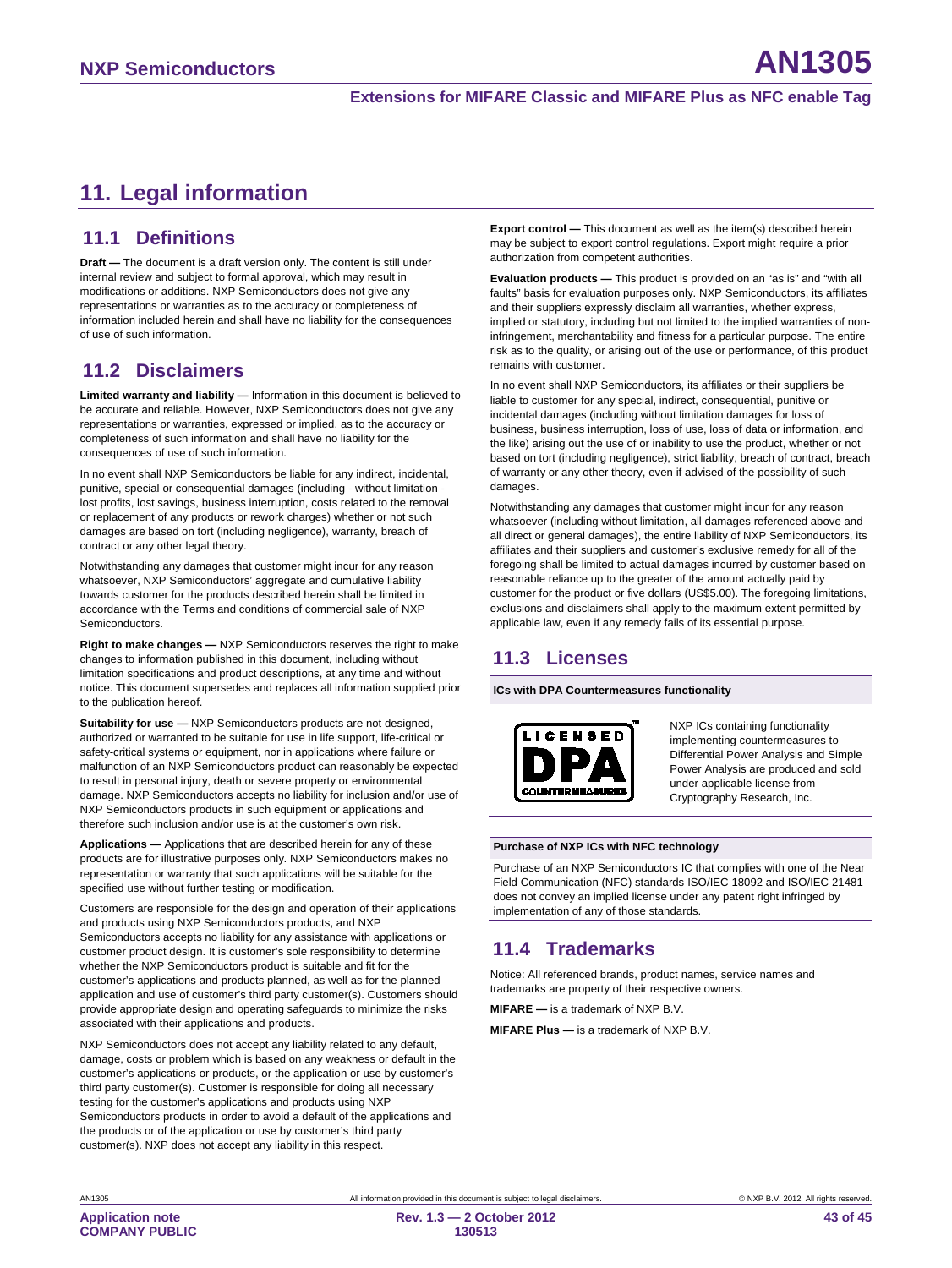# <span id="page-43-0"></span>**12. Contents**

| 1.    |                                                                                                    |
|-------|----------------------------------------------------------------------------------------------------|
| 1.1   |                                                                                                    |
| 1.2   |                                                                                                    |
| 1.3   |                                                                                                    |
| 1.3.1 |                                                                                                    |
| 1.3.2 |                                                                                                    |
| 1.4   |                                                                                                    |
| 1.5   |                                                                                                    |
| 2.    |                                                                                                    |
| 21    |                                                                                                    |
| 2.2   | Mapping of NDEF data using MIFARE Classic                                                          |
| 2.3   |                                                                                                    |
| 2.3.1 | Card Identification Procedure for MIFARE Classic<br>or MIFARE Plus Card after Production Phase .11 |
| 2.3.2 | Card Identification Procedure for MIFARE Classic                                                   |
|       | or MIFARE Plus Card in a Valid State14                                                             |
| 3.    |                                                                                                    |
| 4.    | Framing / Transmission Handling15                                                                  |
| 5.    |                                                                                                    |
| 6.    |                                                                                                    |
| 6.1   |                                                                                                    |
| 6.2   |                                                                                                    |
| 6.2.1 | Setting of Write and Read Access Condition Field                                                   |
|       |                                                                                                    |
| 6.3   |                                                                                                    |
| 6.3.1 |                                                                                                    |
| 6.3.2 |                                                                                                    |
| 6.3.3 |                                                                                                    |
| 6.3.4 |                                                                                                    |
| 6.3.5 | MIFARE READ/WRITE State24                                                                          |
| 6.3.6 | MIFARE BLOCKED READ/WRITE State24                                                                  |
| 6.3.7 |                                                                                                    |
| 6.3.8 | MIFARE BLOCKED READ-ONLY State 26                                                                  |
| 6.4   |                                                                                                    |
| 6.4.1 | Transitions from INITIALISED to MIFARE                                                             |
| 6.4.2 | Transitions from MIFARE INITIALISED to MIFARE                                                      |
| 6.4.3 | Transition from READ/WRITE to INITIALSED27                                                         |
| 6.4.4 | Transitions from READ/WRITE to READ-ONLY .28                                                       |
| 6.4.5 | Transition from INITIALISED to READ-ONLY 28                                                        |
| 6.4.6 | Transitions from READ/WRITE to MIFARE                                                              |
|       |                                                                                                    |

| 6.4.7  | Transitions from MIFARE READ/WRITE to<br>MIFARE BLOCKED READ/WRITE 29 |
|--------|-----------------------------------------------------------------------|
| 6.4.8  | Transitions from READ/WRITE to MIFARE                                 |
|        |                                                                       |
| 6.4.9  | Transitions from READ/WRITE to MIFARE                                 |
|        | Transitions from MIFARE READ/WRITE to                                 |
| 6.4.10 |                                                                       |
| 6.4.11 | Transitions from MIFARE READ/WRITE to                                 |
|        |                                                                       |
| 6.4.12 | Transitions from READ/WRITE to MIFARE                                 |
|        |                                                                       |
| 6.4.13 | Transitions from MIFARE READ-ONLY to                                  |
|        |                                                                       |
| 6.4.14 | Transitions from MIFARE READ-ONLY to                                  |
|        | MIFARE BLOCKED READ-ONLY30                                            |
| 6.5    |                                                                       |
| 6.5.1  | INITIALISED Formatting Procedure 31                                   |
| 6.5.2  | READ/WRITE Formatting Procedure 33                                    |
| 6.5.3  | READ-ONLY Formatting Procedure33                                      |
| 7.     |                                                                       |
| 7.1    | Several NDEF Message TLVs and Several                                 |
|        |                                                                       |
| 7.2    | MIFARE READ/WRITE and MIFARE BLOCKED                                  |
| 7.3    | MIFARE READ-ONLY, and MIFARE BLOCKED                                  |
|        |                                                                       |
| 7.4    | Storing of Additional non-TLV Structured Data34                       |
| 7.4.1  | Writing the Data after the Terminator TLV35                           |
| 7.4.2  | Specifying the Any Data using the MAD and the                         |
|        |                                                                       |
| 8.     |                                                                       |
| 8.1    | Example of INITIALISED Formatting Procedure36                         |
| 8.2    | Example of 2 transitions from INITIALISED to                          |
|        | MIFARE BLOCKED READ/WRITE writing two                                 |
|        | NDEF Message TLVs having different access                             |
|        |                                                                       |
| 9.     | ANNEX B: Access bits Coding of the sector                             |
|        | trailer of MIFARE Classic or MIFARE Plus cards                        |
|        |                                                                       |
| 10.    | <b>ANNEX C: Examples of Access Bits Coding</b>                        |
|        | into byte 6 to 8 of the Sector Trailer 42                             |
|        |                                                                       |

#### **continued >>**

**Application note COMPANY PUBLIC**